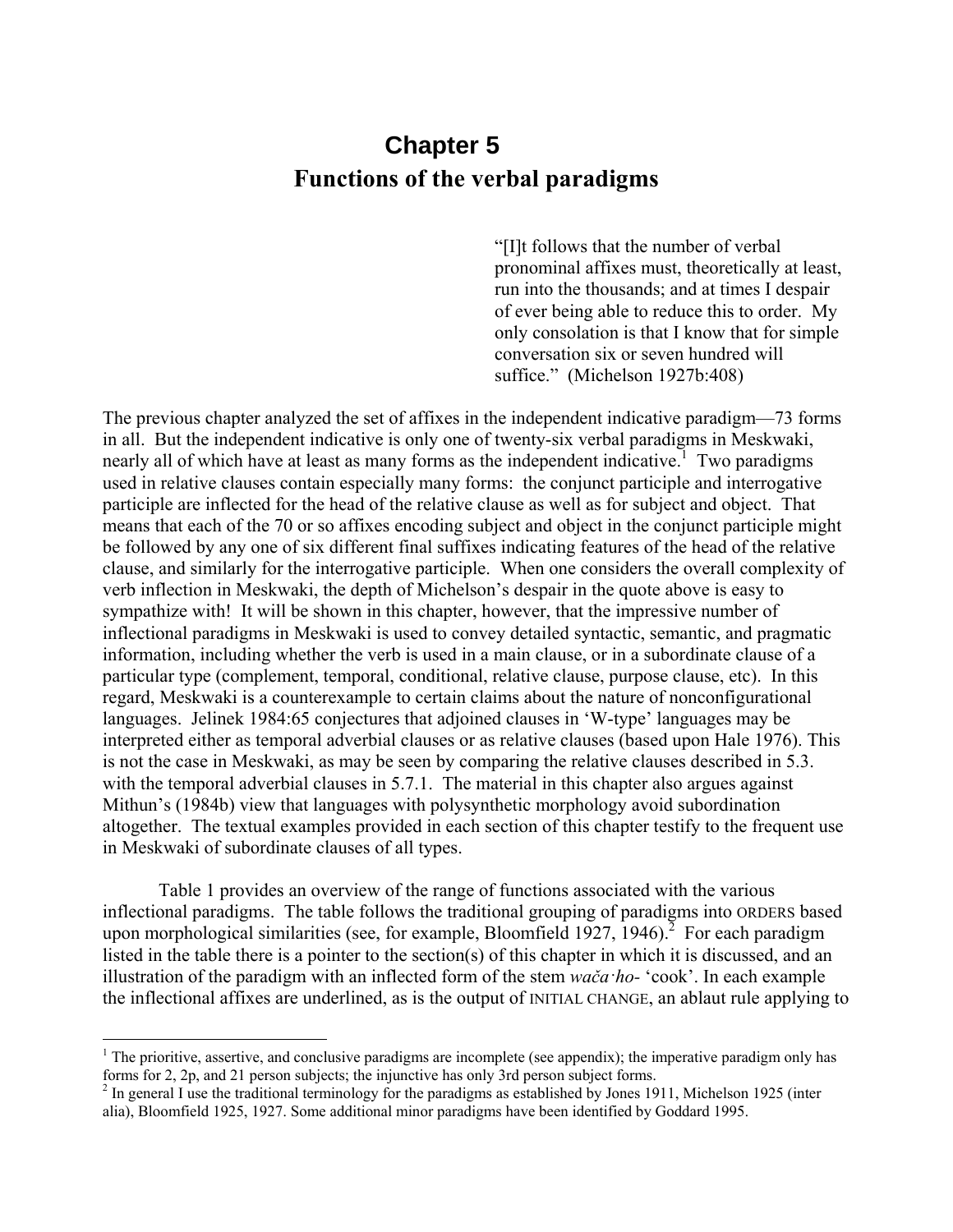the vowel of the first syllable of the verb required in some of the paradigms.<sup>3</sup> By comparing the inflected forms of *wača·ho-* in Table 1 some of the justification of grouping the paradigms into orders may be seen. For example, the independent indicative and independent dubitative both use the affixes  $ke$ - $pwa$ <sup> $\cdot$ </sup>) to mark second person plural. In the conjunct order, third person is expressed by the suffix *-t* (palatalized to *č* by a following *i*). Additional similarities may be found by inspecting the listings of the full paradigms in the appendix.

#### TABLE 1: MESKWAKI VERBAL PARADIGMS illustrated with stem *wača·ho*- 'cook'

#### **INDEPENDENT ORDER**

1

| Independent indicative | 5.1 Assertions                                                                                          | kewača hopwa<br>'you (pl.) cook'                    |
|------------------------|---------------------------------------------------------------------------------------------------------|-----------------------------------------------------|
|                        | (also 5.2. Modals and evidentials,<br>5.4. Questions,<br>5.6. Complement clauses,<br>5.8. Conditionals) |                                                     |
| <b>Dubitative</b>      | 5.2. Modals and evidentials                                                                             | kewača hopwa toke<br>'you (pl.) probably<br>$\cosh$ |
|                        | (also 5.4. Questions)                                                                                   |                                                     |
| <b>Assertive</b>       | 5.1. Assertions                                                                                         | wača·ho <u>·pani</u><br>'she definitely cooked'     |
| Conclusive             | 5.2. Modals and evidentials                                                                             | wača·ho <u>·hapa</u><br>'she must have cooked'      |

 $3$  The rule of initial change is found throughout the Algonquian family (cf. Costa 1996). In Meskwaki, initial change changes short *a*, *e*, and *i* to *e·*, short *o* to *we·*, and leaves long vowels unchanged.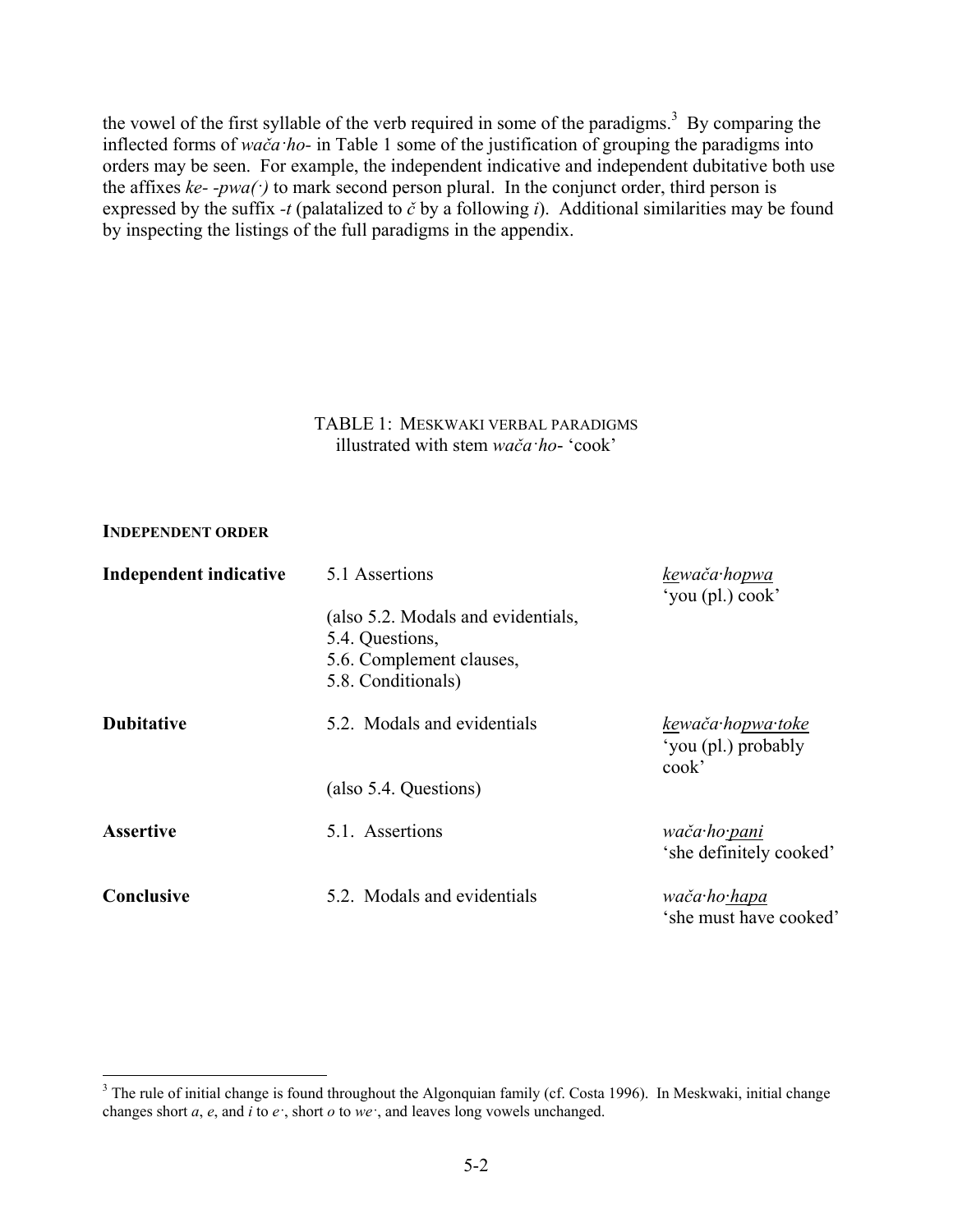# **CONJUNCT ORDER**

| Plain conjunct          | 5.2. Modals and evidentials                                    | i ni a mihtahi wača hoči<br>'then she would cook'                 |  |
|-------------------------|----------------------------------------------------------------|-------------------------------------------------------------------|--|
| Aorist conjunct         | 5.6. Complement clauses                                        | <u>e·h</u> wača·ho <u>či</u><br>'that she cooked'                 |  |
|                         | (also 5.7. Adverbial clauses,<br>5.1. Assertions)              |                                                                   |  |
| <b>Changed conjunct</b> | 5.7. Adverbial clauses                                         | we ča hoči<br>'when she cooked'                                   |  |
| <b>Negative</b>         | 5.1. Assertions                                                | a kwi wača ho <u>čini</u><br>'she didn't cook'                    |  |
|                         | (also 5.2. Modals and evidentials,<br>5.6. Complement clauses) |                                                                   |  |
| <b>Iterative</b>        | 5.7. Adverbial clauses                                         | w <u>e ča hočini</u><br>'whenever she cooks'                      |  |
|                         | (also 5.6. Complement clauses)                                 |                                                                   |  |
| Subjunctive             | 5.8. Conditionals                                              | wača hote<br>'if she cooks'                                       |  |
|                         | (also 5.7. Adverbial clauses,<br>5.6. Complement clauses)      |                                                                   |  |
| Conjunct participle     | 5.3. Relative clauses                                          | we·ča·hota<br>'the one who cooks'                                 |  |
|                         | (also 5.4. Questions,<br>5.6. Complement clauses)              |                                                                   |  |
| Past aorist conjunct    | 5.6. Complement clauses                                        | e hwača hotehe<br>'that she had cooked'                           |  |
|                         | (also 5.1. Assertions,<br>5.2. Modals and evidentials)         |                                                                   |  |
| <b>Changed unreal</b>   | 5.8. Conditionals                                              | keye hapa w <u>e č</u> a hotehe<br>'it turned out she<br>cooked!' |  |
| Past negative           | 5.1. Assertions                                                | a kwi wača hotehe<br>'she hadn't cooked'                          |  |
| <b>Unreal</b>           | 5.8. Conditionals                                              | wača hotehe<br>'if she had cooked'                                |  |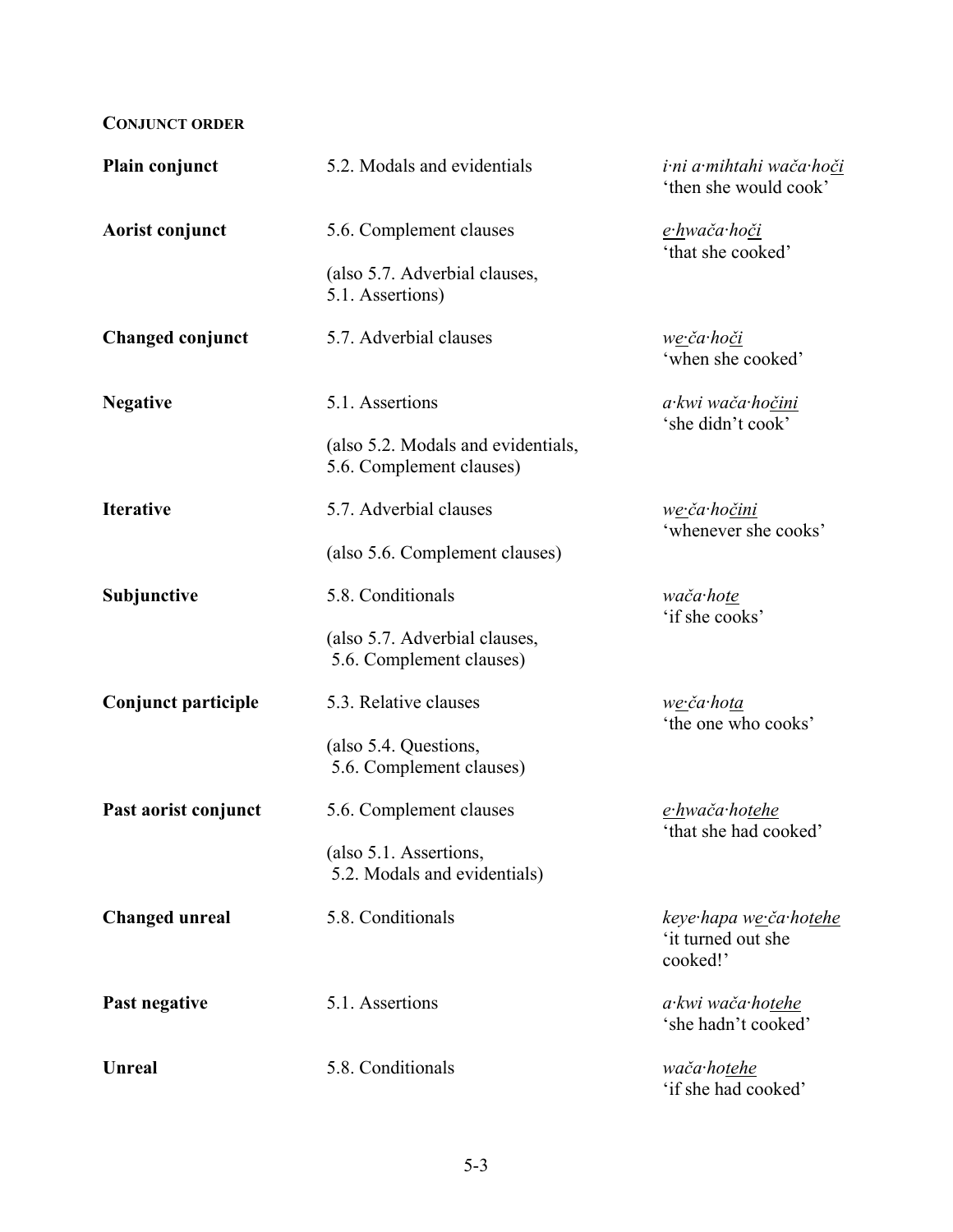| Past conjunct participle     | 5.3. Relative clauses                                 | we-ča-hotehe<br>'the one who had<br>cooked'                |
|------------------------------|-------------------------------------------------------|------------------------------------------------------------|
| Injunctive                   | 5.5. Commands                                         | wača hoče<br>'let her cook'                                |
| <b>INTERROGATIVE ORDER</b>   |                                                       |                                                            |
| Plain interrogative          | 5.2. Modals and evidentials                           | wača·hokwe·ni<br>'she must have cooked'                    |
|                              | (also 5.4. Questions)                                 |                                                            |
| <b>Changed interrogative</b> | 5.8. Conditionals                                     | w <u>e∙</u> ča∙ho <u>kwe∙ni</u><br>'if she cooks'          |
| Interrogative participle     | 5.3. Relative clauses                                 | w <u>e·</u> ča·ho <u>kwe·na</u><br>'whoever cooks'         |
|                              | (also 5.6. Complement clauses,<br>5.4. Questions)     |                                                            |
| <b>Aorist interrogative</b>  | 5.7. Adverbial clauses                                | <u>e hwača hokwe ni</u><br>'at whatever time she<br>cooks' |
| Prioritive                   | 5.7. Adverbial clauses                                | me·hi-wača·hokwe<br>'before she cooked'                    |
| <b>PROHIBITIVE ORDER</b>     |                                                       |                                                            |
| <b>Potential</b>             | 5.2. Modals and evidentials                           | wača·ho <u>sa</u><br>'she could cook'                      |
|                              | (also 5.4. Questions,<br>5.8. Conditionals)           |                                                            |
| Prohibitive                  | 5.5. Commands                                         | ka ta wača hohkani<br>'don't cook!'                        |
|                              | (also 5.2. Modals and evidentials,<br>5.4. Questions) |                                                            |
| <b>Future imperative</b>     | 5.5. Commands                                         | wača·hohkani<br>'cook (later on)!'                         |
| <b>IMPERATIVE</b>            | 5.5. Commands                                         | wača·hono<br>'cook!'                                       |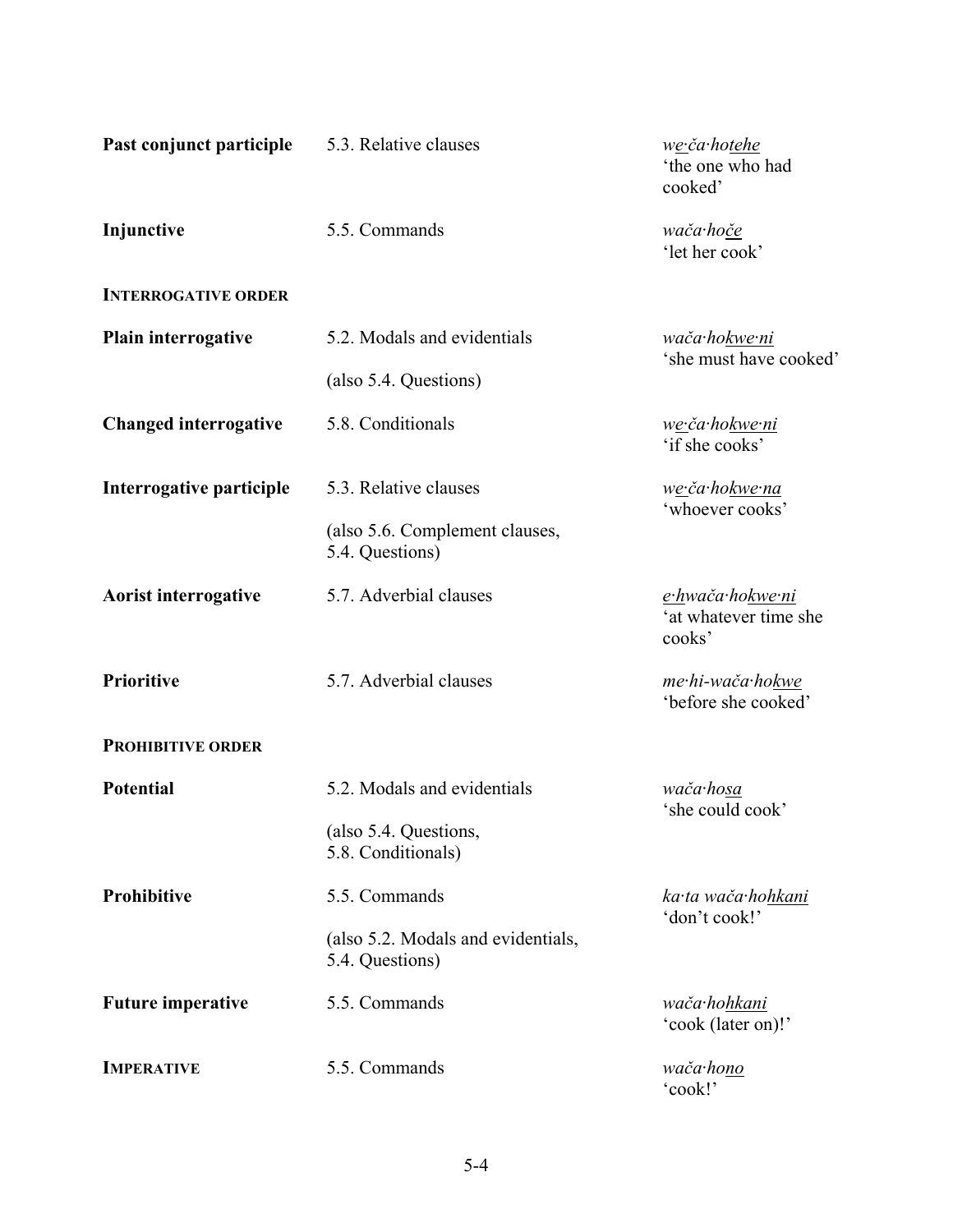As can be seen from the table, the morphological similarity of paradigms within a given order does not entail that the functions of the paradigms will also be similar. For example, the conjunct order paradigms share certain morphological features, but their functions range from expressing main clause negation, to complement clauses, modals, conditionals, temporal adjuncts, relative clauses, and third person imperatives. Indeed, in some cases a single inflectional paradigm may be associated with more than one function (e.g. the aorist conjunct). In describing the various uses to which the inflectional paradigms are put, I have chosen to organize this chapter by syntactic/semantic/pragmatic function. I begin with main clause assertions and describe which paradigms are used for this purpose. The subsequent sections take up modal and evidential main clauses, relative clauses, main clause questions, commands, complement clauses (both declarative and interrogative), adverbial clauses of various types, and finally conditionals. The functions of the various paradigms are illustrated by examples (drawn from texts wherever possible), with the inflectional morphology on the verb underlined. Before turning to the discussion of specific functions, however, some general comments about tense and negation are in order. Most verbs unmarked for tense are interpreted as nonfuture; i.e., either a past tense or present tense reading is possible, depending upon the context. Future tense is expressed by the prefix *(w)i·h*-. A subset of the paradigms in the conjunct order contain the suffix -*ehe* (or the allomorph -*oha*; see appendix), which marks past tense (remote or relative past, depending upon the paradigm), irrealis, or a combination of past and irrealis. The interpretation of -*ehe* will be detailed below for each of the paradigms containing it.

Negation in Meskwaki is expressed by a variety of structural means: by independent particles (*a ·kwi*, *ka ·ta*, *awita*), by the enclitic =*ihi*, or by the preverb *pwa ·wi*–. *a ·kwi* is used for negated main clause assertions and yes-no questions; it requires a verb inflected in the negative paradigm. *ka·ta* is used for negative commands and requires a verb inflected in the prohibitive. *awita* is used for negating main clause modal statements or yes-no questions and requires a verb inflected in the potential. (Each of these three particles may be used on its own, without a verb:  $a$ *·kwi* 'no', *ka·ta* 'don't!', and *awita* 'it couldn't be.') The enclitic =*ihi* is used for exclamations, with verbs inflected in the independent indicative or in the potential. Everywhere else the preverb *pwa·wi–* is used. Examples of negation are provided in this section for as many constructions as possible.

#### **5.1. Assertions**

In this section I will first discuss the most common patterns of verb inflection in positive and negative main clause assertions, and then take up some minor or restricted patterns. In using the term 'assertion' I mean to exclude questions, commands, and the various types of modal, evidential and conditional constructions.

The INDEPENDENT INDICATIVE is used for main clauses in nonnarrative contexts which express positive assertions.

(1) nemya·na·hpawa·na·wa have.bad.dream.about 1–3/ind.ind 'I had a bad dream about him.' L58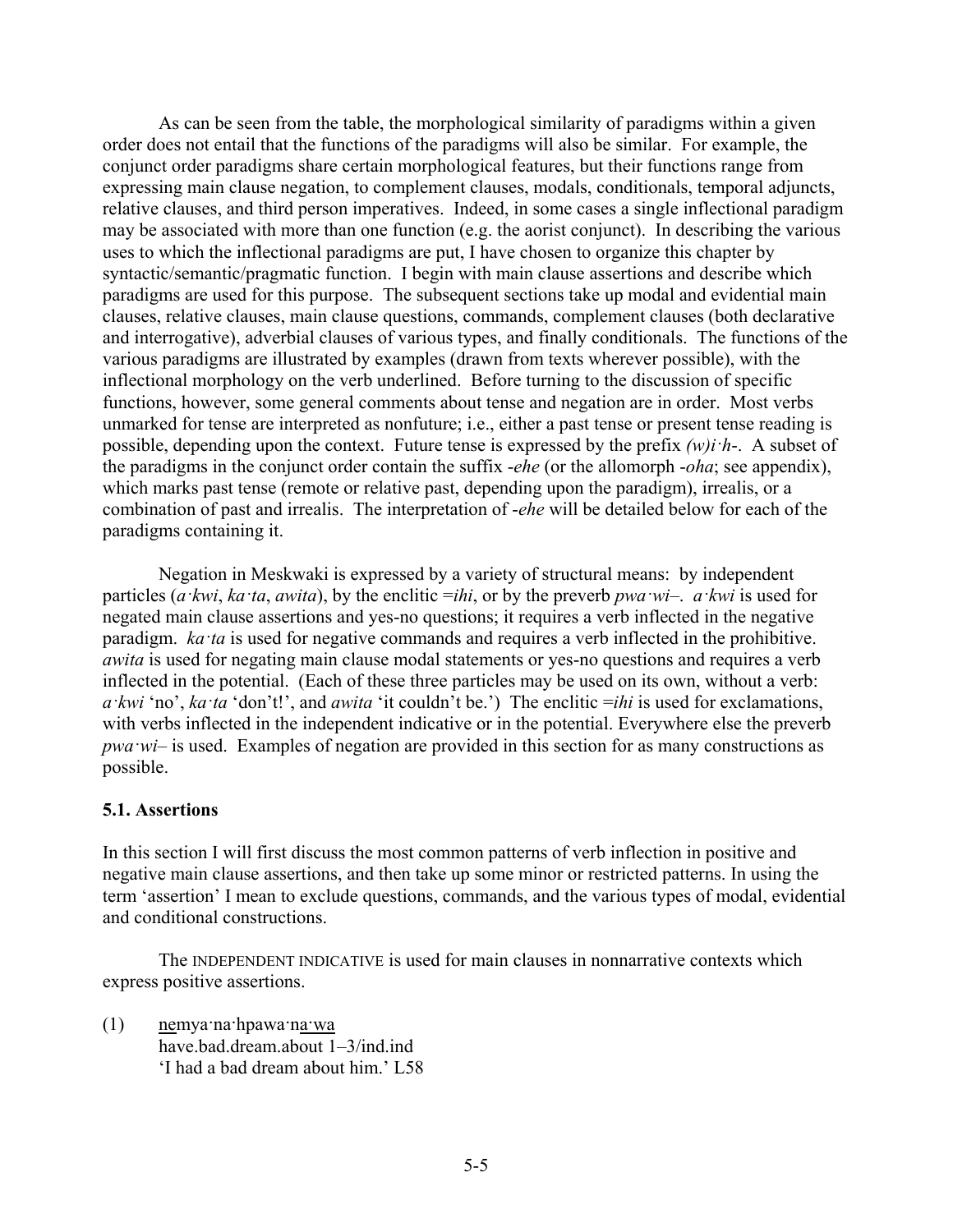- (2) nesekwisa neki·šikenekwa my.aunt raise 3–1/ind.ind 'My aunt raised me.' A17B
- (3) no·hkoma nepye·či-natomekwa my.mother.in.law come–summon 3–1/ind.ind 'My mother-in-law came and asked me to come over.' A90F
- (4) ni·hkomekwa fut.swallow 3–1/ind.ind 'He [a whale] will swallow me.' W268D

In each example above the inflectional affixes of the independent indicative paradigm have been underlined. No attempt has been made to provide an interlinear gloss for each component affix of the inflection (as was done in chapter 4); rather the complex of features encoded by the inflectional affixes is given following the gloss of the verb stem. Note that compounds of a preverb (6.2) plus a verb stem, as in (3), are treated as a single unit for the purposes of inflection: the inflectional prefix is attached to the left edge of the leftmost preverb and the inflectional suffixes are attached to the right edge of the verb stem. (Compare (3) with the simple verb stem in (2).) Future tense in the independent indicative is marked by adding the prefix *(w)i·h*- to the left edge of the verb (or leftmost preverb). The inflectional prefixes of the independent order attach to the left of the future prefix, as can be seen in (4).

Negative assertions in main clauses are expressed by the particle *a·kwi* 'not' plus a verb inflected in the NEGATIVE paradigm. The negative paradigm is formally part of the conjunct order: it is formed by suffixing the verb with the appropriate conjunct person/number suffix(es), followed by the suffix -*ini*.

- (5) šewe·na a·kwi kohtamakwini but not fear 21–0/neg 'But we (incl) are not afraid of it' A104D
- (6) a·kwi wi·hneškimena·nini not fut.scold 1–2/neg 'I will not scold you.' A136B

(6) shows that future tense may be marked on verbs inflected in the negative paradigm.

Logical double negation may be expressed by using *a·kwi* to negate a verb containing the negative preverb *pwa·wi*–.

(7) a·kwi=ke·hi wi·hpwa·wi–kehke·netamanini not=and fut.not–know 2–0/neg 'You would not fail to know about it.' W218R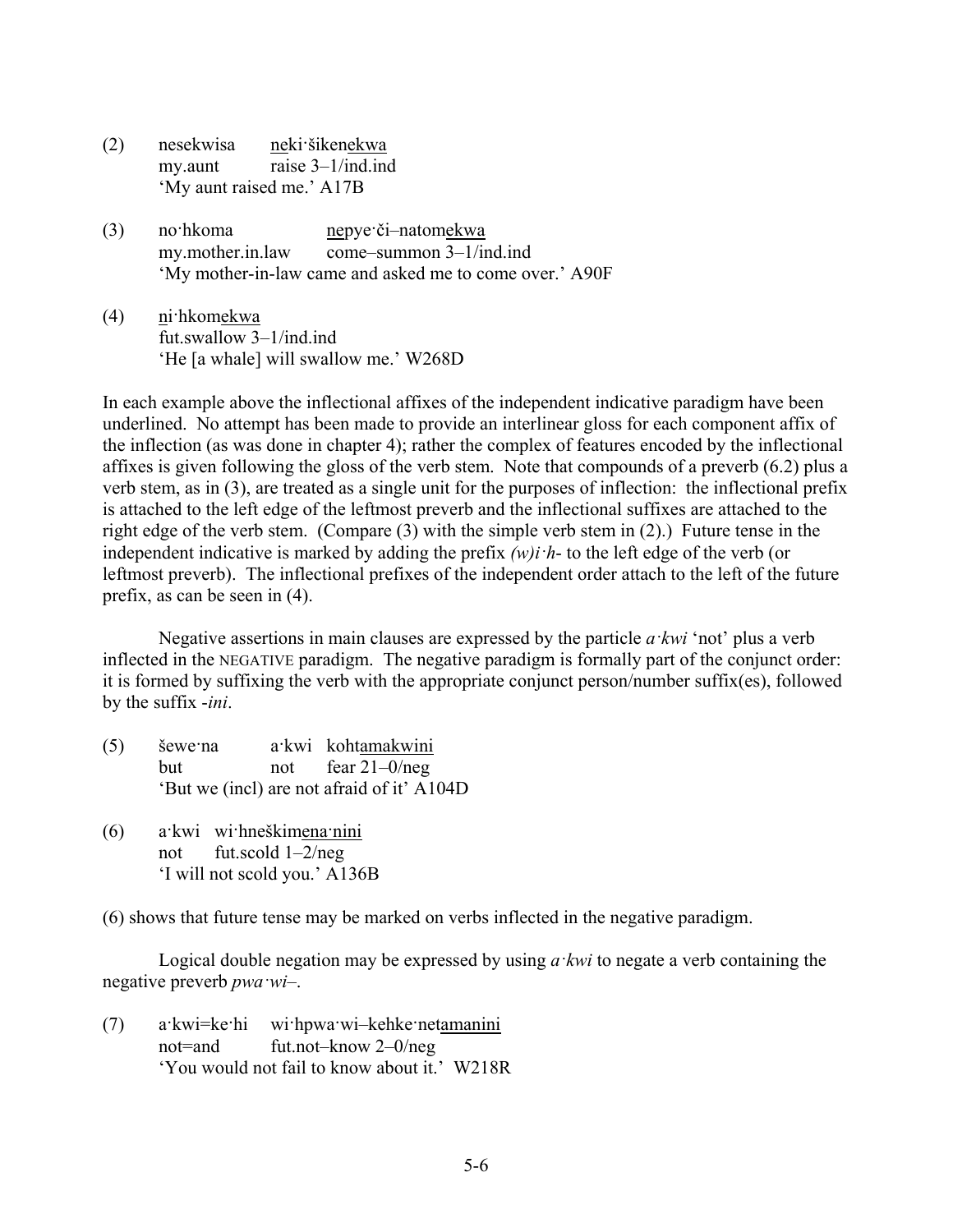The enclitic *=ihi* 'not' is used in exclamatory main clauses, with either independent indicative inflection or with potential inflection (see 5.2. for the use of potential inflection). It frequently occurs with the particle *meči* 'quite' in statements which are obviously true, as in the following.

(8) meči='h=we·na·='na apeno·hiwa! quite=not=in.fact=that.anim be.child 3/ind.ind 'After all, that [grandmother of ours] is not a child!' W129N

The initial and final short *i* in =*ihi* are often deleted by clitic sandhi, leaving only an *h*. See Goddard 1991 for discussion of clitic sandhi, as well as discussion of the optional cliticization of pronouns such as *i·na* 'that.animate' in (8) above.

Logical double negation may also be expressed by combining =*ihi* with an independent indicative verb containing the negative preverb *pwa·wi*–.

(9) ki $\cdot$ hpwa $\cdot$ wi $=$  $\cdot$ hi $=$  $\cdot$ yo –kehke $\cdot$ neta! fut.not–=not=of.course –know 2–0/ind.ind 'You won't fail to know about it!' W194G

Since the preverb *pwa*  $wi$ – is the first phonological word in (9), it serves as the host for the enclitics  $=ihi$  and  $=ivo$ .

The vast majority of main clause assertions are inflected with the inflectional paradigms discussed above: independent indicative for positive assertions and negative for negative assertions. There are, however, other inflectional paradigms that may be used in a more restricted way. For example, the rare ASSERTIVE paradigm is used for strong assertions (Goddard 1995):

(10) we·pesi·hi·pani be.crazy 3/assertive 'He sure is crazy.' (Goddard 1995)

Another paradigm found in main clause assertions is the PAST NEGATIVE, which expresses remote past tense. (Formally, the past negative is like the negative paradigm, except the past tense suffix -*ehe* replaces the suffix -*ini*.) With second person subjects, the past negative often has the force of a mild rebuke.

- (11) a·kwi=ča·h=ye·toke nana·ši mešotehe i·niya ... nemešo·ha ... not=so=it.seems ever strike.with.missile X–3/past.neg that.absent my.g.father 'So it seems that my late grandfather ... had never been shot' B85:70.3
- (12) a·kwi=ke·h=ye·toke ka·hkami wi·tamawiyanehe. not=and=it.seems in.first.place tell.to 2–1/past.neg 'Why didn't you tell me in the first place?' W591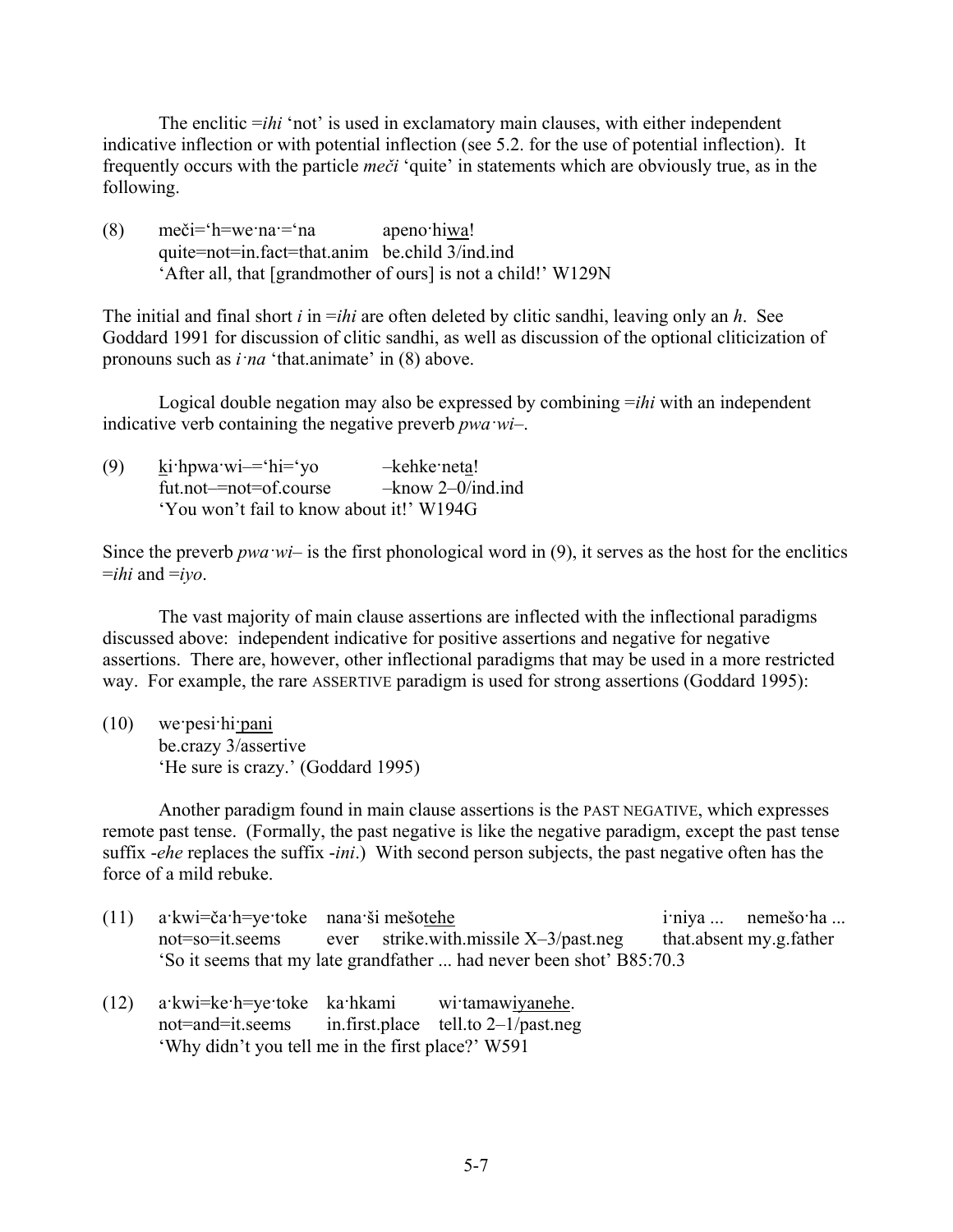When the past negative is used with nonfirst persons, as in (11) and (12), it conveys an additional evidential function: the speaker cannot be certain about the statement, since it happened in the past. The enclitic =*ye·toke* 'it seems' often appears with past negative verbs with nonfirst person subjects.

There are also two contexts in which main clause assertions may contain verbs inflected in the AORIST CONJUNCT paradigm.<sup>4</sup> First, when the main clause is preceded by a temporal adverbial clause (cf. 5.7.1. for discussion of such clauses):

| (13) | ni šwa pitakesiyane                           | <i>i</i> ni                | wi hnatawi-ona pe miyani                                  |
|------|-----------------------------------------------|----------------------------|-----------------------------------------------------------|
|      | be twenty 2/subjnct                           | then                       | fut.seek.to-take.husband 2/aor                            |
|      |                                               |                            | 'When you are twenty, you will want to get married.' A66E |
| (14) | kaho ni                                       | me ta swipepo nwe ya ni,   |                                                           |
|      | and then                                      | be.ten.years.old 1/ch.conj |                                                           |
|      |                                               |                            |                                                           |
|      | iniye ka = 'ni                                | ni ča paki                 | e hpo ni-mata kwe nemaki                                  |
|      | those.absent=then                             | dolls                      | cease-enjoy $1-3(p)/a$ or                                 |
|      | 'So then, when I reached ten years of age,    |                            |                                                           |
|      | I ceased then to care for those dolls.' A14AB |                            |                                                           |
|      |                                               |                            |                                                           |

The main clause in such constructions typically contains *i·ni* 'then', as in (13) and (14). (In (14) *i·ni* has undergone cliticization, attaching to the absentative demonstrative *i·niye·ka*.)

The second context in which aorist conjunct inflection is found in main clause assertions is in traditional narratives. Here the use of aorist in main clauses is found in all types of main clauses, not just ones following a temporal clause as we saw in (13) and (14):

| $(15)$ našawaye |  | nekoti neniwa okwisani | e hmahkate wi na či                                         |
|-----------------|--|------------------------|-------------------------------------------------------------|
| long.ago        |  |                        | one man his.son.oby make.O.fast $3-3^2$ /aor                |
|                 |  |                        | 'Long ago a certain man (prox) made his son (obv) fast.' L1 |

| $(16)$ metemo he ha | e hneškima či                                              | <i>i</i> -nini | ihkwe wani |
|---------------------|------------------------------------------------------------|----------------|------------|
| old woman dim       | scold $3-3^2/$ aor                                         | that oby       | woman.oby  |
|                     | The little old lady (prox) scolded that woman (obv).' W31C |                |            |

The preverb *pwa wi*– 'not' is used to negate the aorist conjunct in all of its uses, including main clauses in narrative.

(17) e·hpwa·wi–ki·šihto·či na·tawino·ni not–fix 3–0/aor medicine 'He hadn't prepared any medicine' N19D

 4 The aorist conjunct always bears a prefix: either *e·h*- for nonfuture tense or *wi·h*- for future. The nonfuture *e·h*- is not glossed in the examples.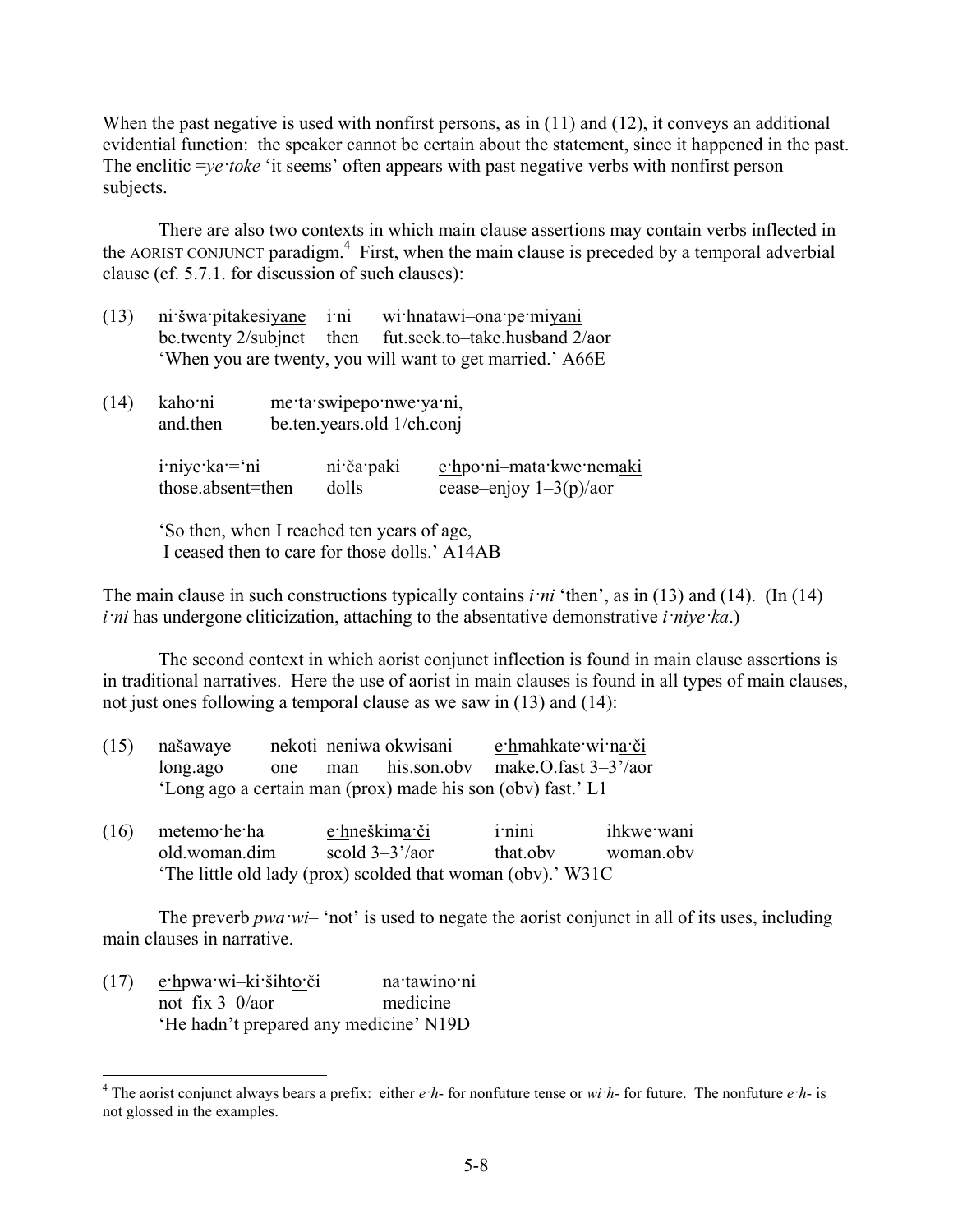Another inflectional paradigm available for main clauses in narratives is the PAST AORIST CONJUNCT, which indicates that the time of the story is remote past:

- (18) i·ni=ye·toke e·ha·mi·wa·tehe then=it.seems move.camp 3p/past.aor 'Then, it seems, they moved camp.' B85:74.14
- (19) kapo·twe=ye·toke·=·ni e·hwe·pi-a·hkwamataminitehe i·nini okwiswa·wani soon=it.seems=then begin–be.sick 3'–0/past.aor that.obv their.son.obv 'Soon, it seems, that son (obv) of theirs (prox) began to be sick.' B85:74.5

Like the past negative, the remote past tense of the past aorist conjunct is associated with an evidential function of uncertainty on the part of the speaker; the enclitic =*ye·toke* 'it seems' often accompanies past aorist conjunct verbs.

## **5.2. Modals and evidentials**

Not all main clause statements assert the truth of a proposition: often a speaker merely states that something is possible, or that something would be true in an alternative state of affairs, or that some action ought to be taken. Such statements are often expressed in English with modal verbs such as *might, could, would, should, etc.; in this section we will see how comparable notions are expressed* in Meskwaki verb inflection. The choice of inflectional paradigm may also convey a range of evidential distinctions: that is, what the speaker's authority for the statement is. In contrast to the constructions discussed in 5.1, which are typically used for statements based upon firsthand knowledge, other inflectional paradigms indicate that the speaker is guessing, or inferring from other evidence, or reporting what he has been told. The material in this section of the chapter will be limited to modal and evidential statements in main clauses; modal and evidential distinctions in questions and subordinate clauses will be discussed in the relevant sections below.<sup>5</sup>

## **5.2.1. Modals**

<u>.</u>

The POTENTIAL paradigm is used to express a number of modal notions, such as ability, possibility, and statements about alternative states of affairs.

| (20) | $ni'na = 'yo = wi'na' = 'na$                | neš <u>iye ka ha</u> |
|------|---------------------------------------------|----------------------|
|      | I=of.course=contrast=that.anim              | kill $1-3$ /pot      |
|      | 'I, after all, could kill that [bear]' L130 |                      |

 $<sup>5</sup>$  It should also be noted that evidential distinctions may be expressed by means other than the choice of inflectional</sup> paradigm: enclitics such as =*ipi* 'it is said', =*ye·toke* 'I suppose; it seems', and =*ye·hapa* 'I conclude' are frequently used to soften what would otherwise be straight assertions. (There is a formal similarity between the enclitics =*ye·toke* and =*ye·hapa*, on the one hand, and the inflectional endings for dubitative verbs and conclusive verbs on the other.)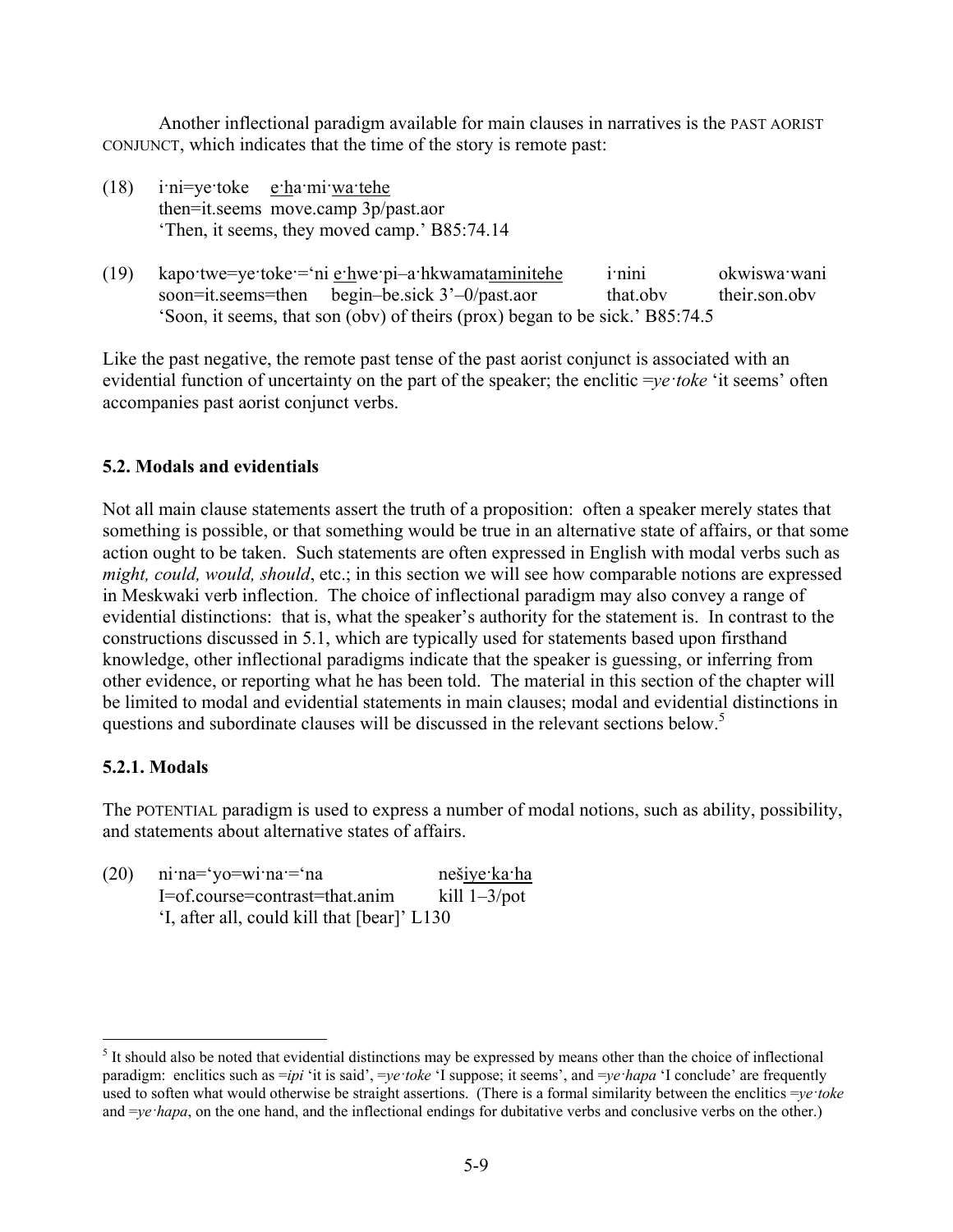- (21) kehke·nema·sa=meko e·šawinikwe·ni know 3–3'/pot=emph fare.thus 3'/int.part/obl 'He (prox) might know what happened to him (obv)'  $R586.12^6$
- (22) meso·te·we=meko neškinawone·ha all.over=emph hate X–3/pot 'He would be hated everywhere.' W288E

Potential inflection is also used in the apodosis of hypothetical or counterfactual conditional constructions; see 5.8. for examples.

Potential verbs are negated with the independent particle *awita*:

| $(23)$ ni:na=mata |          | awita nana ši | wi kowihka ha                                    |
|-------------------|----------|---------------|--------------------------------------------------|
| I=rather          | not ever |               | be sleepy 1/pot                                  |
|                   |          |               | 'I, however, would never get sleepy.' B105:24.45 |

| $(24)$ imoki=ke h=wima awita owiye ha   |  | neškimisa         |
|-----------------------------------------|--|-------------------|
| now=but=contrast not anyone             |  | forbid $3-1$ /pot |
| 'But now no one would forbid me.' A130B |  |                   |

The negative enclitic =*ihi*, used in exclamations, may also appear with verbs inflected in the potential:

(25) nesi·me·ha='hi='yo wa·wane·netasa! my.younger.brother=not=of.course fail.to.know 3–0/pot 'My younger brother wouldn't fail to know about this!' W253P

A less common way of expressing modal notions is to use the particle *a·mihtahi* 'should; would; could; might' plus a verb inflected in the PLAIN CONJUNCT. 7 *a·mihtahi* always occurs with either  $i \cdot ni \cdot$  then' or  $o \cdot ni \cdot$  and then'.

| (26) | i'ni a'mihtahi<br>then<br>should       | ini išawiyakwe<br>that do.thus $21/c$ onj<br>'Then we (incl) should do that.' W227K                                  |
|------|----------------------------------------|----------------------------------------------------------------------------------------------------------------------|
| (27) | i:ni=meko a:mihtahi<br>then=emph would | we pi-a ya swe ti hiyani<br>begin-quarrel with $2-1$ /conj<br>'Right then you would begin to quarrel with me.' W295M |

<u>.</u>

 $6$  The higher verb in (21) is inflected for a third person obviative object, agreeing with the subject of the lower clause. This phenomenon (copying to object) is discussed in 10.1.

 $<sup>7</sup>$  The plain conjunct is 'plain' in contrast to the aorist conjunct (preceded by a prefix) and the changed conjunct (in</sup> which the first syllable undergoes the ablaut rule of initial change).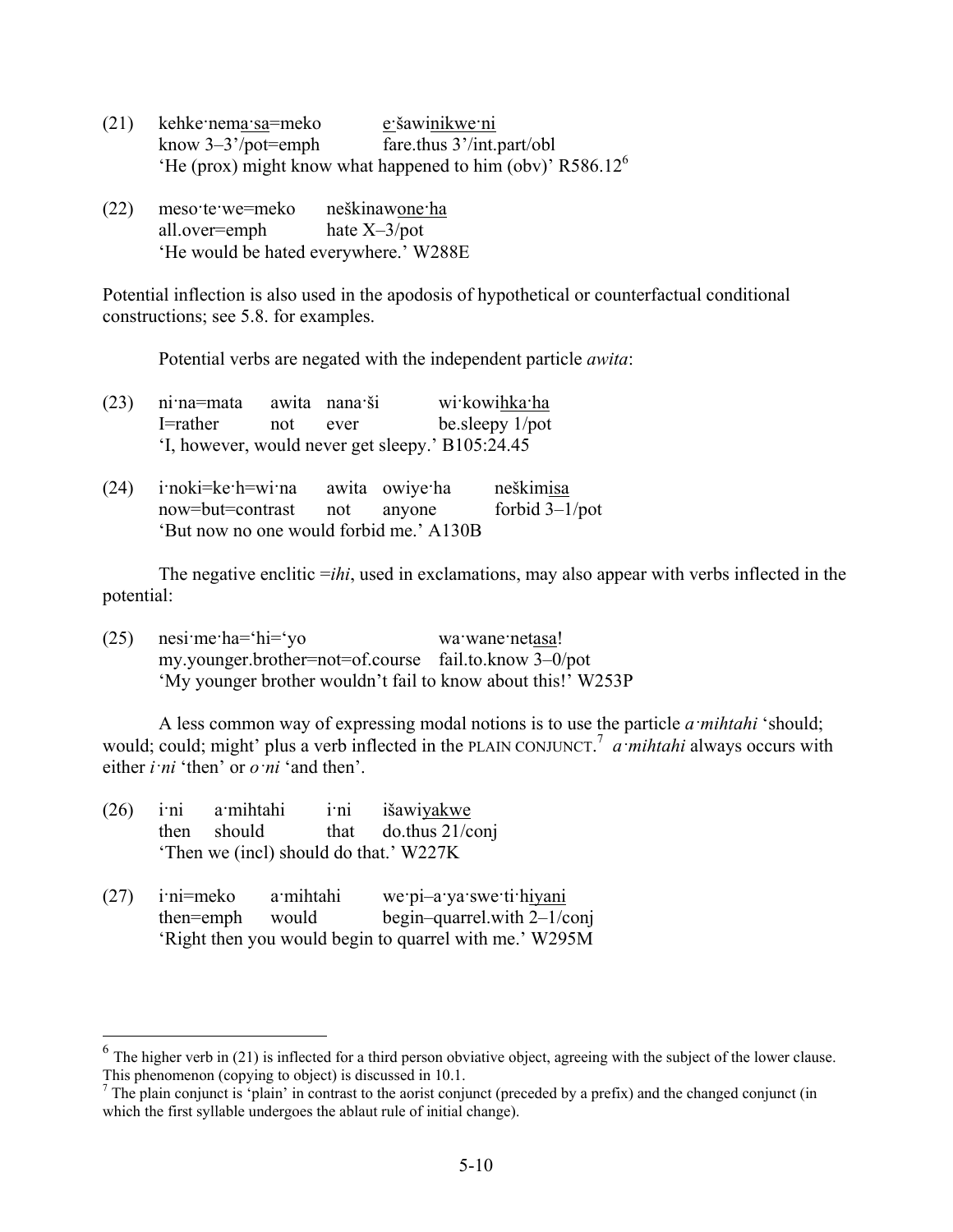(28) i·ni a·mihtahi na·kwa·ye·kwe then could leave 2p/conj 'Then you could leave' W186K

The PROHIBITIVE paradigm, though primarily used for negative commands (5.5), also functions to add a modal reading of 'might'. It is often used for situations which the speaker views negatively.

- (29) nešiwana·čihiye·kani cause.ruin.for 2–3(p)/proh 'You might ruin things for them' A33F
- (30) ča·keška·hkiče all.fall 0/proh 'It [one's hair] might all fall out.' A48E
- (31) "kya·we·toke," išihki·ke be.jealous 3/dub say.thus.about X–1/proh 'People might say about me, "He's probably jealous."' A153I

It may also be mentioned here that the future prefix *(w)i·h*- often has a modal reading of obligation when used with verbs inflected in the independent indicative or negative paradigms:

- (32) ni·hpo·ni–='pi –mahkate·wi fut.stop–=quot –fast 1/ind.ind 'I should stop fasting, they said.' L16
- (33) ki·howi·wi fut.have.a.wife 2/ind.ind 'You should get married.' M25L
- (34) a·kwi=ča·hi·='na wi·hona·pe·miyanini not=so=that.anim fut.have.O2.as.husband 2/neg 'So you must not marry that [man].' A76E
- (35) wi·hapwi·heti·waki fut.wait.for.recip 3p/ind.ind 'They should wait for each other.' R582.7

The future prefix is also found in another modal-like construction. It may be added to a verb in the PAST AORIST CONJUNCT to express unfulfilled intentions: 'X was going to [verb] (but didn't).'

(36) wi·hwi·če·nomaketehe=ča·hi fut.play.with 1p–3/past.aor=so 'We (excl) were just going to play with him.' W78H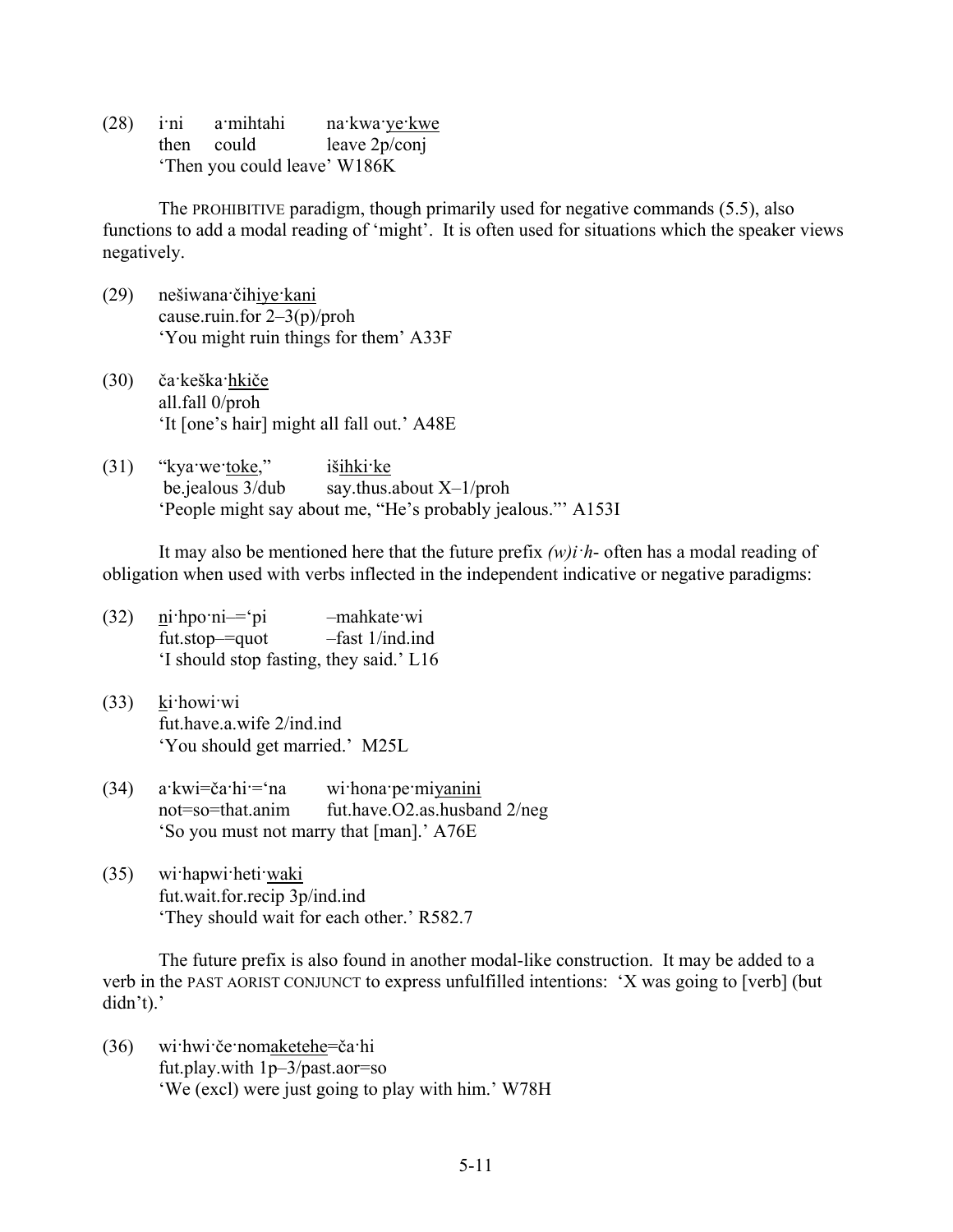(37) me·mečine·h=kohi wi·hni·miya·nehe for.the.last.time=obviously fut.dance 1/past.aor 'I was going to dance one last time, you know.' W158E

### **5.2.2. Evidentials**

We now turn to the inflectional paradigms which indicate evidential distinctions. The DUBITATIVE is used for speculations, and is often glossed 'probably' or 'must'.

- (38) owiye·ha kekaka·čihekowa·toke someone joke.with 3–2p/dub 'Probably someone was playing a joke on you two.' W103P
- (39) i·nina·h=we·na na·hkači ki·hka·nena·naki šawesi·toke·hiki then=rather again our.friends be.hungry 3p/dub 'By this time our friends must be hungry again.' W298N
- (40) pe·hki=ni·hka=mani kehči–si·po·wi·toke! really=man's.exclam=this great–be.a.river 0/dub 'This must be a really big river!' W80F (said looking at the ocean)

The dubitative is negated with the preverb *pwa·wi*–:

(41) keki·ša·koči–=meko –pwa·wi–nenoše·petoke as.much.as.possible–=emph –not–heed 2/dub 'I guess you really don't listen.' W38F

Alternative statements—either X, or Y—typically contain dubitative or prohibitive inflection on the verbs of the conjoined clauses. (See 5.4.3. for examples of alternative questions, which display the same pattern.) The use of such inflection (dubitative for speculation, prohibitive for possibility) is appropriate for alternative statements, since at most one of the set of alternative statements may be true.

| (42) | me·mešihka našawaye                 |                                    | nepo hi toke,      |  |  |
|------|-------------------------------------|------------------------------------|--------------------|--|--|
|      | perhaps                             | long.ago                           | die.dim 3/dub      |  |  |
|      | o=meše=ke·hi ke·waki                |                                    | pema·tesi·hi·toke  |  |  |
|      | or                                  | still                              | be alive dim 3/dub |  |  |
|      | Perhaps the poor guy died long ago, |                                    |                    |  |  |
|      |                                     | or maybe he's still alive.' W279CD |                    |  |  |

(43) ta·na·hka=ke·hi a·hpawa·hka, or dream 1/proh ta·na·hka=ke·hi šekikwa·mehka or urinate.in.sleep 1/proh 'Either I might have had a dream, or I might have wet my bed.' W109LM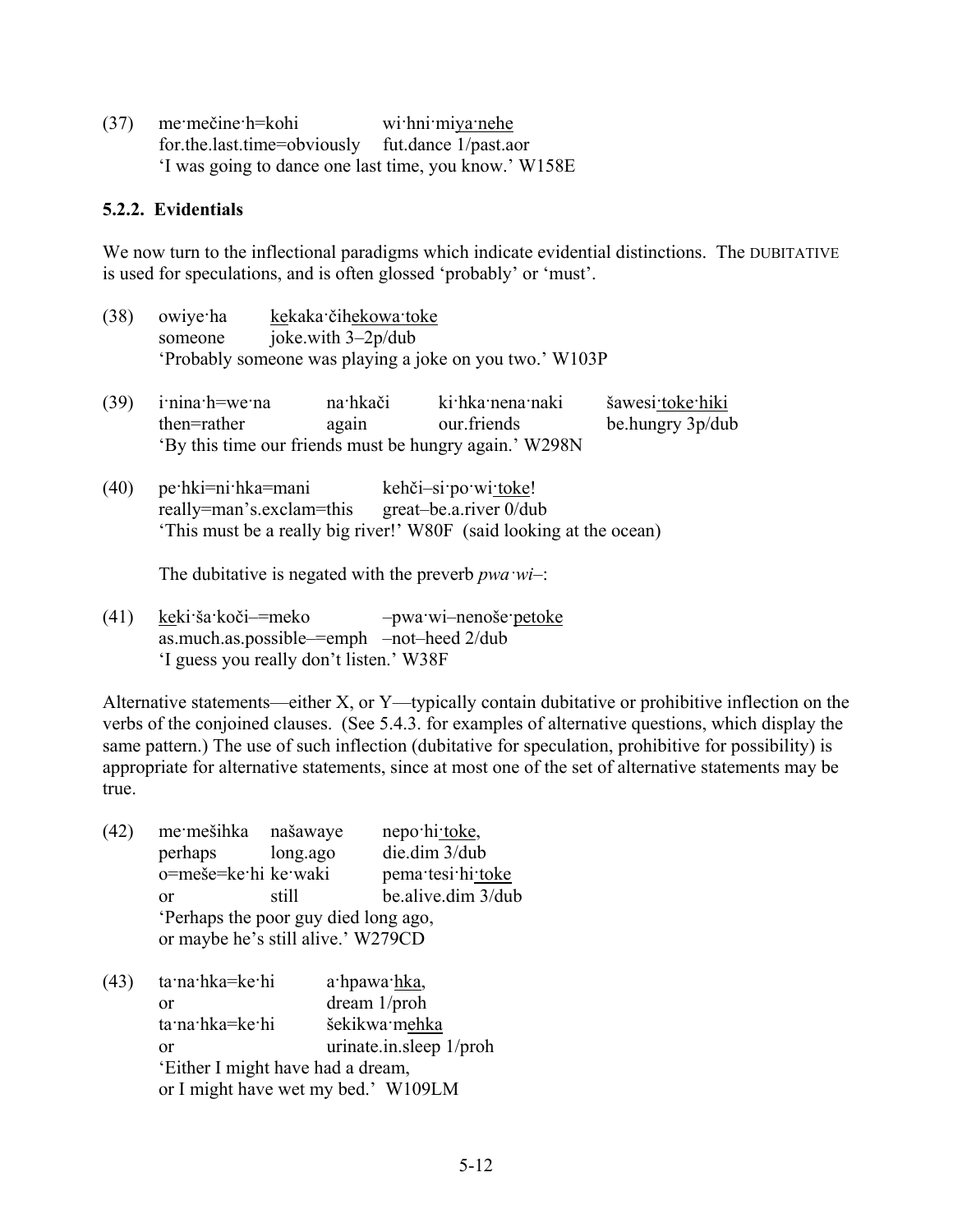The translation of the subject of (42) as 'the poor guy' is due to the diminutive suffix on the stems of both verbs; as discussed in 3.6, one function of the diminutive is to express pity. In (43), the context is that the speaker had thought she had gotten up in the middle of the night to go to the toilet.

Another inflectional paradigm with an evidential function is the PLAIN INTERROGATIVE, which indicates that the speaker is deducing after the fact what must have happened.

- (44) nesekokwe·ni=ma·hi·='na mahkwani kill 3'–3/interr=after.all=that.anim bear.obv 'A bear (obv) must have killed that guy (prox), after all.' L111
- (45) aniwisa·hikwe·ni run.fast.dim 3/interr 'He must have run fast.' W1005
- (46) ki·ša·kotekwamo·hiwa·ne·ni sleep.soundly.dim 1/interr 'I must have been sound asleep.' W496

In (44), the victim's tracks had been seen in the snow, joined by the tracks of a bear. There were also signs of a struggle and that the man had been killed and eaten. The plain interrogative is appropriate here because the speaker did not witness the killing himself, but rather deduces that it happened on the basis of available evidence. Similarly, (45) was said about a boy now out of sight and (46) was said upon awakening; in both cases the plain interrogative expresses a deduction made by the speaker.

The plain interrogative is also negated with the preverb *pwa·wi*–:

(47) pwa·wi-=ke·hi -ayi·kwa·mi·kwe·hiki not–=but –be.zealous 3p/interr 'But they must not have done their best.' W1012

The rare CONCLUSIVE is used for definite conclusions (Goddard 1995), often in exclamations:

- (48) i·ya·h=ča·h=ye·hapa ki·ši–pye·hapa! there=so=I.conclude perf–come 3/conclusive 'So he must have already arrived there!' L98
- (49) we·nah=ye·hapa ni·hkehči–mi·htamimeko·hapaniki! here.is=I.conclude fut.great–vex.O.by.speech 3p–1/conclusive 'So now I am sure they shall vex me greatly!' B89:48.30–31 (cited in Goddard 1995)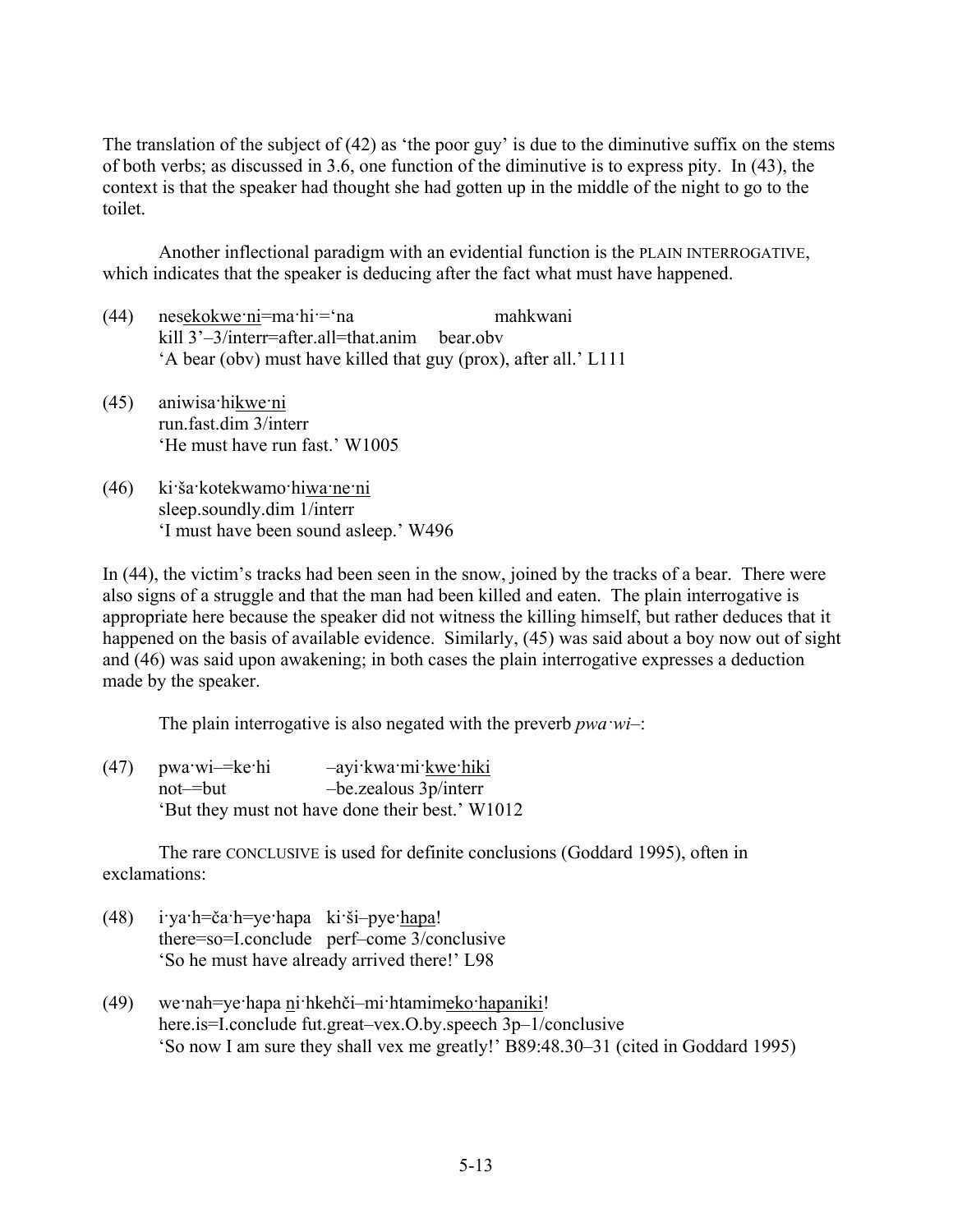Three of the paradigms described in 5.1. may be viewed as also having an evidential function. First, the use of aorist conjunct for main clauses in traditional narratives can be considered a type of evidential, marking the story as one the narrator was told, not his own lifestory. Second, the two paradigms used to mark remote past in main clauses (past negative and past aorist conjunct), both convey speaker uncertainty when used with nonfirst persons, as noted in 5.1.

## **5.3. Relative clauses**

Verbs in relative clauses are inflected as participles (Goddard 1987): ordinary relative clauses use the CONJUNCT PARTICIPLE (or PAST CONJUNCT PARTICIPLE) inflection, while INTERROGATIVE PARTICIPLE inflection is used as an evidential, indicating that the speaker does not have first-hand knowledge of the referent. Participles are used not only in relative clauses but also in some question and complement clause constructions (5.4. and 5.6, respectively), so a discussion of participle morphology and syntax is in order at this relatively early point in the chapter. The section begins with a description of participle morphology, including tense marking, followed by a discussion of some syntactic issues involving relative clauses. The final part of the section discusses the pragmatic conditions under which interrogative participles are used. The basic scheme for participle formation is as follows:

(50) IC + Verb.stem + Subj. $(\&$ .Obj).Agr + Head.suffix

'IC' stands for the ablaut rule of initial change. As explained in footnote 3, initial change applies to the initial syllable of the verb stem changing short *a, e, i* to long *e·*, short *o* to *we·*, and leaving long vowels unchanged. (In the examples of this chapter, the output of initial change is underlined when the rule changes the quality or quantity of the vowel, but not when it applies vacuously to a long vowel.) 'Subj.(&.Obj).Agr' stands for the suffix or suffixes encoding subject and object of the verb of the relative clause. Conjunct order suffixes are used for conjunct participles and interrogative order suffixes are used for interrogative participles (see appendix). The subject and object agreement is followed by a suffix indicating features of the head of the relative clause. The suffixes for third person heads are listed below:

| (51) | a.             | -a     | anim. prox. sg. |                    |
|------|----------------|--------|-----------------|--------------------|
|      | b.             | -iki   | anim. prox. pl. | (3p)               |
|      | $\mathbf{c}$ . | -ini   | anim. obv. sg.  | (3')               |
|      | d.             | -ihi   | anim. obv. pl.  | (3 <sup>3</sup> p) |
|      | e.             | $-1$   | inan. sg.       | ΙU                 |
|      |                | $-ini$ | inan. pl.       |                    |

The head suffixes are identical to the suffixes found on the 'that' series of demonstrative pronouns  $(3.8)^8$ 

To see how the inflectional scheme of (50) works, consider the conjunct participle *me·hkate·wi·ta* in the following example.

 8 Participles with nonthird person heads are formed identically to aorist conjunct inflection: e.g. *e·hihkwe·wiyakwe* 'we (incl.) who are women' A104A; *e·hmehtose·neniwiyani* 'you who are a human being' R66.42.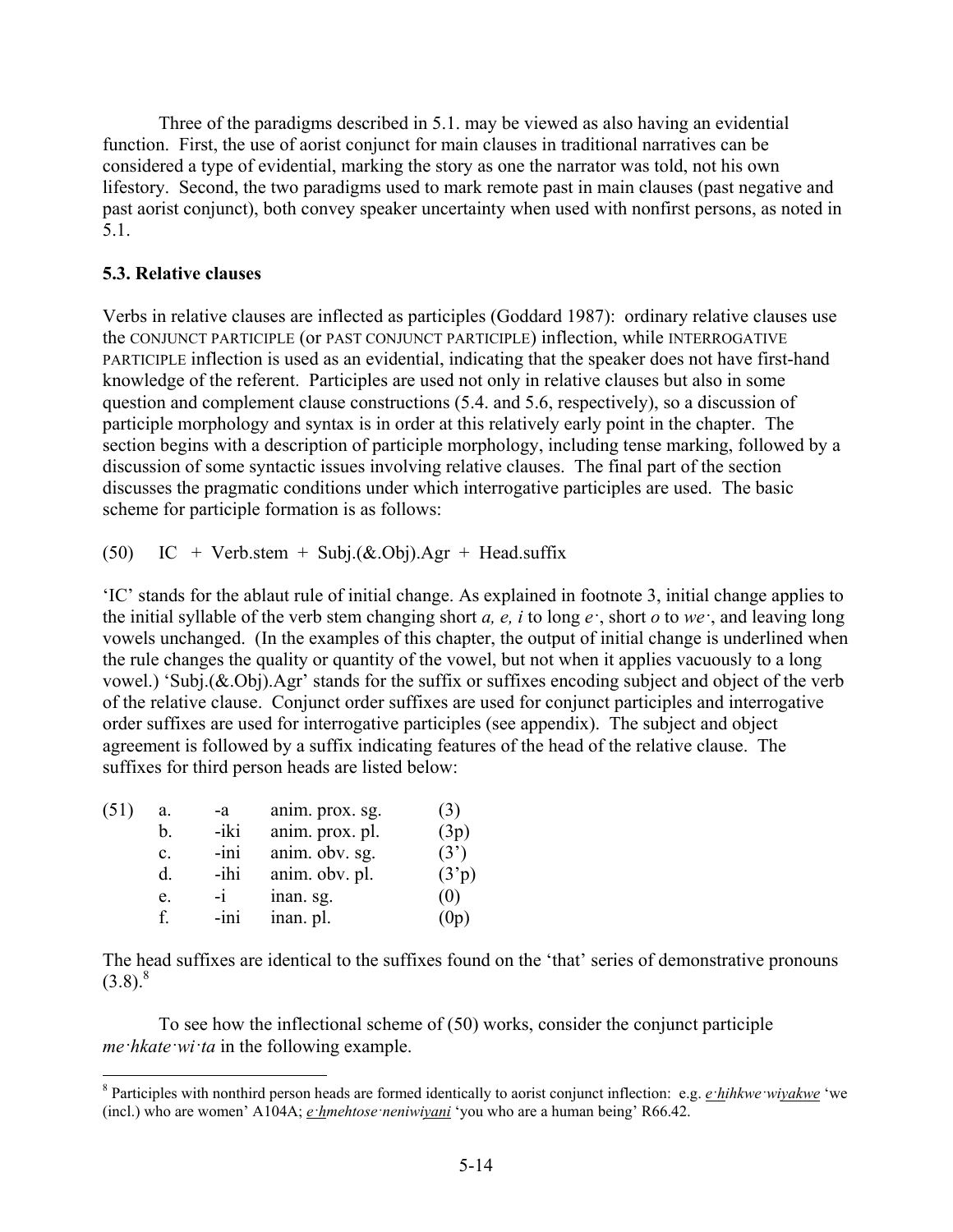(52) oškinawe·ha me·hkate·wi·ta young.man fast 3/part/3 'A young man who fasted' L.title

*me·hkate·wi·ta* '(the one) who fasted' may be broken down as follows:

|  | $(53)$ IC + mahkate wi + | $t +$       |          |  |
|--|--------------------------|-------------|----------|--|
|  | fast                     | 3 (subject) | 3 (head) |  |

The verb stem is *mahkate ·wi* · 'fast'. Initial change applies to the vowel of the initial syllable of the stem, changing the short *a* to long  $e^$ . The subject of the verb 'fast' in (52) is proximate animate third person singular, expressed by the conjunct order suffix -*t*. Moreover, the head of of the relative clause in (52) is also proximate animate third person singular, agreeing with the features of the noun *oškinawe·ha* 'young man'. The features of the head of the relative clause are expressed by the head suffix -*a*. (Note that in the interlinear gloss of (52) the first '3' in the formula '3/part/3' identifies the category of the subject and the final symbol identifies the category of the head of the relative clause.)

Two points to notice about the syntax of relative clauses may be mentioned here. First, there is no relative pronoun in Meskwaki; that is, no separate word corresponding to 'who' in the translation of (52). Instead, the head suffix on the participle performs the functions of a relative pronoun: it identifies the construction as a relative clause, it provides grammatical information about the head of the relative clause, and it must be coreferential with some element in the lower S. Second, there is no 'gap' in the inflection of the verb of therelative clause. The head of the relative clause in (52) is coreferential with the subject of the verb, and the verb bears separate inflection for both a proximate singular subject and a proximate singular head of the relative clause.

The head suffixes on conjunct participles are like other instances of third person inflection in Meskwaki in that they may function either as agreement or pronominally. When a participle is used to modify a noun, as in (52), the head suffix on the participle agrees with the noun in person, number, gender, and obviation. Participles may also appear on their own, however, in which case the head suffix functions as a pronominal head of the relative clause ('the one(s) who ...'), as in the following examples.

- (54) ne·wakiki see  $1-3(p)/part/3p$ 'the ones whom I saw' W346J
- (55) me·wi–pesetawa·čiki te·powa·ničihi go.to–listen.to 3p–3'/part/3p hold.council 3'/part/3'p 'the ones (prox) who went to listen to the ones (obv) holding a council' W326F
- (56) pwa·wi–otapeno·heminičihi not–have.children 3'/part/3'p 'the ones (obv) who do not have children' W151J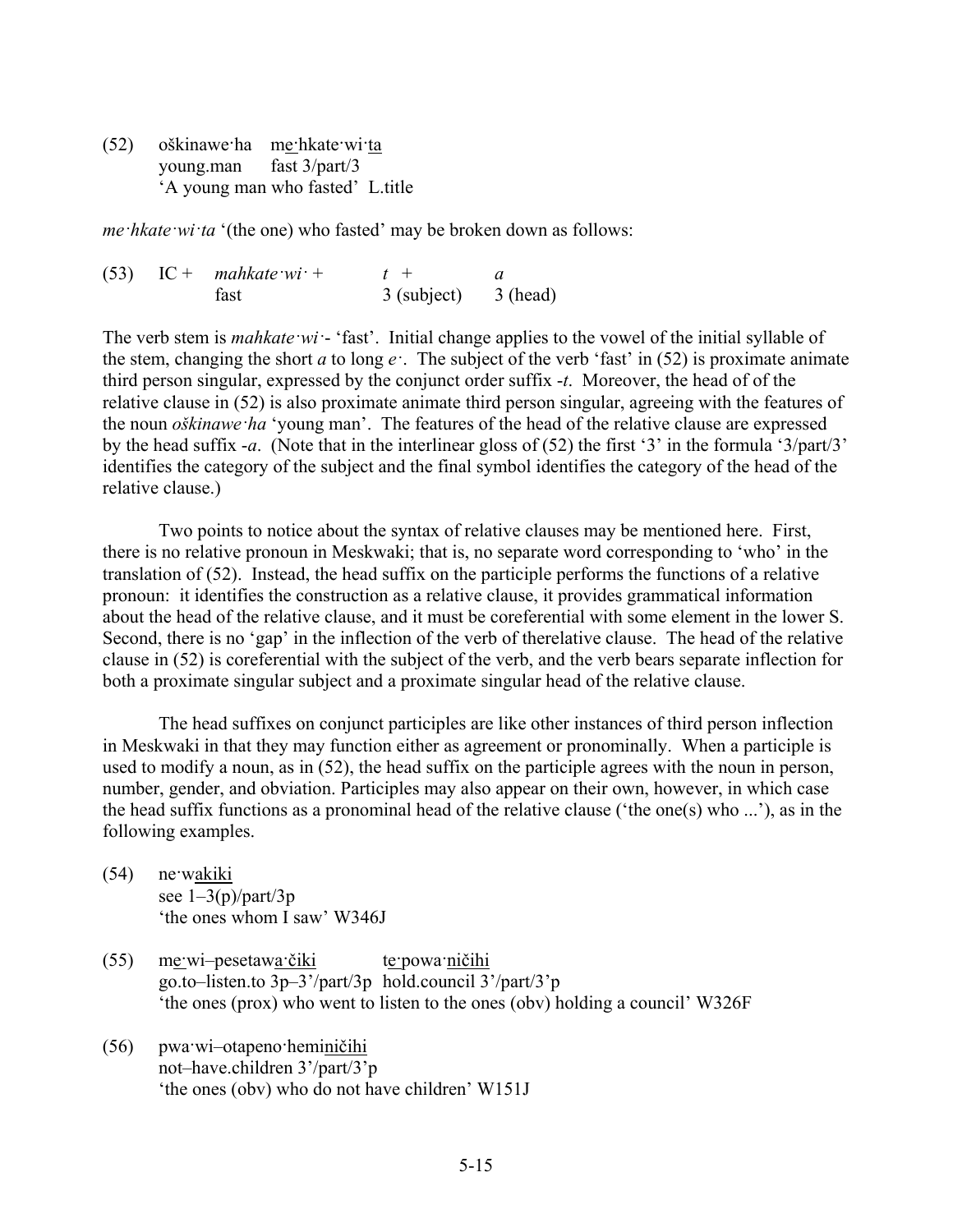In (54) the verb stem is *ne*  $w$ - 'see'; since the vowel of the initial syllable is long, initial change does not alter the vowel. In (55) there are two participles, each with a pronominal head. The first is formed from the compound stem *mawi–pesetaw*- 'go to listen to'; initial change applies to the initial syllable of the leftmost preverb in compound stems. The second participle in (55) functions as the object of the first participle, and is formed from the stem *tepowe·*- 'hold a council, meeting'.9

(56) shows that relative clauses are negated with the preverb  $pwa·wi-$  'not'; here the initial syllable of the preverb contains a long vowel, so initial change produces no change in the vowel.

More examples illustrating how relative clauses may be used within NPs are provided below:

- (57) a·neta ke·htesi·hiničihi some be.old.dim 3'/part/3'p 'some of the old folks (obv)' (i.e. the ones who are old) N5B
- (58) i·nini [ne·sa·čini pačana] that.anim.obv kill 3–3'/part/3' Lazybones 'that one (obv) whom Lazybones (prox) killed' L306
- (59) i·nini we·nekwi·kaniničini neniwani that.anim.obv have.wings 3'/part/3' man.obv 'that man (obv) with wings' N14G
- (60) me·nwawita neniwa me·nwito·to·hka do.right 3/part/3 man treat.O.well 3–2/part/3 'a well-behaved man who treats you well' A181E

(57) and (58) are examples of a relative clause used with a quantifier and demonstrative pronoun, respectively. (59) shows a relative clause preceding the noun it modifies (and following a demonstrative pronoun); (60) contains two relative clauses, one preceding the noun it modifies and one following.

Nonrestrictive relative clauses are formed in the same way as restrictive relative clauses:

| (61) | kehči-maneto wa                           | ahpemeki | e wita                 |
|------|-------------------------------------------|----------|------------------------|
|      | great-spirit                              | up.above | be [there] $3$ /part/3 |
|      | 'the Great Spirit, who is up above' W308D |          |                        |

1

<sup>9</sup> (55) also illustrates two idiosyncratic features of participle morphology. First, stems ending in *e·* (such as *tepowe·*- 'hold a council') change the *e·* to *a·* when inflected as a participle where the head is coreferential to a third person subject or possessor of subject. Second, the suffix -*wa·*, used to mark third person proximate plural arguments in the conjunct order, is deleted if the head of the relative clause is third person proximate plural. That is, the first participle in (55) is  $m\underline{e\nu}$ *wi–pesetaw<u>a·čiki</u>*, not \* $m\underline{e\nu}$ *wi–pesetawa*  $\nu$ *wa·čiki*. (See Goddard 1987 for more discussion.)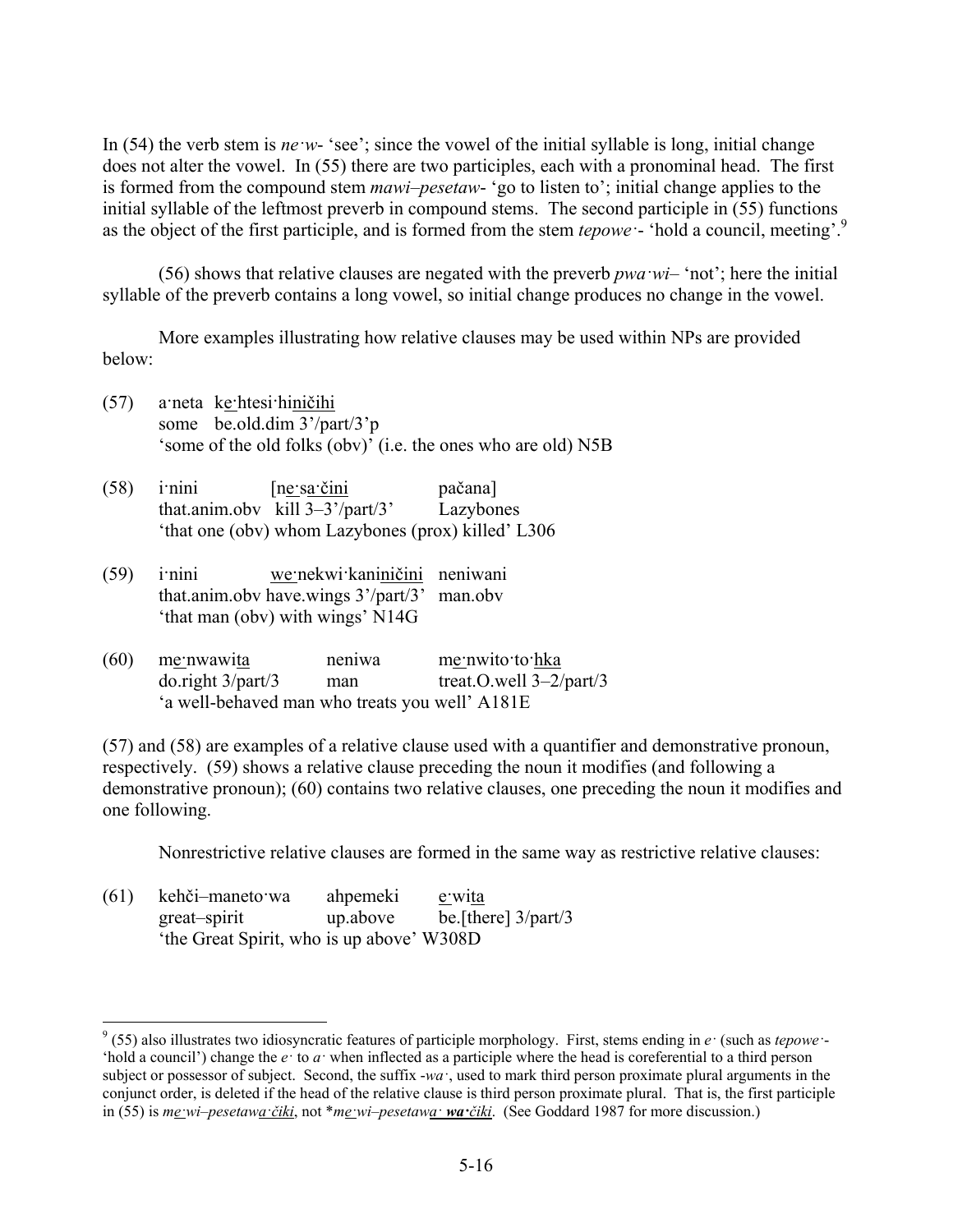It is clear that the relative clause of (61) is nonrestrictive: there are many spirits in Meskwaki religion, but only one spirit who is known as *kehči–maneto·wa* 'the Great Spirit'.

An extremely common relative clause construction in Meskwaki is one in which the head of the relative clause is coreferential to an oblique argument of the lower verb. In such cases, the head suffix is nearly always -*i* (inanimate singular); the inanimate plural head suffix -*ini* is sometimes used to indicate multiple locations, as will be seen below. To see how such relative clauses are formed, consider the following two examples, each with a verb containing the relative root *ot*- in the stem-initial position or in a preverb. As explained in 1.2.3, verbs containing this morpheme are subcategorized for an oblique argument expressing source or cause. The examples below are relative clauses with pronominal heads, in which the head is coreferential to the oblique argument expressing source or cause:

- $(62)$  we či wa či be.from 3p/part/obl 'the place from which they came' M11K (stem *oči·*-)
- (63) we·či–pwa·wi–kosaki from–not–fear 1–3/part/obl 'the reason why I'm not afraid of him' W59K (compound stem *oči–pwa·wi–kos*-)

Participles in which the head is coreferential to an oblique argument of the lower verb will be marked 'obl' in the interlinear gloss.

Examples of relative clauses in which the head is coreferential with obliques of other types are given below. The relative root *in*- (preverb *iši*–) is associated with obliques of goal or manner; with quoting verbs, the words spoken function as an oblique argument of manner. The relative root *ahpi·ht*- (preverb *ahpi·hči*–) 'to such an extent' is used with scalar notions such as age, weight, speed, etc.

- (64) e·šiweto·wa·či take.O.thither 3p–0/part/obl 'the place to which they took it' (stem *išiwet*-)
- (65) e·šinehkawa·či chase.O.thither 3–3'/part/obl 'the place to which he chased him' (stem *išinehkaw*-)
- $(66)$  e·nena·ni say.thus.to 1–2/part/obl 'that which I said to you' W144H (stem *in*-)
- (67) e·na·hpawa·či dream.thus 3/part/obl 'what he dreamed' L15 (stem *ina·hpawa·*-)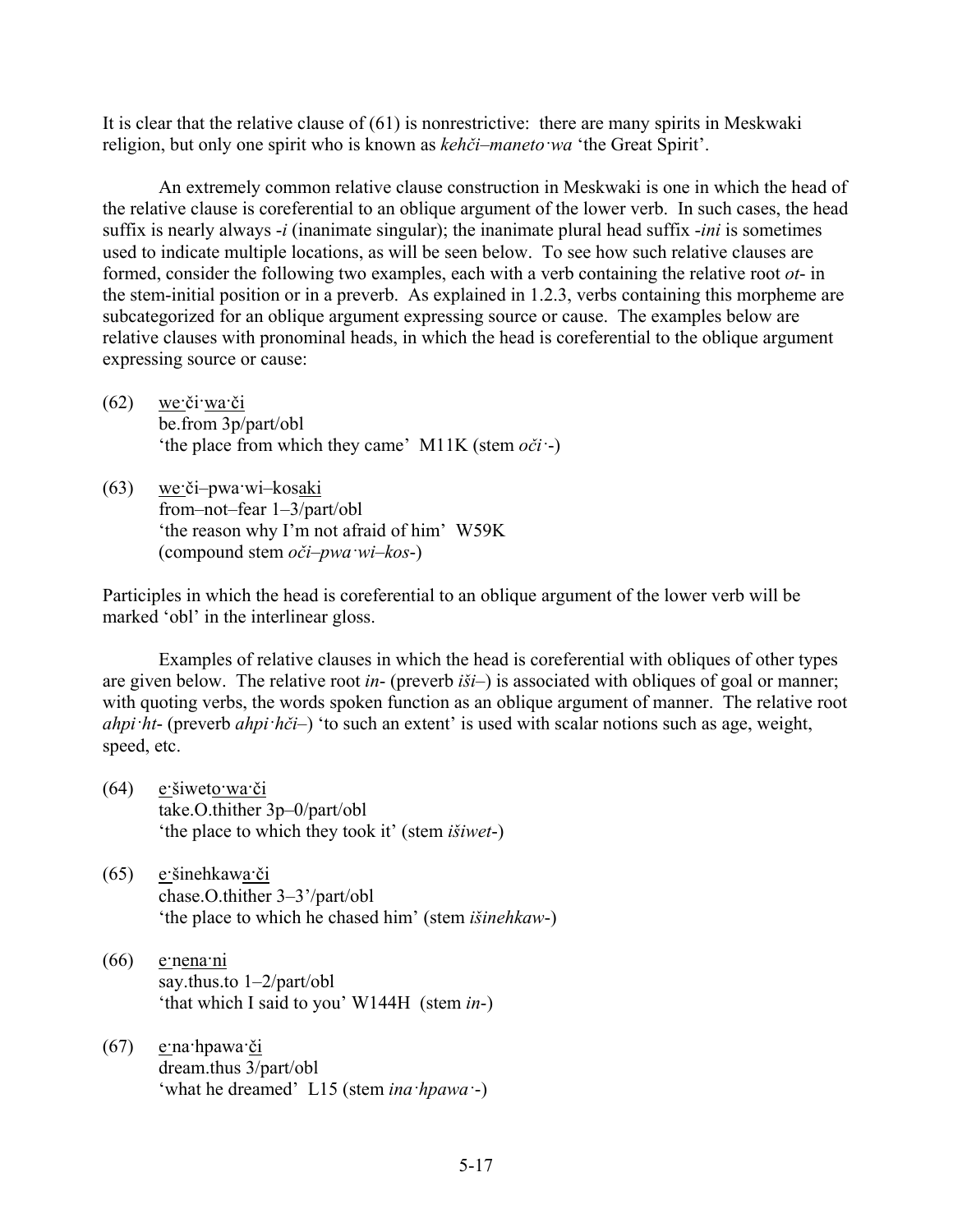- (68) e·ši–mya·neteki thus–be.bad 0/part/obl 'a bad way' (a way which is bad) W23F (compound stem *iši–mya·net*-)
- (69) e·hpi·hči–kehkya·ya·ni to.such.extent–be.old 1/part/obl 'how old I am' (the extent to which I am old) A44G (compound stem *ahpi·hči–kehkya·*-)

Relative clauses in which the head is coreferential to an oblique argument expressing stationary location are formed in an idiosyncratic way. The ablaut rule of initial change does not apply; instead the aorist prefix *e·h*- is attached to the verb stem. This is true both for verbs containing the relative root *tan*- (preverb *taši*–), associated with stationary location, and for verbs like *owi·ki*- 'dwell', which are subcategorized for an oblique of stationary location even though they do not contain  $tan<sup>-10</sup>$ 

- (70) e·htaši–komisahekoči there–swallow 3'–3/part/loc.obl 'the place where [the whale, obv] swallowed her up' W266L
- (71) e·hawaneči e·howi·kiwa·či carry X–3/aor dwell 3p/part/loc.obl  $H_{\text{ei}}$  was carried to the place where the  $y_{i+1}$  lived.' N2O (i.e., the house where he and his family live)
- (72) e·hpenopenowa·či e·howi·kiwa·čini redup.set.out 3p/aor dwell 3p/part/pl.loc.obl 'They set out for the places where they lived.' W368 (i.e., each going to his own house)
- (73) kehči–ma·wa·ka·ni [e·hma·nwikamikesiniči aša·hahi] great–winter.camp have.many.houses 3'/part/loc.obl Sioux.obv 'a big winter-camp where the Sioux (obv) had many houses' M7D

In (71), the proximate object of 'carry' must be interpreted as part of the proximate plural subject of the relative clause, hence the overlapping reference in the gloss. (72) is an example of the inanimate plural head suffix -*ini* being used to indicate multiple locations (compare (71), where the people involved all live in the same house). (73) demonstrates that relative clauses in which the

<sup>&</sup>lt;sup>10</sup> The only exception to this rule are participles in which the preverb  $a$ *·mi*– 'would, could, should' is used: here the aorist prefix is not used and initial change applies instead:

<sup>(</sup>i) a·mi–tašisenye·henako·we='yo·we would–let.O.eat.[there] 1–2p/part/loc.obl=past 'where I would have let you (pl) feast' R140.37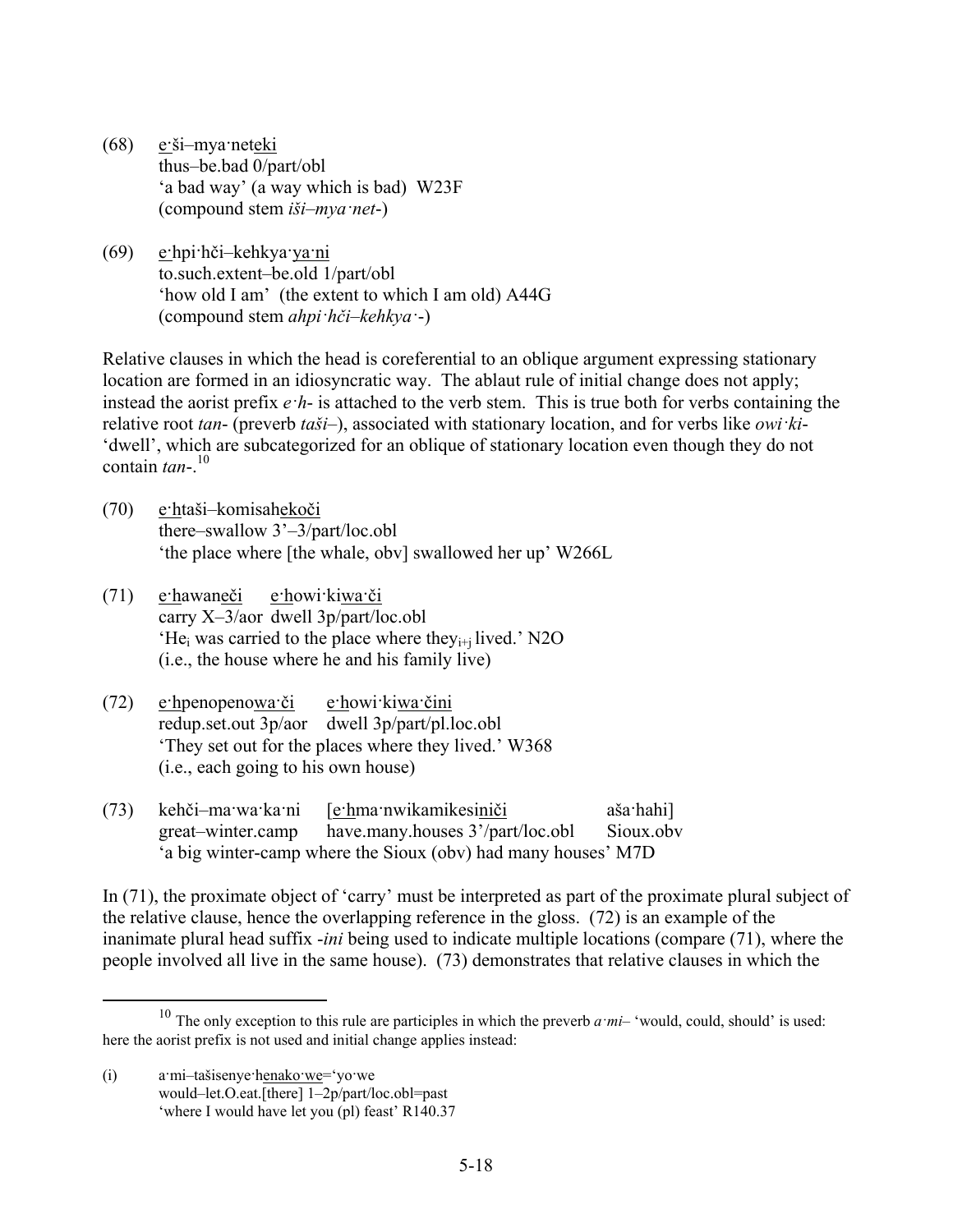head is coreferential to an oblique argument of the lower verb may be used to modify a head noun, though their use with pronominal heads is more common.

We now turn to the question of marking tense on verbs inflected as participles. Participles which are unmarked for tense are used in relative clauses with either a present tense or a past tense interpretation: e.g., *me·hkate·wi·ta* in (52) could be 'the one who is fasting' or 'the one who fasted'. If the future prefix *wi·h*- is used, it marks the verb of the relative clause as future:

(74) wi·htepa·načiki fut.love  $2\frac{3(p)}{part}$ 'the ones whom you will love' W362

(75) wi·hanemi–ma·mi·čiči owi·ya·si fut.away–redup.eat 3–0/part/0 meat 'meat for him to eat on his journey' N22I

(76) wi·hiyani fut.say.thus 2/part/obl 'what you will say' N22J

If the future prefix *wi·h*- is present, it counts as part of the verb stem for the purposes of initial change (since the vowel of *wi·h*- is already long, initial change does not alter it). Relative clauses in which the head is coreferential with an oblique argument of stationary location mark future tense by replacing the aorist prefix with the future prefix:

(77) wi·howi·kiyani fut.dwell 2/part/loc.obl 'the place where you will live' A40F

If the time of the verb of the relative clause is past relative to the time of a past tense main clause, this may be indicated by using the PAST CONJUNCT PARTICIPLE inflectional paradigm. In the past conjunct participle paradigm, the suffix -*ehe* replaces the head suffix. Some examples of past conjunct participles are provided below.

- (78) ki·wi–na·na·kana·tehe around–redup.follow 3–3'/past.part/3 'the one (prox) who had been following him (obv) around' W103A
- (79) we·či·wa·tehe be.from 3p/past.part/obl 'the place where they had come from' W21H
- (80) e·hne·taki [e·htašihemetehe okwisani] see 3–0/aor attack X–3'/past.part/loc.obl his.son.obv 'He (prox) saw the place where his son (obv) had been attacked.' L103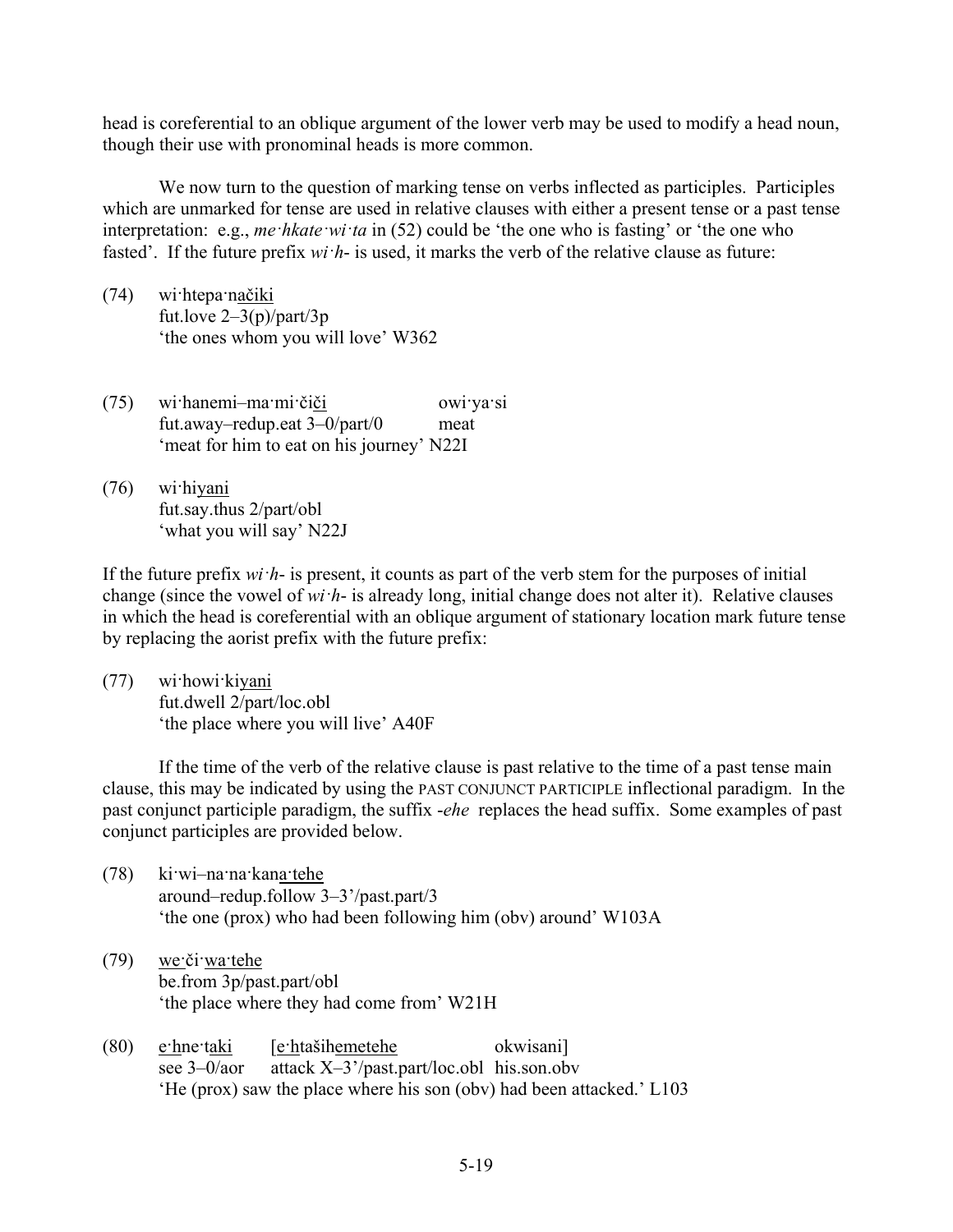The future prefix may be used with the past conjunct participle inflection to indicate unfulfilled intentions or a past modal reading:

- (81) wi·hkekye·hkima·tehe fut.teach 3–3'/past.part/0 'that which he (prox) was going to teach them (obv)' W133L
- (82) wi·hinenekehe fut.say.thus.to X–2/past.part/obl 'what they (unspec) were going to say to you' M25C
- (83) i·ni=ke·hi wi·hišiyanehe that=but fut.say.thus.to 2–1/past.part/obl 'But that is what you should have told me.' W591

In the relative clauses given so far, we have seen examples of the head of the relative clause being coreferential to the subject of the verb inflected as a participle (52, 55–57, 59, 60, 78), to the object (54, 58, 61, 74, 75), to the second object (81), and to an oblique argument (62–73, 76, 77, 79, 80, 82, 83). However, the role of the coreferential element in the lower S is not restricted to arguments of the highest verb in the relative clause. For example, the head of the relative clause may be coreferential with the possessor of a noun within the lower S:

| $(84)$ in a ihkwe wa [ona permani |                            | ne hi-mi hkečihiwa nita                                   |  |
|-----------------------------------|----------------------------|-----------------------------------------------------------|--|
|                                   | that woman her.husband.obv | know.how-doctor.people 3'/part/3                          |  |
|                                   |                            | 'that woman (prox) whose husband (obv) was a doctor' M30M |  |

(85) [o·swa·wahi ne·peničiki] apeno·haki their.fathers.obv die 3'/part/3p children 'children (prox) whose fathers (obv) have died' R268.18

In both (84) and (85) the participle is inflected for an obviative subject and a proximate head of the relative clause (proximate singular in (84), marked by the final suffix -*a*, and proximate plural in (85), marked by -*iki*). In both the head of the relative clause is coreferential with the possessor of the subject of the lower verb.

It is also possible to have long distance relativization, where the head of the relative clause corresponds to an argument of a complement clause:

- (86) i·na ša·kwe·nemoya·na wi·hne·waki that.anim be.unwilling 1/part/3 fut.see 1–3/aor 'That's the person I don't want to see.'
- (87) a·čimoyana e·haka·wa·šiči wi·hne·wiči report 2/part/3 want 3–1/aor fut.see 3–1/aor 'the one you said wanted to see me'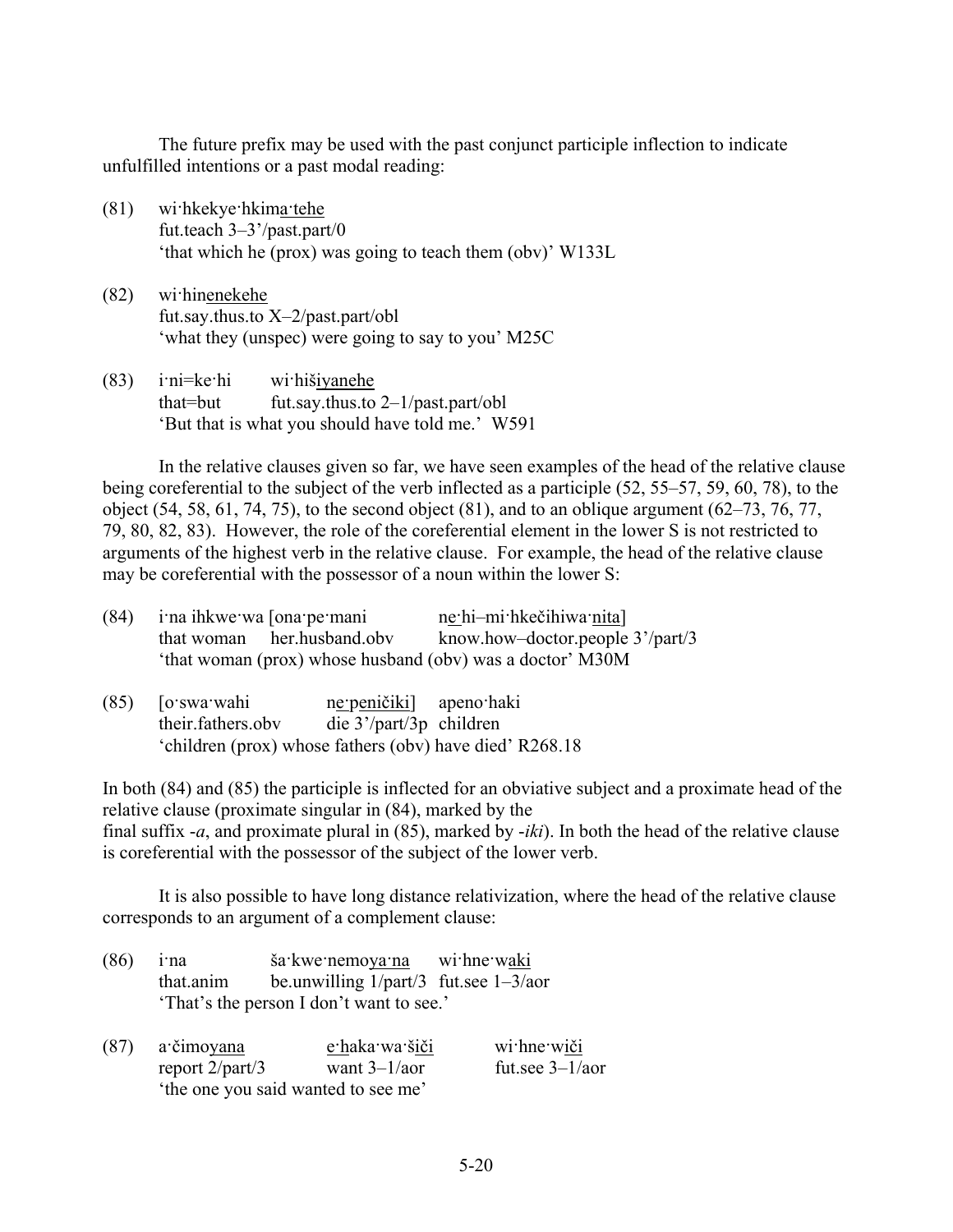The head of the relative clause in (86) is coreferential with the object of the verb in the complement clause. The matrix verb is inflected as a participle with a third person singular head, while the verb of the complement clause does not take participle inflection. Instead the lower verb bears future aorist inflection, appropriate for complement clauses (5.6). Likewise, in (87) the head of the relative clause is coreferential to the subject of the complement clause. Only the highest verb is inflected as a participle.

The next example (from Goddard 1987:113) is of particular interest: here the head of the relative clause is coreferential with the object of an adjunct clause (the 'if' clause).

(88) na·tawino·ni [menoke a·mi–kaški–oni·ča·nesiki] medicine drink X–0/subjnct would–able–have.child X/part/0 'a medicine that, if one drinks it, one would be able to have children' A192F

The verb inflected as a participle is *a·mi–kaški–oni·ča·nesiki* 'one would be able to have children',with the inanimate singular head suffix -*i* agreeing with thefeatures of *na·tawino·ni* 'medicine'. However, the head is coreferential to the object of *menoke* 'if one drinks it', which is inflected in the subjunctive paradigm (5.8).

If a relative clause is used to modify a noun (or, more accurately,  $N'$ ), in nearly all cases the N' being modified will be external to the relative clause: either to the left of the relative clause (52, 60, 61, 73, 84, 88) or to the right (59, 60, 75, 85). However, a few examples have been found of relative clauses in which the N' being modified is internal to the relative clause. Note the position of *aša·haki* 'Sioux' in the following example:

| $(89)$ i'niye ka | [pe·minehkawa·čiki <b>aša·haki</b>          | ihkwe wani]                                                               |
|------------------|---------------------------------------------|---------------------------------------------------------------------------|
|                  | those absent chase $3p-3'/part/3p$ Sioux pl | woman.obv                                                                 |
|                  |                                             | 'those aforementioned Sioux (prox) who were chasing the woman (obv)'R48.1 |

The relative clause modifies *aša·haki* 'Sioux', identifying them as the ones chasing the woman, but the noun appears between the verb inflected as a participle and *ihkwe·wani* 'woman', the object of the relative clause. However, examples in which the N' being modified is clearly internal to the relative clause are rare. $11$ 

Section 5.2. described the use of various inflectional paradigms to express modal or evidential distinctions in main clauses. For example, the potential paradigm is used to express 'would; could; might' in main clauses. In relative clauses, however, the potential paradigm is not available, because the verb of the relative clause must be inflected as a participle. Instead, the preverb *a mi*– 'would; could; should' is compounded with the verb of the relative clause to express modal notions:

<u>.</u>

<sup>&</sup>lt;sup>11</sup> Note that (60) is not an example of an internally-headed relative clause, but is rather an example of two stacked relative clauses, one preceding the N' it modifies and the other following its N':

 $\left[\int_{N'} \left[g\right] \text{ } m e \text{'} n w a w i t a\right] \left[\int_{N'} \left[\text{ } n e \text{'} n w i t o \text{'} t o \text{'} \text{ } h k a\right]\right]$ 

<sup>&#</sup>x27;a  $\left[\int_{N'}$  [well-behaved]  $\left[\int_{N'} \text{man}\right]$  [who treats you well]'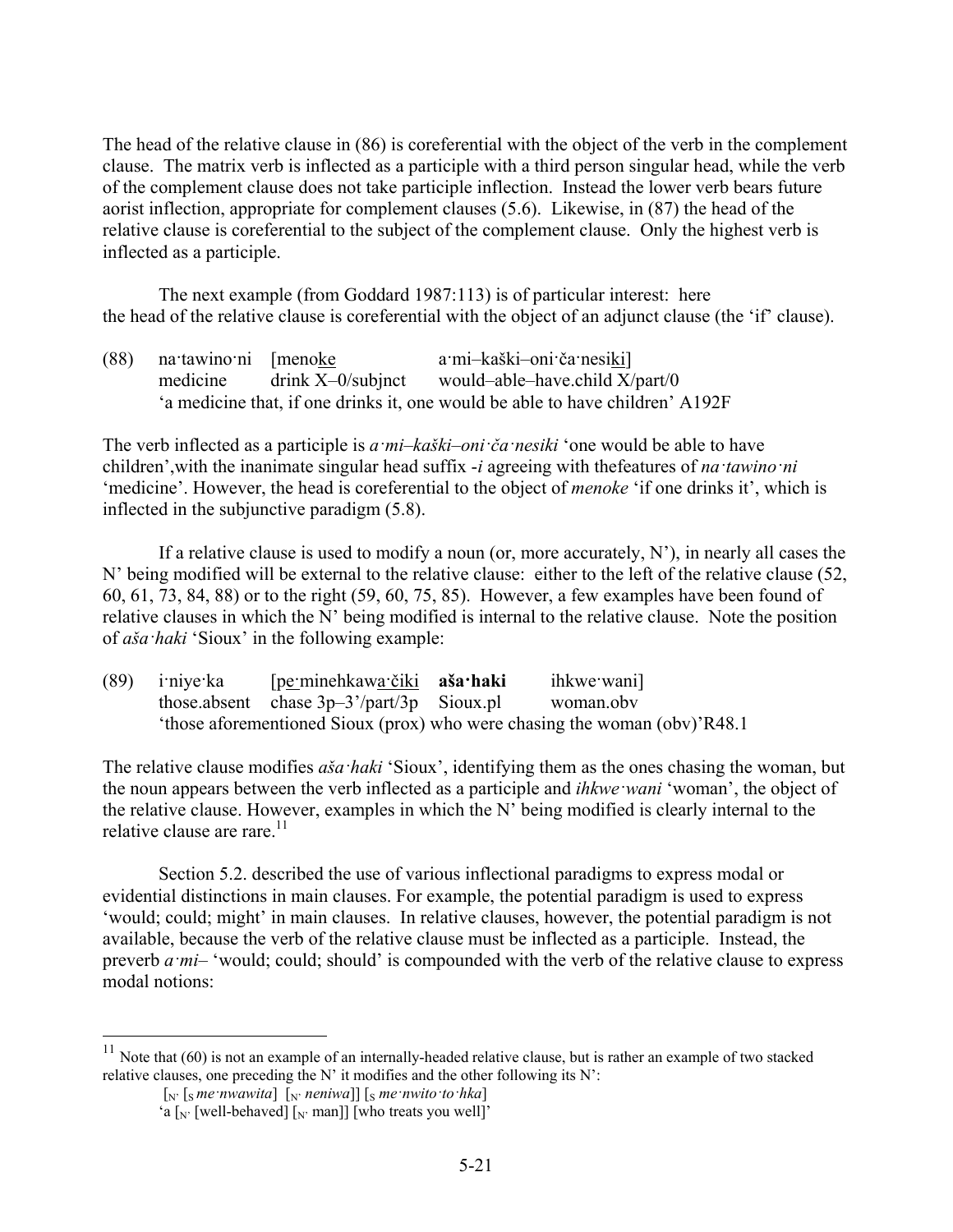- (90) a·mi–ona·pe·miyana would–have.O2.as.husband 2/part/3 'the one whom you would marry' W359
- (91) a·mi–pwa·wi–nese·kwiki would–not–kill 2p–3(p)/part/3p 'the ones whom you (pl) would not kill' W152I
- (92) a·mi–išawiyani should–do.thus 2/part/obl 'what you should do' W345M

An example of *a·mi*– glossed as 'could' may be found in (61). *a·mi*– is used only with verbs inflected as participles, not with any other type of inflection.

Evidential distinctions comparable to those discussed in 5.2.2. for main clauses may be expressed in relative clauses by inflecting the verb of the relative clause as an INTERROGATIVE PARTICIPLE. For example, interrogative participles are used when the speaker presumes that the referent of the NP exists but does not have firsthand knowledge of it:

- (93) we·meso·ta·niwane·hiki have.O2.as.parent 2/int.part/3p 'whoever your parents were' W19B (said by a young man to an old woman)
- (94) e·howi·kikwe·hiki=mekoho ma·hiye·ka mehtose·neniwaki dwell 3p/int.part/loc.obl=emph these.absent people 'wherever these (absent) people might be living' W108D
- (95) ke·waki=koči kenenehke·neta·petoke still=of.course think.about 2–0/dub

[kekya e·nahina·čimohenokwe·ni] your.mother redup.instruct.thus 3–2/int.part/obl

'I suppose, of course, you must still think about whatever your mother used to tell you.' A139D

In (93), the speaker presumes that the addressee, like everyone else, had parents, but since he is too young to have known her parents he uses an interrogative participle to refer to them. Similarly, in (94) the people who have left (referred to with an absentative demonstrative pronoun) are presumably living somewhere, but the speaker does not know where that place is. (Note that interrogative participles in which the head is coreferential with an oblique expressing stationary location take the aorist prefix *e·h*- instead of initial change, just as in the conjunct participle inflection.) In (95), the speaker is again presuming that the addressee was instructed by her mother, but since he was not present during the instruction he uses an interrogative participle to refer to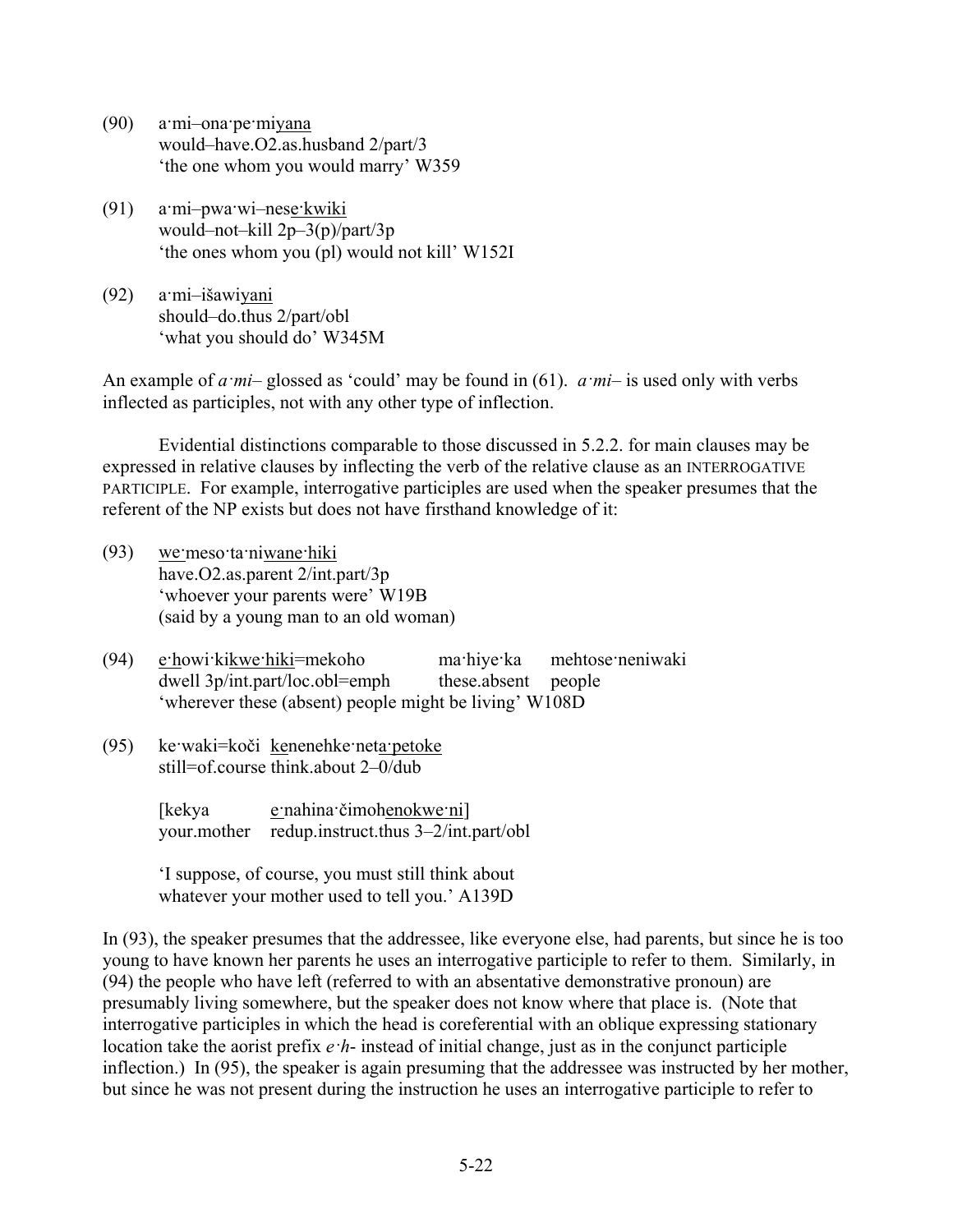what the addressee was told. (Note also the use of dubitative inflection on the main verb in (95): it is also speculation on the part of the speaker that the addressee still thinks about what she was told.)

Interrogative participles are also used if the speaker does not presuppose the existence of the referent:

- (96) ne·sa·kwe·na kill 3–3'/int.part/3 'whoever kills him' [if anyone] L120
- (97) wi·hona·pe·miwane·na fut.have.O2.as.husband 2/int.part/3 'whoever you may marry' [if anyone] A66F
- (98) e·hčahkwi·temya·hikwe·ni be.shallow.water 0/int.part/loc.obl 'wherever the water might be shallow' [if anywhere] O7C

In this use an interrogative participle is often found as the objectof verbs like *natone·h*- 'search for', where the existence of the object need not be presupposed:

(99) e·hnatone·hamowa·či=ke·hi wi·hpwa·wi–taši–kemiya·nikwe·ni search.for 3p–0/aor=and fut.not–there–rain 0'/int.part/loc.obl 'And they were looking for a place where it would not rain' R138.47

((99) also illustrates the use of the negative preverb  $pwawi$  in interrogative participles.)

## **5.4. Questions**

1

Now that the morphology and syntax of participle inflection has been explained, we can return to a consideration of main clause phenomena. This section will describe the formation of main clause questions: question word questions in 5.4.1, yes-no questions in 5.4.2, and alternative questions in 5.4.3.

## **5.4.1. Question word questions**

There are two syntactic constructions associated with question-word questions, both of which have the question word at the left of the clause, in Focus position  $(8.4)$ .<sup>12</sup> Most question-word questions are framed as an equational sentence, in which the question word is equated with a relative clause with a pronominal head (5.3). This construction is found with the question words beginning in *w* (*we·ne·ha* 'who?', *we·kone·hi* 'what?') and those beginning in *ta·* (e.g. *ta·ni*

 $12$  It should be noted that in Mesquakie culture direct question-word questions are considered rude in many situations. One way of avoiding a question-word question is to use a yes-no question like the following: *o·=nekotahi ketoči*? 'Oh, you come from someplace?' W572 (in place of 'Where do you come from?').]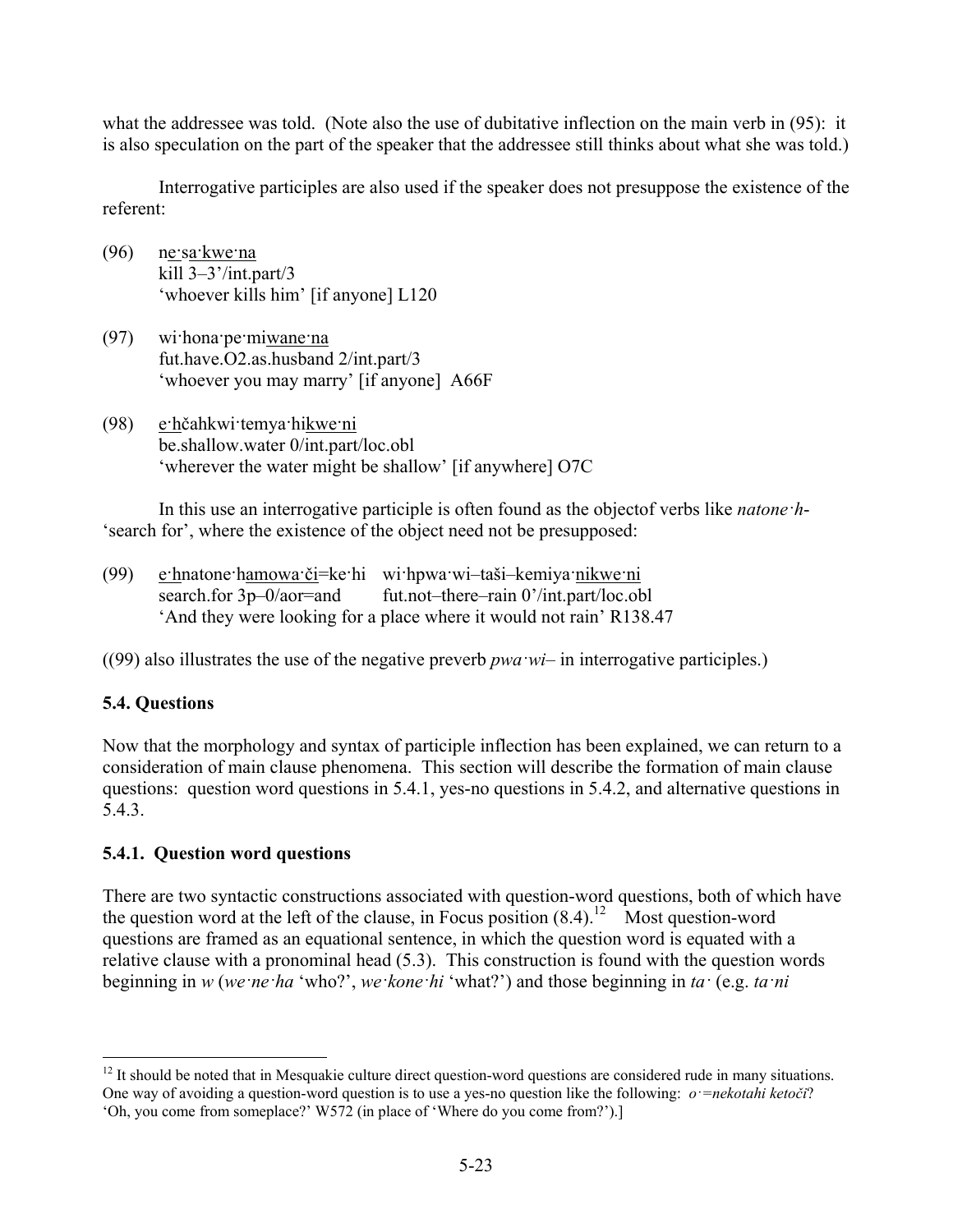'where?', *ta·tepi* 'whither?; whence?').<sup>13</sup> To ask, for example, 'What did I forget?', one literally says 'What is [that which I forgot]?':

(100) we·kone·h=ča·h we·ni·hke·ya·ni? what=so forget  $1$ /part/0 'What did I forget?' W218B

Note that Meskwaki has a zero copula in this and other equational constructions. More examples of question-word questions using the equational construction are given below: 14

- (101) we·ne·h=ča·hi i·ni e·ta? who=so that say 3/part/3 'Who said that?' W156N [stem *i-* 'say thus' + suffixes –*ta*]
- (102) we·kone·hi wi·hoči–kya·tama·ti·yakwe what fut.from–hide.O2.from.recip 21/part/obl 'Why should we conceal it from each other?' B105:88.9–10.
- (103) ta·tepi=ya·pi we·či·yani? whence=may.I.ask be.from 2/part/obl 'Where did you come from?' W851
- (104)  $\tan i = \cosh i$  e·howi·kiwa·či? where=so dwell 3p/part/loc.obl 'Where do they live?' W124N

The question word *ta ni* may be used not only for 'where?' (stationary location), as in (104), but also for other oblique notions:

(105) ta·ni=ya·pi e·hpi·hčiwanakesiyani? how=may.I.ask weigh.so.much 2/part/obl 'How much do you weigh?' W1000

The other syntactic construction is found with question-words beginning in *k*: *kaši* 'how?', *ke·swi* 'how many?' and *ke·senwi* 'how many times?'.15 Questions with these question words are typically followed by a main clause verb, rather than an equational construction with a zero copula. The main clause verb is often inflected in the INDEPENDENT INDICATIVE.

(106) kaši=ča·hi išina·kosiwaki? how=so appear.thus 3p/ind.ind 'How did they look?' W346P

<sup>&</sup>lt;sup>13</sup> The stem we ne h- 'who?' may also be incorporated into a verb; see 6.3.2.

<sup>&</sup>lt;sup>14</sup> The enclitics  $=\breve{c}a \cdot h i$  'so' and  $=ya \cdot pi$  'may I say/ask' often occur with question-word questions and soften the force of the question.

<sup>&</sup>lt;sup>15</sup> The stem *ke sw*- 'how many?' may also be incorporated into a verb; see 6.3.2. and 7.3.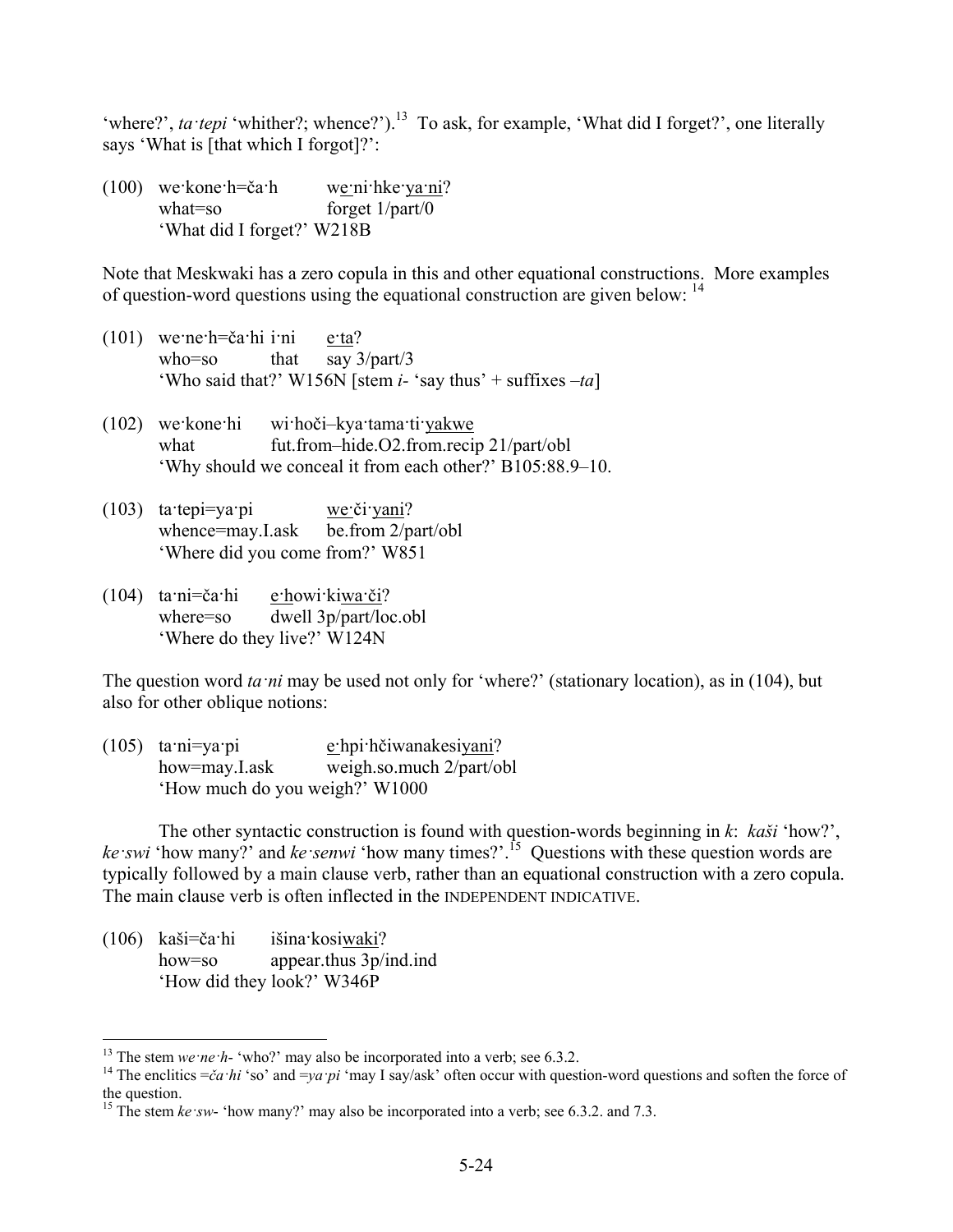- (107) kaši=ča·h keto·tawa·wa? how=so do.thus.to 2–3/ind.ind 'What did you do to him?' W126D
- (108) kaši=ya·pi išisowaki ko·šisemaki? how=may.I.ask be.thus.named 3p/ind.ind your.grandchildren 'What are your grandsons' names?' W573
- (109) ke·swi ki·hnemato kepiwani? how.many fut.set.up 2–0/ind.ind twigs 'How many twigs will you set up?' J20.6
- (110) ke·senwi=ya·pi keno·ta·ke how.many.times=may.I.ask hear 2/ind.ind i·niya wi·čawiwaka e·hpakamaki? that.absent live with  $1-3$ /part/3 hit  $1-3$ /aor 'Exactly how many times did you hear that I hit my late wife?' A145E

In both constructions, negative questions are formed with the preverb *pwa·wi*–:

- (111) ta·ni=ye·toke e·ši–pwa·wi–kehke·netame·kwe? how=it.seems thus–not–know 2p–0/part/obl 'How can you not know about them (inan)?' R54.28
- (112) kaši=we·=ča·h keteši–pwa·wi–po·ni–mahkate·wi·na·wa? how=rather=so thus–not–stop–make.fast 2–3/ind.ind 'So why don't you let him stop fasting, then?' L69

The modal and evidential distinctions discussed in 5.2. for main clause statements may also be expressed in question-word questions. For the question words beginning in *k*, the main clause verb may be inflected in the DUBITATIVE, PLAIN INTERROGATIVE, or POTENTIAL paradigms.

| $(113)$ kaši='yo=mana                             | išawi toke? |
|---------------------------------------------------|-------------|
| how=of.course=this.anim fare.thus 3/dub           |             |
| 'What's the matter with this guy, I wonder?' W11H |             |

- (114) kaši=ča·h=ki·na išawiwane·ni? how=so=you fare.thus 2/interr 'What has happened to you?' W128O
- (115) kaši=ča·h to·tawiye·kapa ki·ši–nesate? how=so do.thus.to  $2-3$ /pot perf–kill  $2-3$ /subjnct 'What would you do to him after you kill him?' W189H

Dubitative inflection, as in (113), softens the force of the question; the addressee is not forced to supply an answer. In (114), plain interrogative inflection is used because the speaker deduces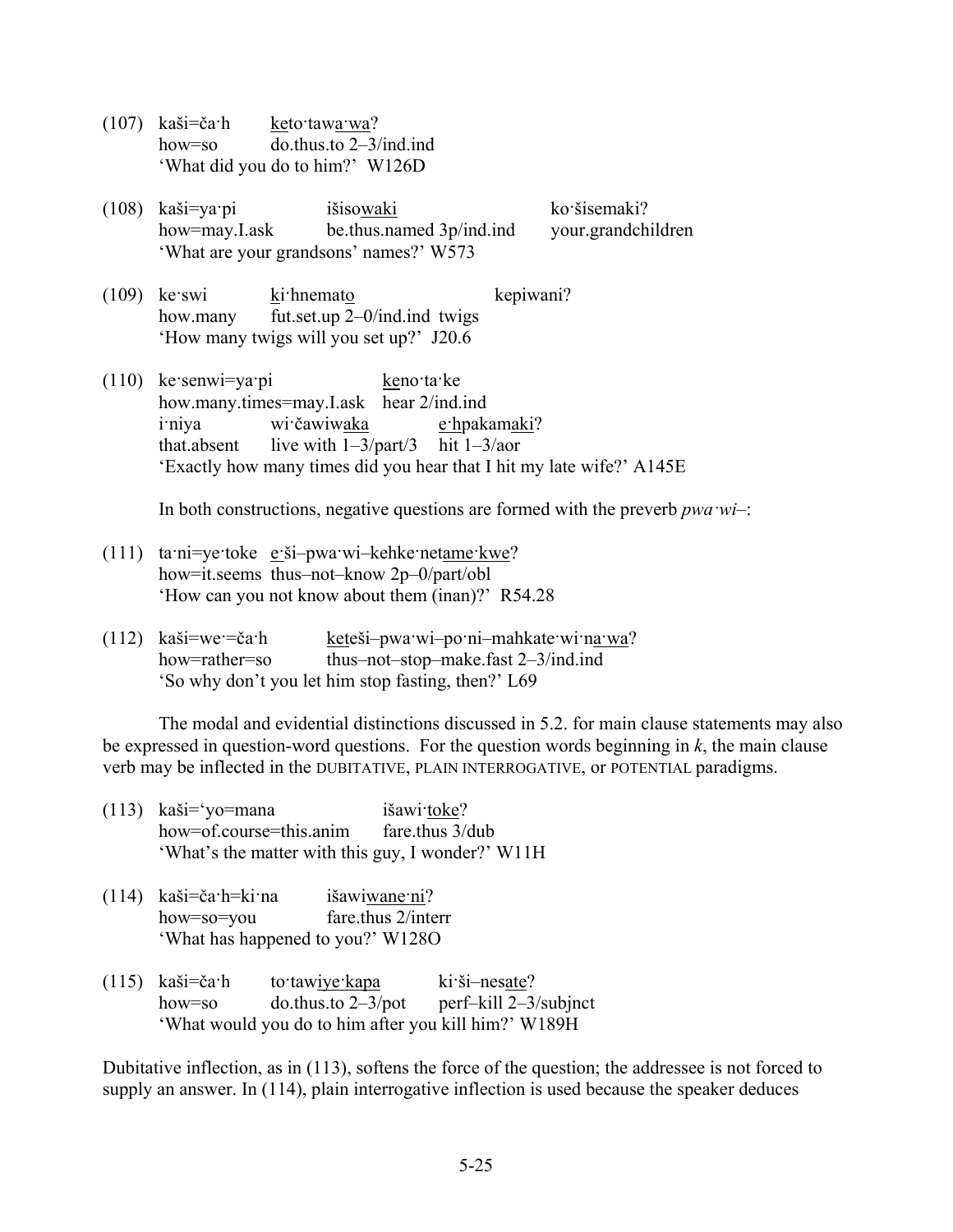something must have happened to the addressee (the addressee's face is swollen from bee stings). In (115), potential inflection is used on the verb to ask about a hypothetical situation.

In the equational construction, a modal question may be formed by adding the preverb *a·mi*– 'could; would; should' to the relative clause:

| $(116)$ ta:ni=ya:pi | a·mi-'ši-mata·kwa·čimekosiya·ke?                                   |
|---------------------|--------------------------------------------------------------------|
| how=may.I.ask       | could-thus-be.talked.about.interestingly 1p/part/obl               |
|                     | 'How could we (excl) be talked about in an interesting way?' W187A |

The relative clause in the equational construction may also be inflected as an INTERROGATIVE PARTICIPLE if the speaker does not presuppose the existence of the referent:

(117) we·kone·hi wi·hmi·čiwa·ne·ni? what fut.eat  $1-0/int part/0$ 'What will I eat (if there is anything to eat)?' B114:70.33–34

Interrogative participle inflection is also used in another construction expressing evidential question-word questions. In this construction, the question word is omitted; the inflection for the head of the relative clause on the interrogative participle identifies the element being questioned:

| $(118)$ e šawikwe ni='škwe<br>fare.thus 3/int.part/obl=woman's.exclam                                                                  | nekwisa?<br>my.son           |
|----------------------------------------------------------------------------------------------------------------------------------------|------------------------------|
| 'I wonder how my son is doing?' R116.43                                                                                                |                              |
| (119) e hawiwe kwe ni,<br>maneto tike?<br>be there $2p/intpart/loc.obl$<br>spirit.voc.pl<br>'I wonder where you are, spirits?' R509.29 |                              |
| $(120)$ we yo siwakwe na=ni hka,<br>have.O2.as.father 21/int.part/3=man's.exclam<br>'I wonder who our father is, brother?' W276G       | nesese?<br>elder.brother.voc |

This construction is identical to the formation of interrogative complement clauses (5.6.2), which take interrogative participle inflection on the verb and do not contain a question word. The use of this construction for a main clause question, however, functions as an evidential, softening the force of the question.

## **5.4.2. Yes-no questions**

1

The verb of a yes-no question may be inflected in any paradigm appropriate for main clauses. The INDEPENDENT INDICATIVE is the most frequently encountered paradigm in positive yes-no questions: <sup>16</sup>

<sup>&</sup>lt;sup>16</sup> Yes-no questions are distinguished from the corresponding declarative statements by rising intonation and a shift in stress (Goddard 1991:160). Compare the stress pattern of the following utterances: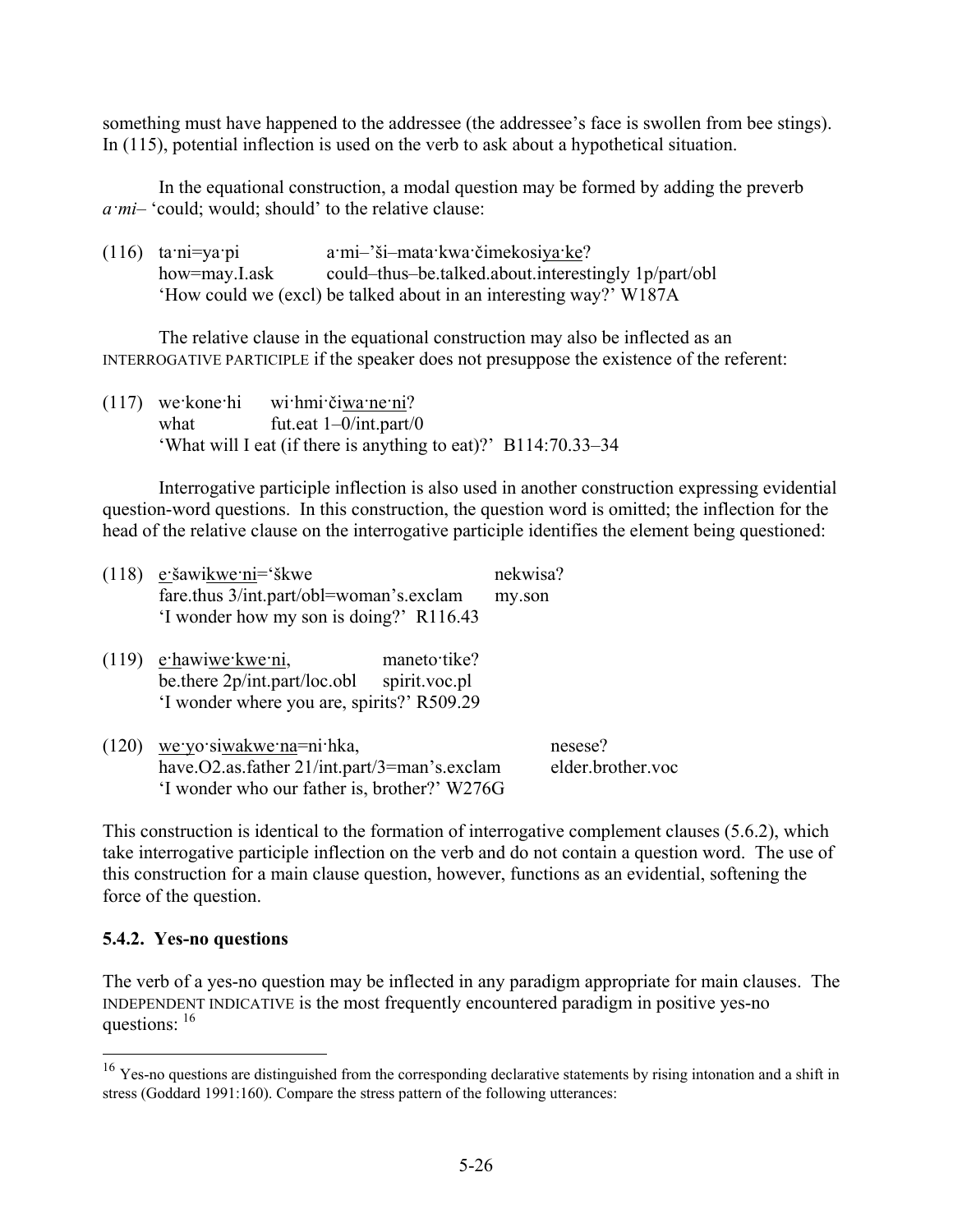- (121) nešihka kepya? alone come 2/ind.ind 'Did you come alone?' C5C
- (122) ayo·h=nekotahi kepo·ni·pwa? here=somewhere camp 2p/ind.ind 'Are you people camping somewhere nearby?' K103C

Negative yes-no questions take *a·kwi* 'not' and a verb inflected in the NEGATIVE paradigm, just as negative assertions do.

- (123) a·kwi owi·wičini? not have.wife 3/neg 'Isn't he married?' W845
- (124) a·kwi=ya·pi na·hk ahto·yanini makiminani? not=may.I.ask again have 2–0/neg big.berries 'Don't you have any more big berries?' J250.13

The inflectional paradigms discussed in 5.2. which express modal or evidential functions may also be used with yes-no questions. For example, the DUBITATIVE may be used to make a query less direct and peremptory:

(125) i·ninah=we·na ki·šite·toke? then=rather be.finished.cooking 0/dub 'Is it finished cooking, I wonder?' J260.20

POTENTIAL inflection may be used to ask about a hypothetical situation:

- (126) a·nawi–=meko –kočawihkakoha wi·hnana·hkwi·yakwe? fail.to—=emph –try  $21$ /pot fut.fight.back  $21$ /aor 'After all, would we (incl) fail to try to defend ourselves?' B105:80.4
- (127) i·na=we·na kotaka ona·pe·miyanehe that=rather other take.O2.as.husband 2/unreal i·ni ke·ko·h iši–mi·nenene·ha? that anything thus–give X–2/pot 'If you had married that other one, would you have been given anything like that?' A92FG

|  | kí ši–na kwé wa<br>perf-leave 3/ind.ind<br>'He's already left' | 11. | kí ši-ná kwe wa?<br>perf-leave 3/ind.ind<br>'Has he already left?' |
|--|----------------------------------------------------------------|-----|--------------------------------------------------------------------|
|  |                                                                |     |                                                                    |

In (i), the stress falls on the penultimate syllable of the verb *na·kwe·wa*. In the yes-no question in (ii), however, the stress is shifted to the antepenultimate syllable. Question-word questions do not display this intonational pattern, however; they pattern together with statements.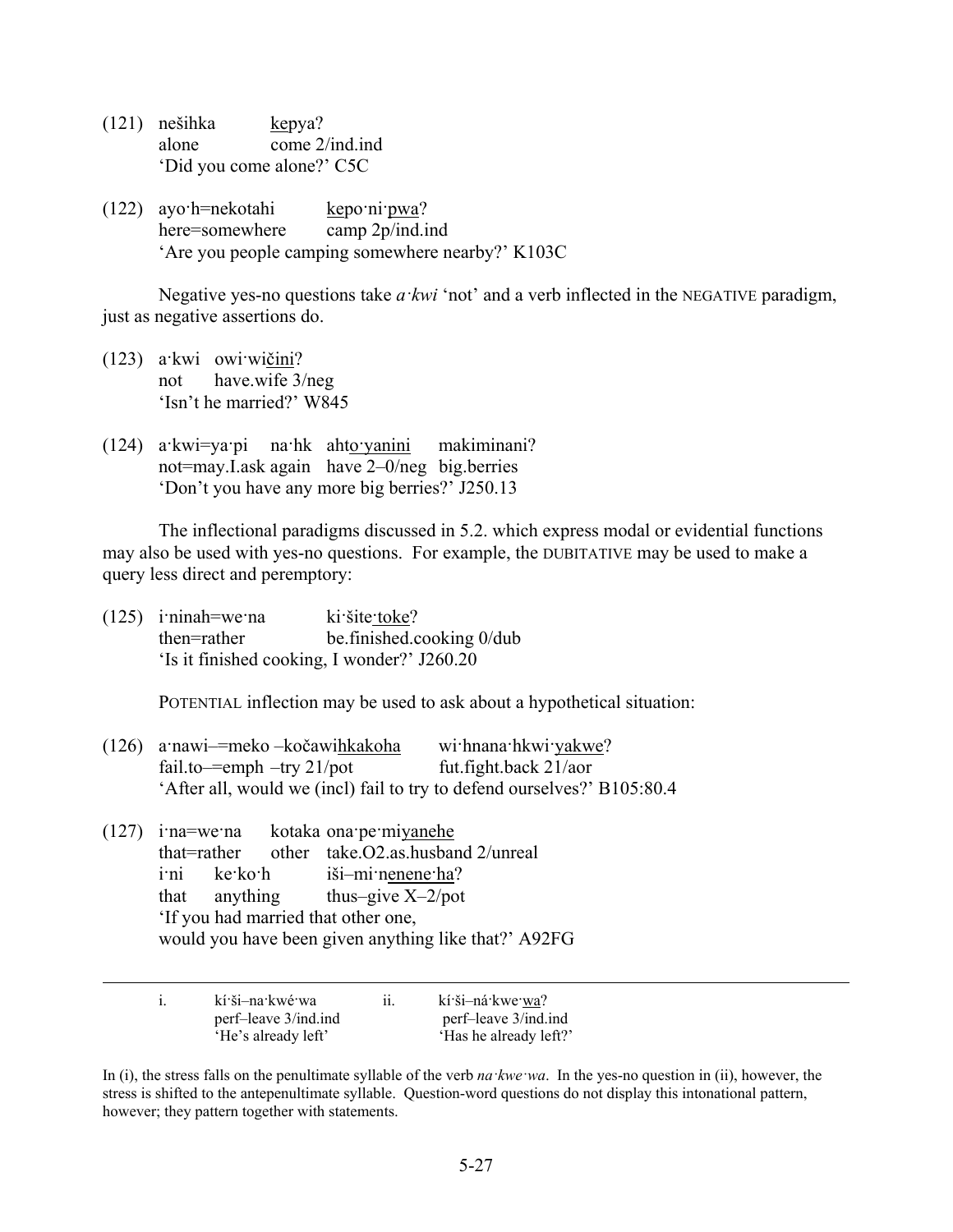PROHIBITIVE inflection may be used to express possibility, especially regarding an unwelcome situation:

(128) a·hkwamatakani? be sick 2–0/proh 'Are you perhaps sick?' A168F

As discussed in 5.2.2, the future prefix *(w)i·h*- plus independent indicative inflection often has a modal reading of obligation in statements. In yes-no questions with first person subjects, however, the future prefix expresses a request for permission:

- (129) ni·hmaw–anenwi? fut.go–swim 1/ind.ind 'May I go swimming?' A14D
- (130) ni·hki·wa·pama·pena=ča·hi? fut.go.around.looking.at 1p–3(p)/ind.ind=so 'May we go around and look at them?' WIT7O

Modal and evidential yes-no questions are negated in the same way as modal and evidential statements: potential verbs take the negative particle *awita*; dubitative verbs are negated with the preverb *pwa·wi*–.

- (131) awita=ye·toke kaški–mawa·patakakoha not=I.suppose able–go.to.look.at 21–0/pot 'Mightn't we be able to go look at it?' R194.1
- (132) pwa·wi–natone·hwe·toke pešekisiwani? not–look.for 3–3'/dub deer.obv 'I suppose he (prox) doesn't hunt deer (obv)?' J58.12

## **5.4.3. Alternative questions**

Alternative questions are of the form 'Is it X? or is it Y?', usually implying that these alternatives exhaust the set of possibilities. Like the alternative statement construction (5.2.), the verbs in alternative questions are inflected with the PROHIBITIVE or DUBITATIVE paradigms.

(133) nešihka=ke·hi tepowe·hka·ke, alone=and hold.council 1p/proh

> o=meso·te·we=ke·hi tepowe·hka·ke? or=all=and hold.council 1p/proh 'Should we [two] meet alone,

or should all of us meet?' W320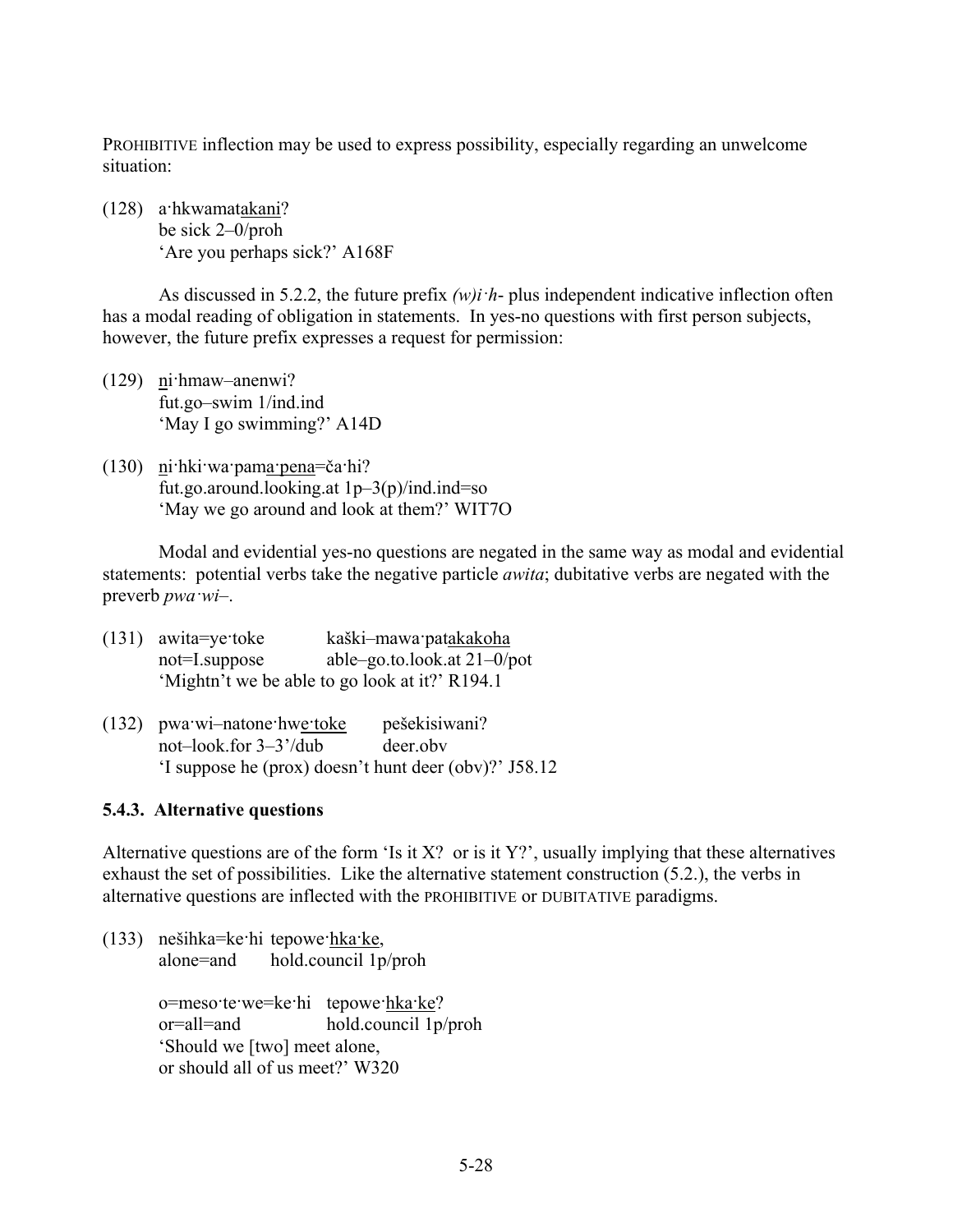(134) pwa·wi–=ke·h=ni·hka –oki·hka·ke not–=and=man's.exclam –have.mother 1p/proh o=meše=ke·hi netoki·pena·toke? or have.mother 1p/dub 'Do we not have a mother, or do we have a mother?' W266DE

(134) is a question asked by two orphaned boys to their grandmother.

# **5.5. Commands**

There are four different paradigms used for expressing commands: the imperative, the injunctive, the future imperative, and the prohibitive. (The prohibitive and future imperative are formally very similar (see Goddard 1985 for discussion).) The IMPERATIVE is used for positive commands with second person or first person inclusive plural subjects, where the action is to be carried out in the immediate future.

- (135) peteki iha·no! back go 2/imp 'Go back!' L240
- (136) ata·we·neniwa mawi–wa·pama·ta·we trader go–look.at 21–3/imp 'Let's go see the trader.' R62.29

For third person subjects the INJUNCTIVE paradigm is used.

- (137) natawi–či·tapiče stop.to–sit.up 3/injunct 'She is to sit up for a while.' A111G
- (138) wa·se·ya·če be.light 0/injunct 'Let there be light.' W311
- (139) pemwiče shoot 3–1/injunct 'Let him shoot me!' W1063

The FUTURE IMPERATIVE paradigm is used for positive commands to be carried out in the (remote) future.

(140) i·ni=meko e·šimeneki išawihkani that=emph say.thus.to  $X-2$ /part/obl do.thus  $2$ /fut.imp 'Do [later on] exactly what you were told.' W37B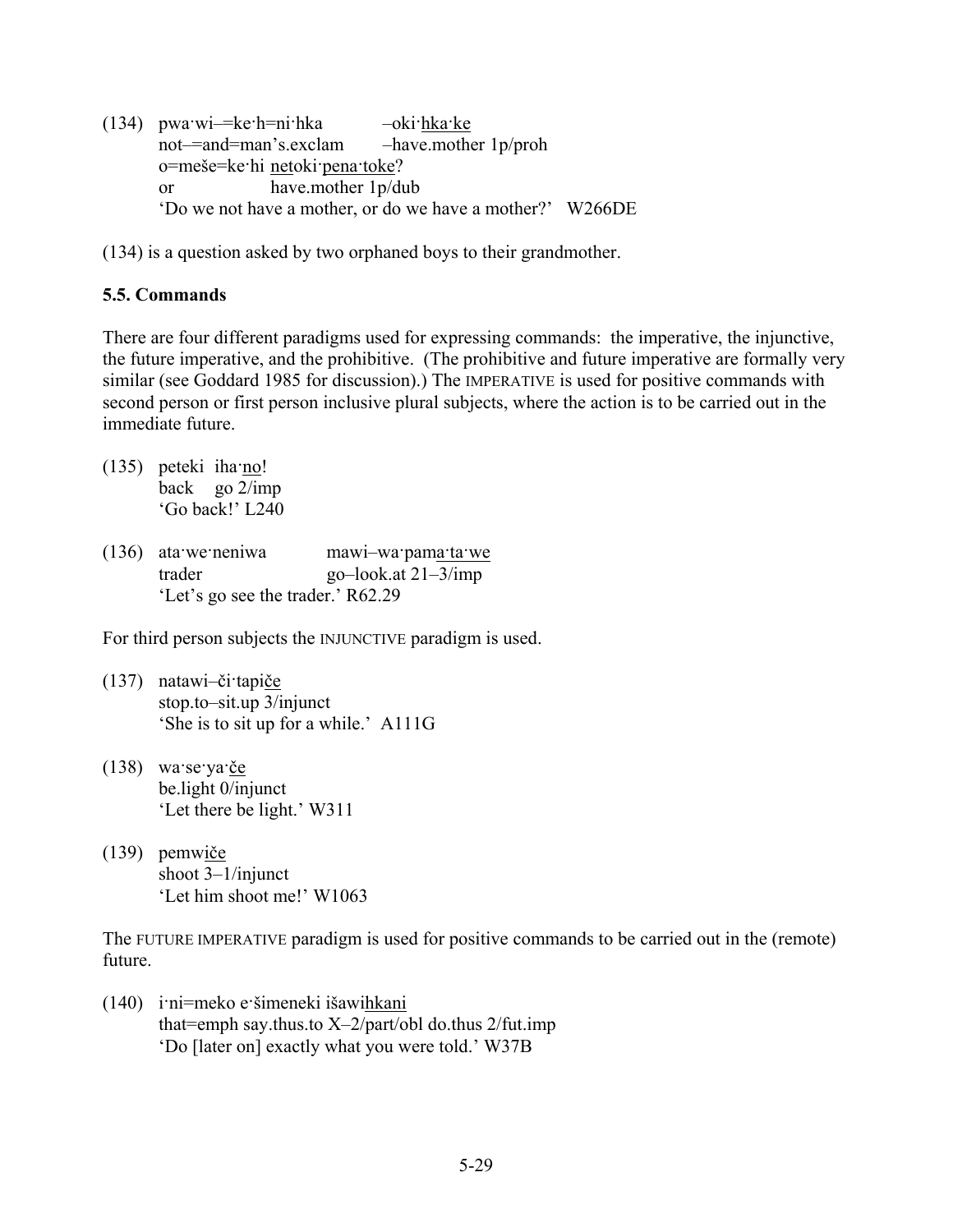In one sense, of course, all commands have future tense: the desired action is to be carried out subsequent to the moment of speaking. Commands with the future imperative, however, mark the action as one to be carried out at some remove from the moment of speaking, not in the immediate future. For example in (140), the speaker is urging her young grandson to conduct himself properly when he reaches adulthood.

The examples so far have all been positive commands. Negative commands are expressed by *ka·ta* 'don't' plus a verb inflected in the PROHIBITIVE paradigm.

- (141) ka·ta i·ni inowe·hkani! don't that speak.thus 2/proh 'Don't talk that way!' L132
- (142) ka·ta=ča·h=ke·ko·hi tepa·tamawiye·kakwe keta·hi·nemena·ni  $don't=so=anvthing$  be.stingy.with.O2.to  $21-3(p)/prob$  our.thing 'Let's not be stingy towards them with any of our things.' W446

There may also be logical double negation in negative commands, expressed by adding the negative preverb *pwa·wi*– to the verb.

|  | (143) kata imi pwawi-išite he hke ko,                  | no šisemetike     |
|--|--------------------------------------------------------|-------------------|
|  | $don't$ that not-think thus 2p/proh                    | grandchild.voc.pl |
|  | 'Don't fail to think about that, grandchildren.' W169F |                   |

*ka·ta* plus a verb in the prohibitive may also be used for third person subjects.

|  | $(144)$ kata owiye ha                   | no ta    | nowi hkiče    |
|--|-----------------------------------------|----------|---------------|
|  | don't anyone                            | too.soon | go.out 3/proh |
|  | 'Let no one go out too soon.' R200.9–10 |          |               |

(145) ka·ta=na·hka owiye·ha ke·ko·hi iši–ka·čimenakiče don't=again anyone any.way thus–push.by.speech 3–2/proh 'Don't let anyone talk you into anything again.' W313

As mentioned in 5.2, the future prefix used with independent indicative or negative inflection often has a modal reading of 'should'. Such forms are another, more indirect, way of expressing commands. Example (33) is repeated below:

(146) ki·howi·wi fut.have.a.wife 2/ind.ind 'You should get married.' M25L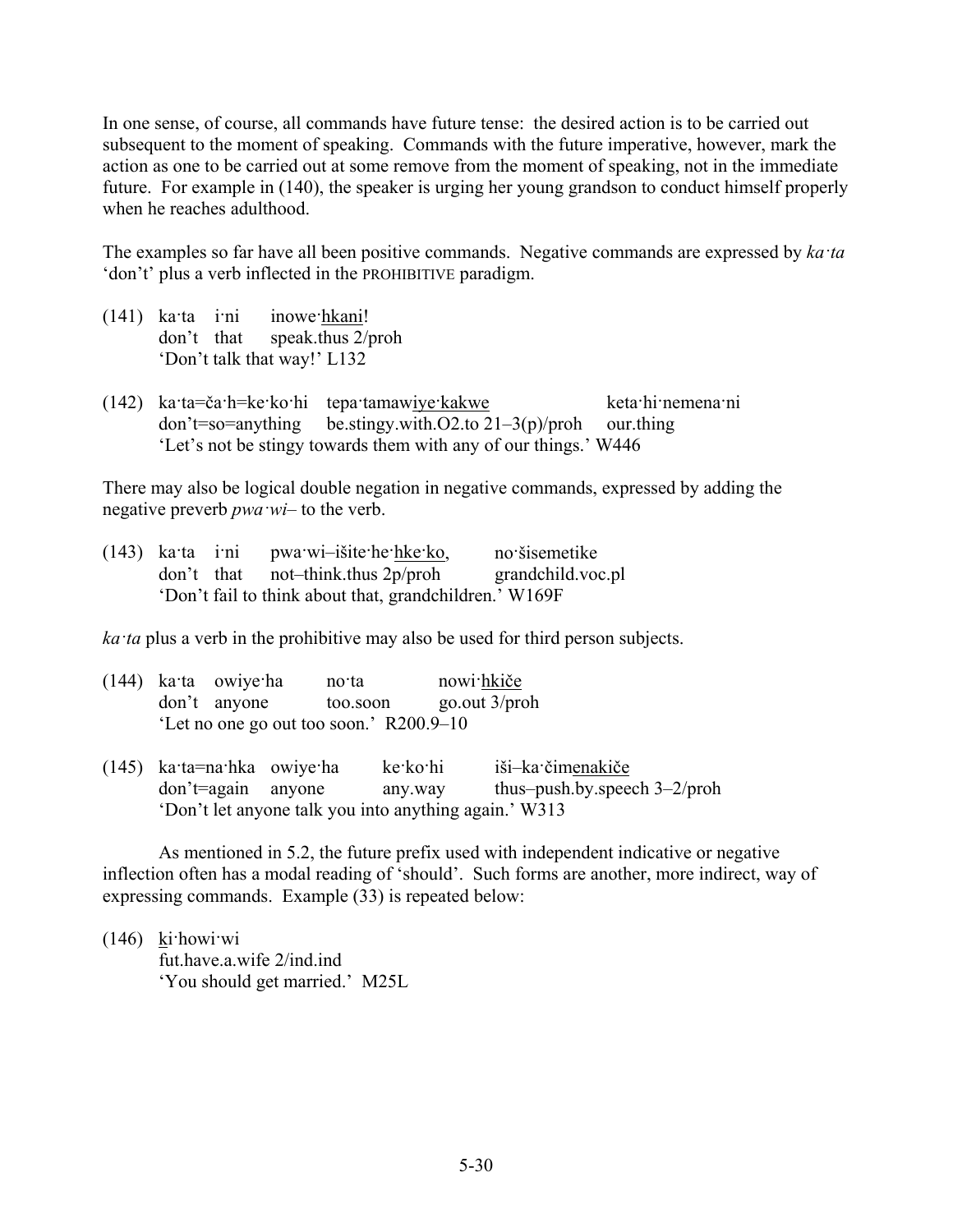### **5.6. Complement clauses**

Complement clauses are subordinate clauses subcategorized for by the matrix verb; they may express a statement (declarative complement) or a question (interrogative complement).<sup>17</sup> This section will first describe the inflection of verbs in declarative complements, and then take up interrogative complements in 5.6.2. In Meskwaki, a complement clause may bear one of two grammatical relations to the matrix verb—Comp or oblique, as discussed in 1.2. Whether the clause as a whole is functioning as Comp or as an oblique argument of the matrix verb has no effect on the inflection of the lower verb, however, as will be seen in the examples below.

#### **5.6.1. Declarative complements**

1

The verb in a declarative complement clause is typically inflected in the AORIST CONJUNCT. The following examples illustrate aorist conjunct inflection in complement clauses bearing the Comp function.

| $(147)$ nemata kwe neta   | $\begin{bmatrix} \text{COMP} & \text{e} \cdot \text{hanenw} \\ \text{Y} \cdot \text{Y} \cdot \text{Y} \end{bmatrix}$ |
|---------------------------|----------------------------------------------------------------------------------------------------------------------|
| enjoy $1-0$ /ind.ind      | swim $1/a$ or                                                                                                        |
| 'I enjoyed swimming' A14C |                                                                                                                      |

| (148) asemihekwa=meko                                       | $\begin{bmatrix} \text{COMP} & \text{e}^{\cdot} \text{halte}^{\cdot} \text{himine} \text{hke}^{\cdot} \text{e}^{\cdot} \end{bmatrix}$ |
|-------------------------------------------------------------|---------------------------------------------------------------------------------------------------------------------------------------|
| help $3'-3/ind$ .ind=emph                                   | pick.strawberries 3/aor                                                                                                               |
| 'He (obv) really helped her (prox) pick strawberries.' A69E |                                                                                                                                       |

- (149) e·hkehke·nemekowa·či [COMP e·haka·wa·tamowa·či know 3'–3p/aor want 3p–0/aor [COMP wi·hkehči–ni·miwa·či]] fut.greatly–dance 3p/aor 'They (obv) knew that they (prox) wanted to dance vigorously' R218.42
- (150) neša·kwe·nemo=meko  $\begin{bmatrix} \text{comp} & \text{ke-ko-hi} \\ \text{be.unwilling 1/ind.ind=emph} \end{bmatrix}$  anything fut.say.thus.to 1-2/aor be.unwilling  $1/ind$ .ind=emph anything 'I really don't want to tell you anything' W788
- (151) ki·na=koči kekohta [COMP wi·hneseneki] you=obviously fear 2–0/ind.ind fut.kill X–2/aor 'You yourself are afraid of being killed' W421
- (152) e·ha·naha·nawihto·wa·či=meko  $\lceil \text{COMP} \text{w} \rceil$ ·hpwa·wi–ni·miwa·či] redup.fail.to 3p–0/aor=emph fut.not–dance 3p/aor 'None of them could help dancing' R124.10 (lit., 'They each failed to [not dance]')

 $17$  It should be noted that certain classes of complement clause constructions in English often correspond to preverbverb compounds in Meskwaki (e.g. the preverbs *koči*– 'try', *we·pi*– 'begin', *po·ni*– 'stop', etc). See 6.2. for discussion of preverbs.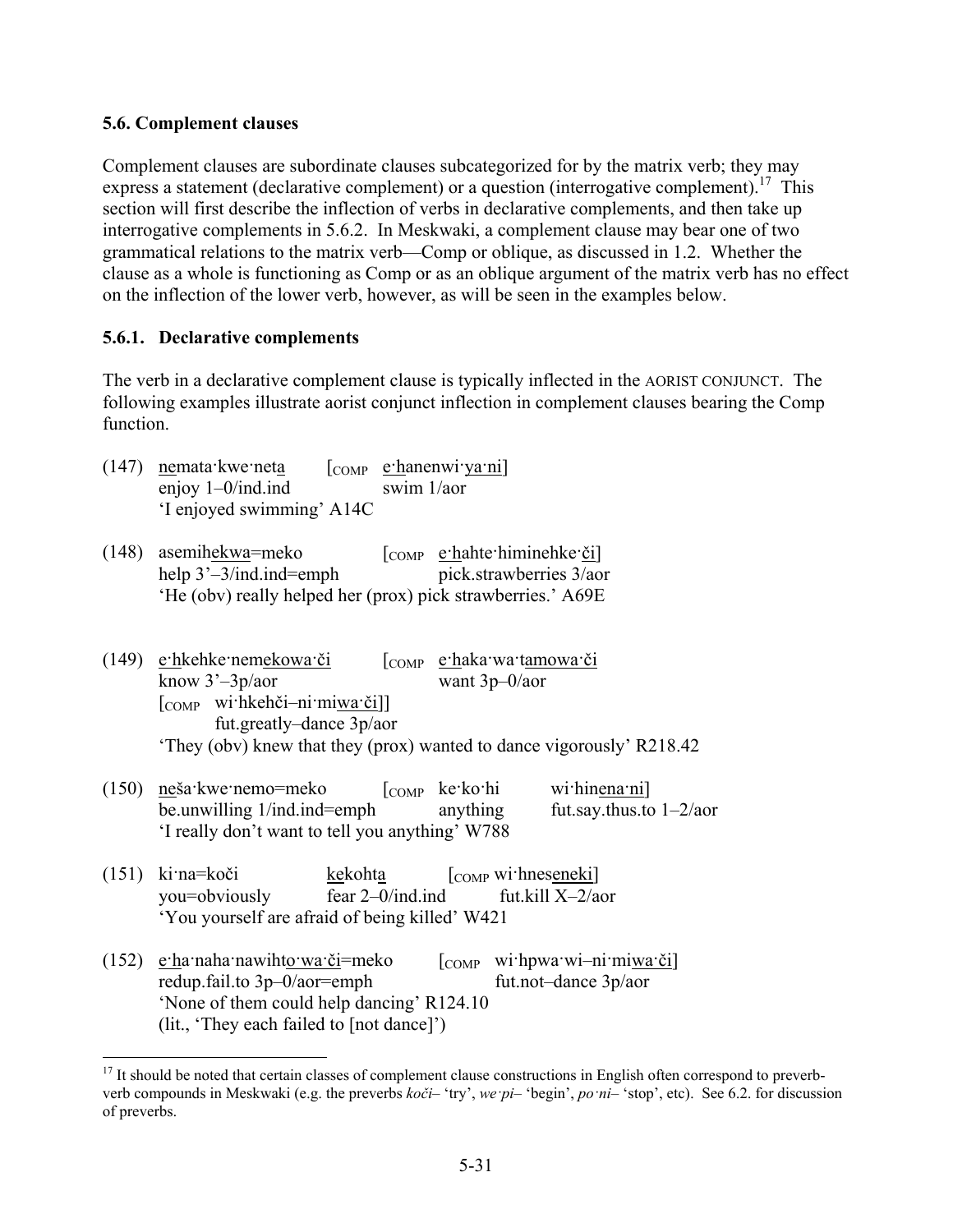Nonfuture aorist complements ((147), (148), and the higher Comp clause of (149) are used for realized, actual events, while the future aorist (the lower Comp clause of (149), (150), (151), and (152)) expresses unrealized, potential events. (152) shows that complement clauses are negated with the preverb *pwa ·wi*–. (The distributive reading of (152) is due to the reduplication of the matrix verb.)

In addition to the many matrix verbs which are subcategorized for a clausal argument, there are also a few particles which take a complement clause bearing the Comp function.<sup>18</sup> For example, *a·kwi kana·kwa* 'impossible' often occurs with a complement clause containing a verb inflected in the future aorist:

(153) a·kwi=meko kana·kwa [COMP i·tepi wi·ha·ya·ni] impossible there fut.go 1/aor 'It is impossible for me to go there' W313

Complement clauses bearing an oblique grammatical function to the matrix verb often express direct or indirect quoted speech or thought. The manner of other types of action may also be expressed by an oblique complement clause. Such clauses, like most other oblique arguments, appear immediately to the left of the verb (8.5). The verb in an oblique complement clause is often inflected in the aorist conjunct (future or nonfuture):

(154) [OBL ahpene·či wi·hwi·šiki–=mekoho –nenehke·netamowa·či] ki·hišima·pwa always fut.seriously–=emph –think.of 3p–0/aor fut.tell.thus.to 2p–3(p)/ind.ind 'You are to tell them that they are always to think of it seriously.' O78F

| (155) | $not$ = $emph$   | awita=meko [ <sub>OBL</sub> wi·hwa·pama·či]<br>fut.look.at $3-3^{\prime}/a$ or<br>'He (prox) wouldn't think of looking at them (obv).' R454.23 |                       | išite he sa<br>think.thus 3/pot     |                                           |
|-------|------------------|------------------------------------------------------------------------------------------------------------------------------------------------|-----------------------|-------------------------------------|-------------------------------------------|
| (156) | <sub>OBL</sub>   | mehto či=meko<br>like=emph<br>'She (prox) walked away just like a duck (prox) walks.' W572                                                     | ši ši pa<br>duck      | e hanemehka či<br>travel.away 3/aor | e hanemi-inose či<br>away-walk.thus 3/aor |
| (157) | $\overline{OBL}$ | wi:na=meko<br>he=emph                                                                                                                          | e hma wači-ši pačiči] | most-be.impervious.to.cold 3/aor    |                                           |

e·hiši–kehke·nemekoči mehtose·neniwahi. thus–know 3'–3/aor people.obv

'The people (obv) knew that he (prox) was the most impervious to cold' N4NO

1

<sup>&</sup>lt;sup>18</sup> Perhaps *a mihtahi* 'would; should; could; might', used with verbs inflected in the plain conjunct (5.2), should also be analyzed as a particle subcategorized for a complement clause.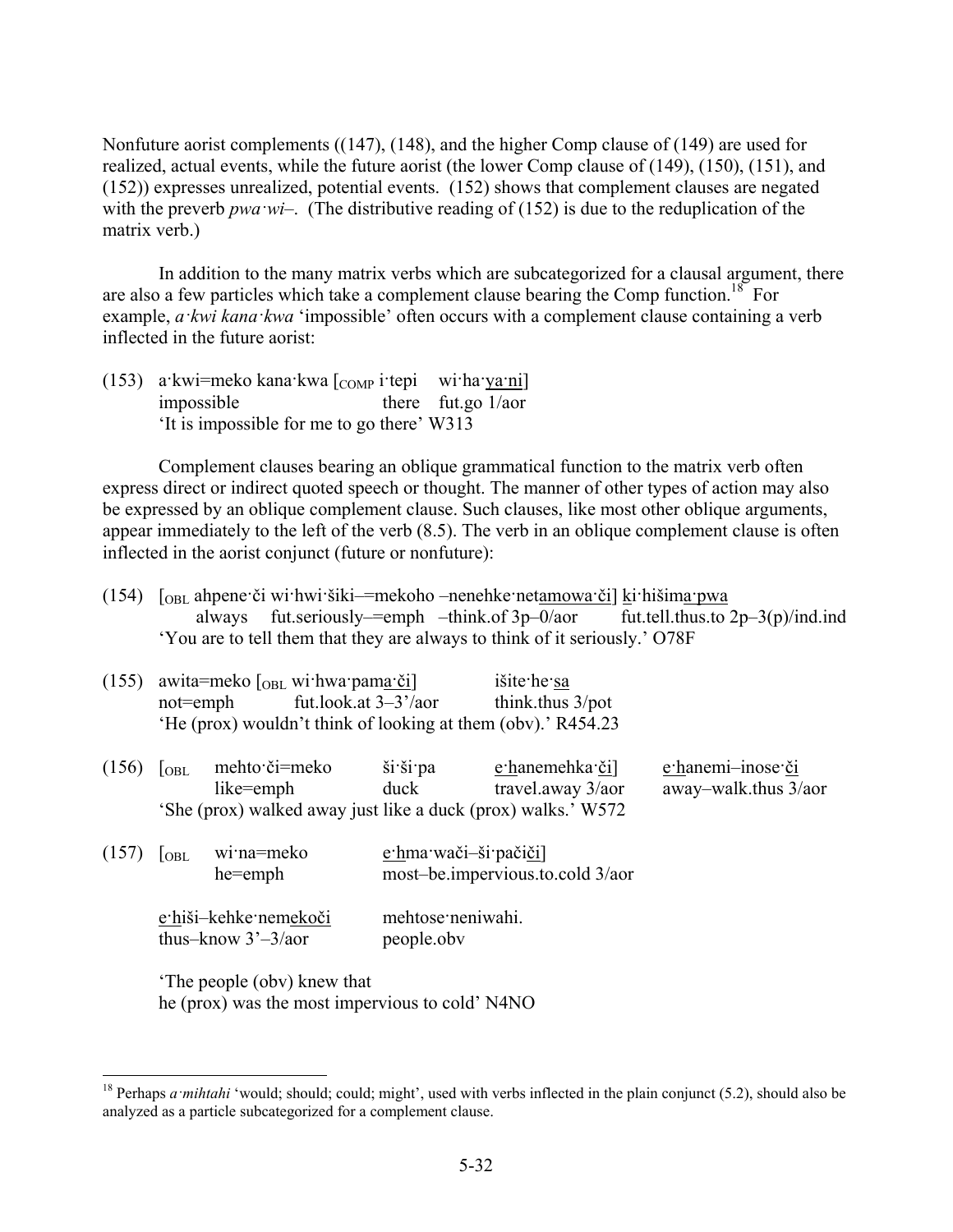(154) is an example of indirect quotation, evident from the use of third person as the subject of the oblique clause rather than second person, which would mark direct quotation.<sup>19</sup> (155) illustrates indirectly quoted thought. (156) is an example of a clausal oblique expressing manner (how the old woman walked). In (157), the preverb *iši*– 'thus' added to the matrix verb changes the grammatical function of the complement clause from Comp to oblique (cf. 7.3).

PAST AORIST CONJUNCT inflection on the verb of the complement clause indicates relative past tense: i.e., that the time of the complement clause is prior to that of the main clause.

(158) ayo·h=meko ki·h–pya·ya·ni, here=emph perf–come 1/ch.conj. e·hkehke·netama·ni [<sub>COMP</sub> e·hkemo·tem<u>iwa·tehe</u> aša·haki] know 1–0/aor steal.O2.from 3p–1/past.aor Sioux.pl

'After I arrived here, I realized that the Sioux had stolen it from me' M15HI

In (158) the past aorist inflection on the Comp clause indicates that the time of the Sioux stealing the speaker's canoe was prior to the speaker's arrival. Past aorist inflection may also be used in oblique complement clauses:

|                                                                         |  | $(159)$ $\lceil_{OBL}$ ethki ši—na kwa nitehe | e hišihkawe niči          | okwisani    |  |
|-------------------------------------------------------------------------|--|-----------------------------------------------|---------------------------|-------------|--|
|                                                                         |  | perf-leave 3'/past.aor                        | S's tracks be thus 3'/aor | his.son.obv |  |
| 'His son's (obv) footprints showed that he (obv) had already left.' L84 |  |                                               |                           |             |  |

The matrix verb stem in (159) is *išihkawe·*- '(Subject)'s tracks are thus'; the oblique argument of the verb describes what the tracks or footprints reveal. Here the oblique clause is inflected with the past aorist, reflecting the fact that the son's leaving was prior to his father's discovery of the footprints.

Some matrix verbs in Meskwaki take complements that are more noun-like than the examples we have seen so far. For example, matrix verbs formed from the stems *a·čimo*- 'report, tell a story' or *a·čimoh*- 'tell, tell a story to' often take a complement describing what the story is about. The complement is a relative clause with a pronominal head, in which the head is coreferential to an oblique argument in the lower clause. The verb of the complement is inflected

1

<sup>&</sup>lt;sup>19</sup> In Meskwaki, directly quoted speech or thought also functions as an oblique argument of the quoting verb. However, the material inside the quote is a representation of the actual utterance or thought; the quoted verb is therefore inflected as if it were in a main clause:

<sup>[</sup>OBL "netakihto neči·ma·ni,"] e·hina·či o·sani

lose 1–0/ind.ind my.canoe say.thus.to 3–3'/aor his.father.obv

<sup>&#</sup>x27;He (prox) said to his father (obv), "I lost my canoe."' M15G

<sup>[</sup>OBL "ni·hwe·ta·se·wi,"] išite·he·yane

fut.be.warrior 1/ind.ind think.thus 2/subjnct

<sup>&#</sup>x27;If you think, "I will be a warrior," ...' M21J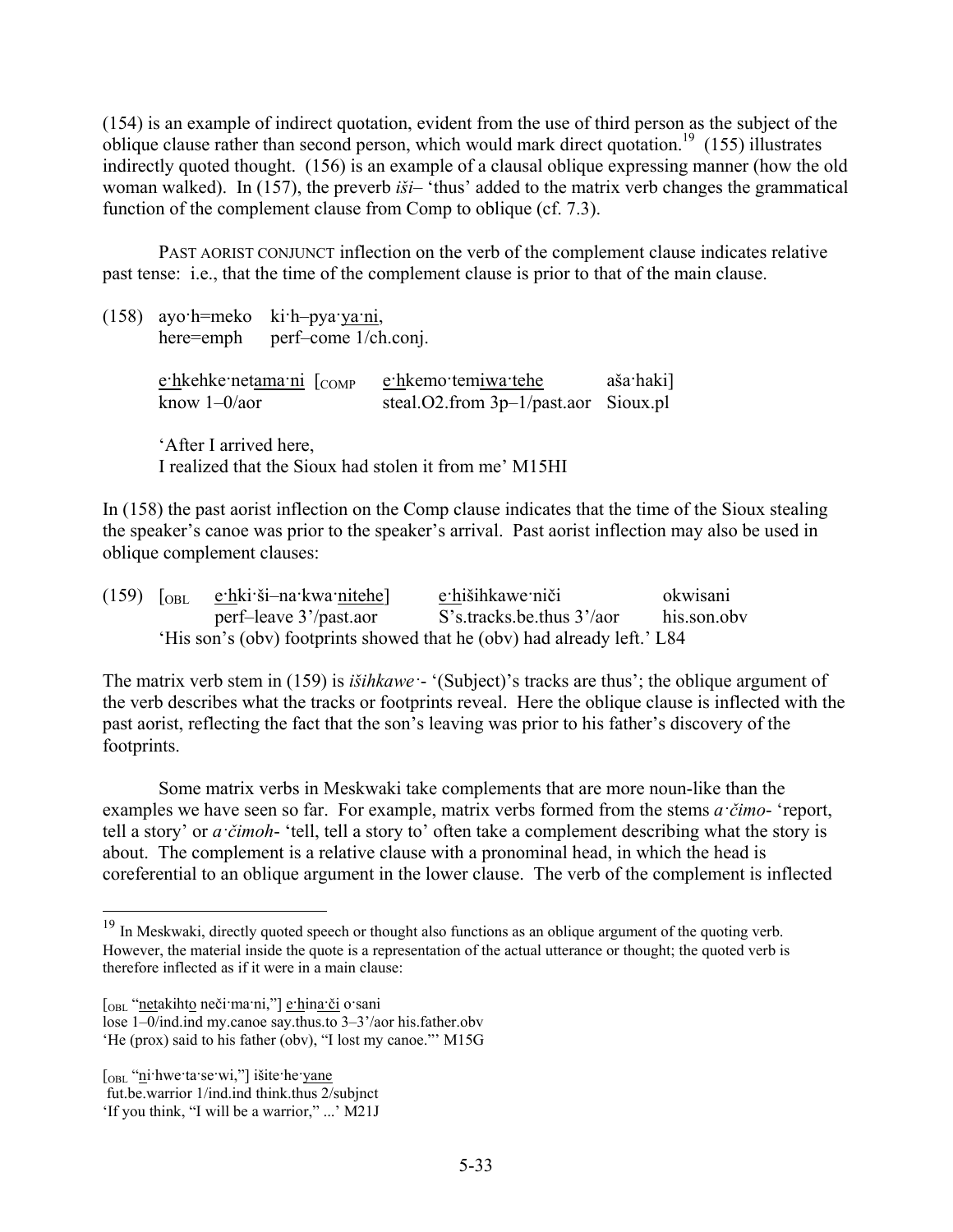as a CONJUNCT PARTICIPLE (cf. 5.3). For example, if the verb stem in the lower clause is *išawi*- 'do thus; fare thus', the participle *e·šawiči* (inflected for third singular subject and a head coreferential to the oblique argument) means 'what he did; what happened to him', as in the first example below:

| $(160)$ o'ni = 'na metemo'he ha<br>and.then=that old.woman.dim                  | e ha čimoči<br>report $3/a$ or                                                      |             |
|---------------------------------------------------------------------------------|-------------------------------------------------------------------------------------|-------------|
| COMP e šawiči                                                                   | e hko kenike či<br>fare thus $3$ /part/obl wash things $3$ /aor                     |             |
| 'And then that little old lady told about                                       | what happened to her while she was doing the wash.' W7J                             |             |
| $(161)$ e·ha·čimoha·či [COMP e·na·hpawa·či]<br>tell $3-3^{\prime}/a$ or         | dream.thus 3/part/obl<br>'He (prox) told him (obv) what he (prox) had dreamed.' L15 |             |
| (162) $e$ ·ha·čimoheči $[comp$ wi·hinowe·či]<br>'He was told what to say.' N22G | tell $X-3/aor$ fut speak thus $3/part/obl$                                          |             |
| $(163)$ $\int$ <sub>OBL</sub> na na kači=meko                                   | e šimeči]                                                                           | e hinowe či |

'He said exactly what he had been told.' N23L

As (163) shows, conjunct participle inflection may be used in oblique complements as well as in Comp complement clauses.

exactly=emph say.thus.to X–3/part/obl speak.thus 3/aor

Two minor patterns of verb inflection in complement clauses may be mentioned here: both are found in oblique clauses, not Comp clauses, and both are used in constructions expressing 'like, as if'. The first construction involves matrix verbs containing the relative root *ahpi·ht*-, especially *ahpi·hcawi*- 'act like' and *ahpi·hčite·he·*- 'imagine'. (The basic meaning of the relative root *ahpi·ht*- is 'to such an extent'; the final -*awi*- is 'do' and the final -*ite·he·*- is 'think'.) The oblique argument of such verbs is a clause containing the particle *mehto·či* 'like' and a verb inflected as if the clause were a main clause assertion (5.1).

| $(164)$ [ <sub>OBL</sub> mehto ci= $'pi$ =mekoho                  | pemwa pi]            | ahpi hcawiwa       |  |  |  |  |  |
|-------------------------------------------------------------------|----------------------|--------------------|--|--|--|--|--|
| like=quot=emph                                                    | shoot $X-3/ind$ .ind | act.like 3/ind.ind |  |  |  |  |  |
| They say he acted just as if he were shot.' O46C                  |                      |                    |  |  |  |  |  |
| $(165)$ [ <sub>OBL</sub> mehto či= $'pi$ =mekoho                  | mena škonowaki]      | ahpi hčite he waki |  |  |  |  |  |
| like=quot=emph                                                    | eat.meat 3p/ind.ind  | imagine 3p/ind.ind |  |  |  |  |  |
| 'They imagined that they were eating fresh meat, it's said' W252P |                      |                    |  |  |  |  |  |

In both (164) and (165) the verb of the oblique clause is inflected in the INDEPENDENT INDICATIVE, used for positive main clause assertions.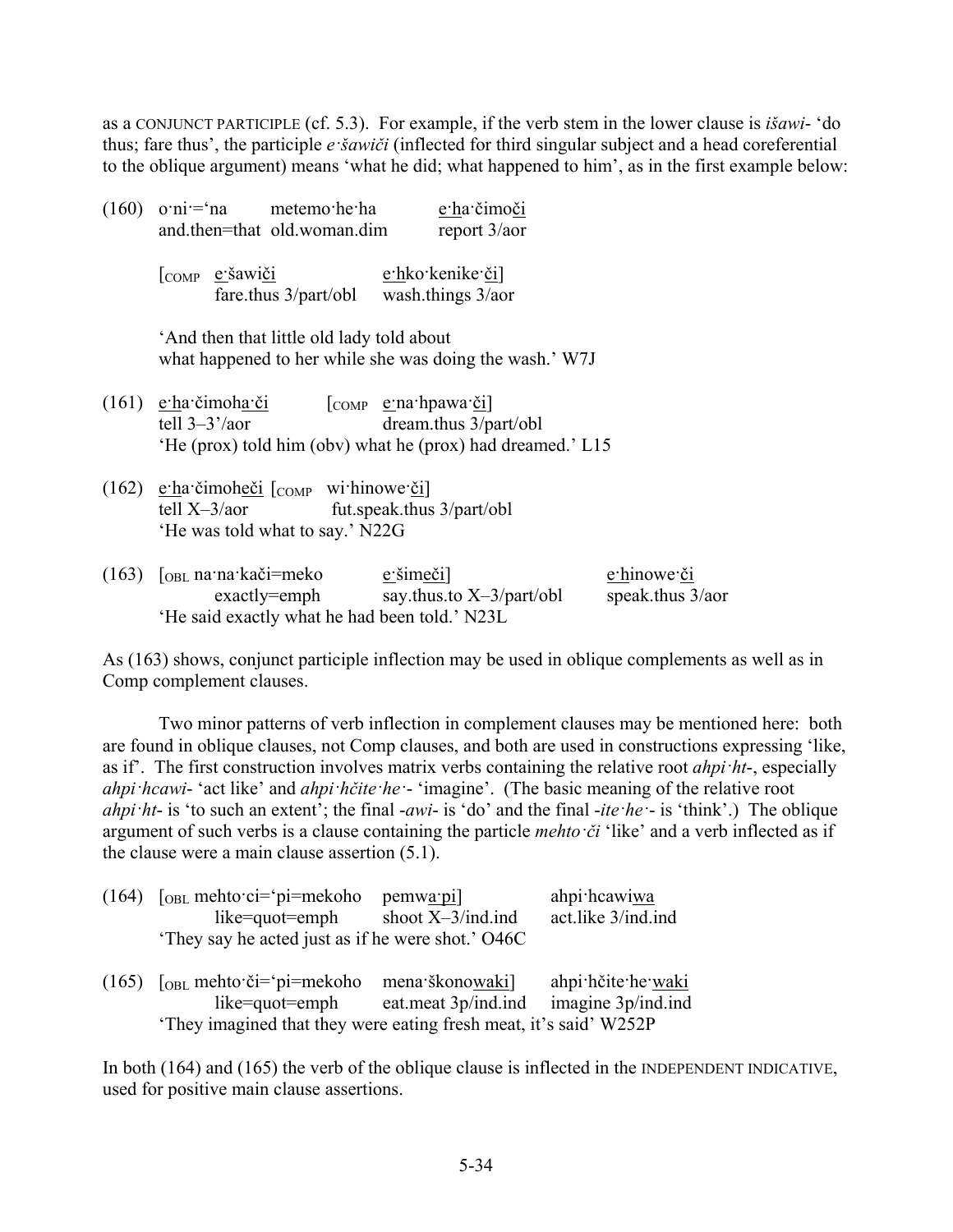The preverb *ahpi·hči*– may also be added to a verb stem producing a reading comparable to English *too* plus a complement clause:

| (166) | ke waki=ke h=mani<br>still=but=now                                                                        | $\log L$ | not | a kwi mehto či<br>like | me h-kehke netamo hiye kwini<br>yet-be.conscious.dim 2p-0/negative |  |  |  |
|-------|-----------------------------------------------------------------------------------------------------------|----------|-----|------------------------|--------------------------------------------------------------------|--|--|--|
|       | ketahpi hči-a ya nekino hipwa<br>to.such.extent-redup.be.small 2p/ind.ind                                 |          |     |                        |                                                                    |  |  |  |
|       | 'You (pl) are too young to be aware.' W150EF<br>(lit. 'You are so small, as if you aren't conscious yet') |          |     |                        |                                                                    |  |  |  |

The oblique clause in (166) is negative, so the verb is inflected in the NEGATIVE paradigm, otherwise used for negating main clauses.

Another construction for expressing 'like, as if' in an oblique clause involves inflecting the lower verb for an unspecified subject in the ITERATIVE paradigm. The matrix verb in this construction always contains the relative root *in*- 'thus'.

| (167) | i:nina:h=ke:hi='pi $\lceil_{OBL}$ a:hpawa:kini]                                                          |                                              | išawiwa                                                                     |
|-------|----------------------------------------------------------------------------------------------------------|----------------------------------------------|-----------------------------------------------------------------------------|
|       | $then=but=quot$                                                                                          | $d$ ream $X$ /iter                           | $\alpha$ .thus $3/$ ind.ind                                                 |
|       |                                                                                                          |                                              | 'But at that time, it's said, he acted like someone dreaming.' W620         |
|       | $(168)$ [ $_{OBL}$ ke kye pi kwe kini]<br>be blind X/iter<br>'We are acting like blind people.' R174.2–3 | e htaši-išawiyakwe<br>$prog$ -do.thus 21/aor |                                                                             |
| (169) | wi hme menatamekini]<br>  <sub>OBL</sub><br>$f$ ut vomit $X_0$ /iter                                     |                                              | taši-ineške:wa='yo:we<br>$n_{\text{max}}$ move thus $3/\text{ind}$ ind=nast |

fut.vomit X–0/iter prog–move.thus 3/ind.ind=past 'He was retching as if to vomit.' W25K

A final pattern deserving of mention is found in complement clauses of matrix verbs inflected in the subjunctive: the verb of the complement clause is sometimes inflected in the subjunctive as well. This is reminiscent of the Classical Greek phenomenon known as 'attraction' (e.g. Smyth 1959:259), in which the apparent violation of rules for noun or verb inflection is attributed to the influence of a nearby word.

| $(170)$ ka škehtawate            |  | $[_{COMP}$ mani inowe wa te |
|----------------------------------|--|-----------------------------|
| hear $2-3(p)/$ subjnct           |  | this say thus 3p/subjnct    |
| 'If you hear them say this ' K4B |  |                             |

 $(171)$  ki hpene  $\lceil$  [OBL wi hpe mate] ina hpawa yane in.the.event sleep.with 2–3/subjnct dream.thus 2/subjnct 'If anyway you dream that you are sleeping with him ...' A169H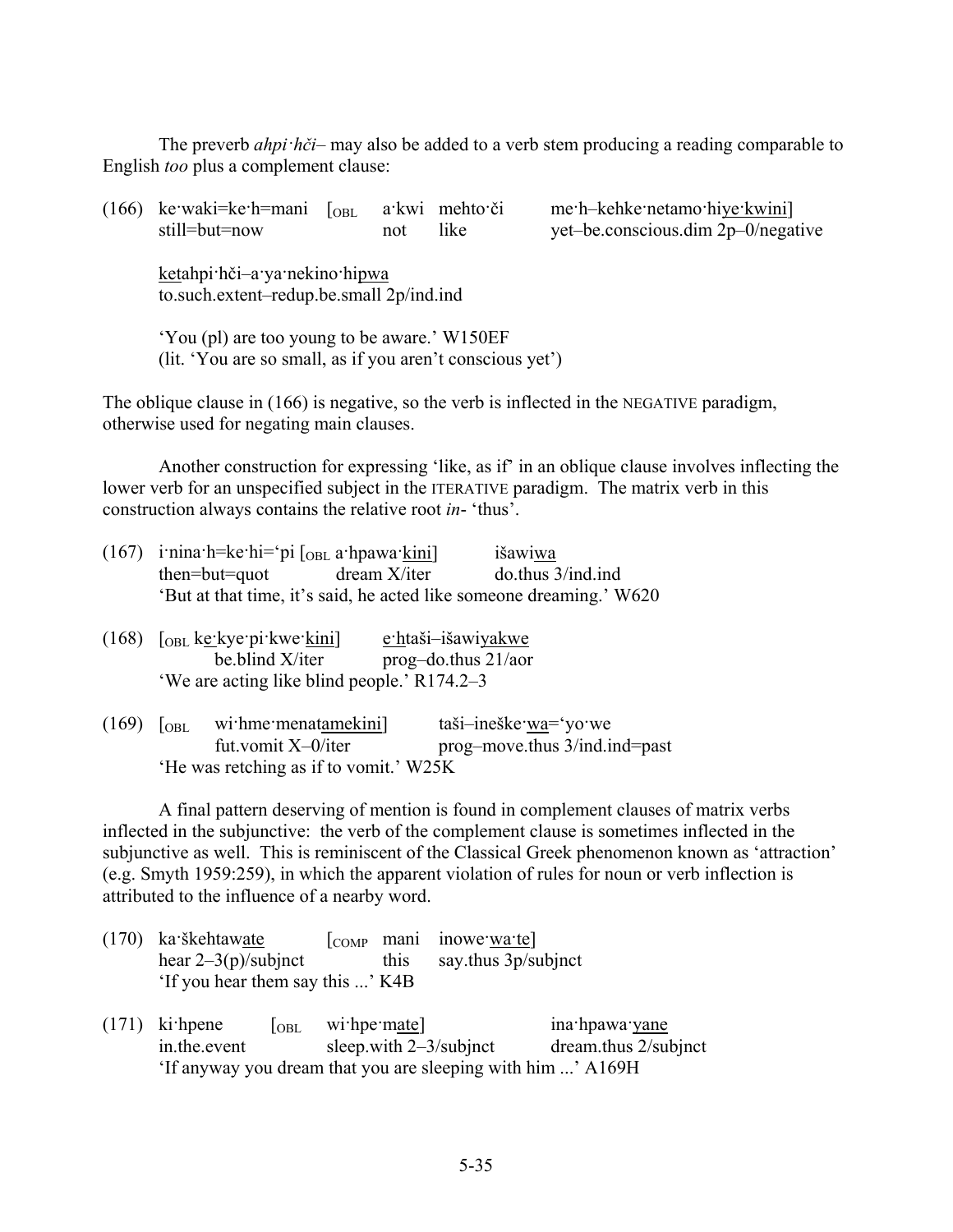As the above examples show, the 'attraction' of subjunctive inflection into complements occurs with both Comp and oblique clauses. However, this pattern of inflection is not obligatory: the complements of most subjunctive verbs are inflected like ordinary complement clauses. For example, in both the following examples the verb of the complement clause is inflected in the future aorist:

|                                                                       |  | $(172)$ wipači=ke hi nahikeke<br>in.case=but be.proper 0/subjnct                                             |  |                  |                                   |                                             |
|-----------------------------------------------------------------------|--|--------------------------------------------------------------------------------------------------------------|--|------------------|-----------------------------------|---------------------------------------------|
|                                                                       |  | [COMP withnatwewetkahwetkwe<br>fut.summon.by.drumming $2p-3/2$ person                                        |  |                  | mehtose neniwa]                   |                                             |
| 'But if it is appropriate for you to summon people by drumming ' N26F |  |                                                                                                              |  |                  |                                   |                                             |
|                                                                       |  | $(173)$ $[comp$ withpomi—kethi<br>$fut.stop = but$<br>'But if you think he should no longer be there ' W350P |  | inahi -kiwita či | there $-\text{stay}$ around 3/aor | ine nemate,<br>think.thus.of $2-3$ /subjnct |

(See 9.1.2. for discussion of the position of the preverb *po*  $ni-$  'stop' in (173).)

#### **5.6.2. Interrogative complements**

Interrogative complements in Meskwaki are simpler to describe than declarative complements: the verb of the complement clause is always inflected as an INTERROGATIVE PARTICIPLE, and the grammatical function borne by the complement clause is always Comp, not oblique.

As explained in 5.3. on relative clauses, participles are inflected not only for subject and object of the lower clause, but also for the head of the relative clause. When an interrogative participle is used in an interrogative complement clause, the inflection for the head of the relative clause indicates which element of the lower clause is being questioned. No overt question word appears in interrogative complement clauses. For example, in both the following sentences the questioned element corresponds to the object of the lower clause:

| not-know $3-3^{\prime}/a$ or | $(174)$ e·hpwa·wi-kehke·nema·či          | $\lceil$ comp with hasemiha kwe hini<br>fut.help $3-3^{\prime}$ /int.part/3 <sup>'</sup> |
|------------------------------|------------------------------------------|------------------------------------------------------------------------------------------|
|                              |                                          | 'He (prox) didn't know whom (obv) he (prox) should help.' B95:118.30                     |
|                              | $(175)$ a kwi=mani na hka kehke nemakini |                                                                                          |

| not=now | again know $1-3/neg$ |  |
|---------|----------------------|--|
|         |                      |  |

[COMP a·mi-<br>i·ni –ina·wake·na] should– that –say.thus.to 1–3/int.part/3

'Now I also don't know whom I should say that to.' R578.23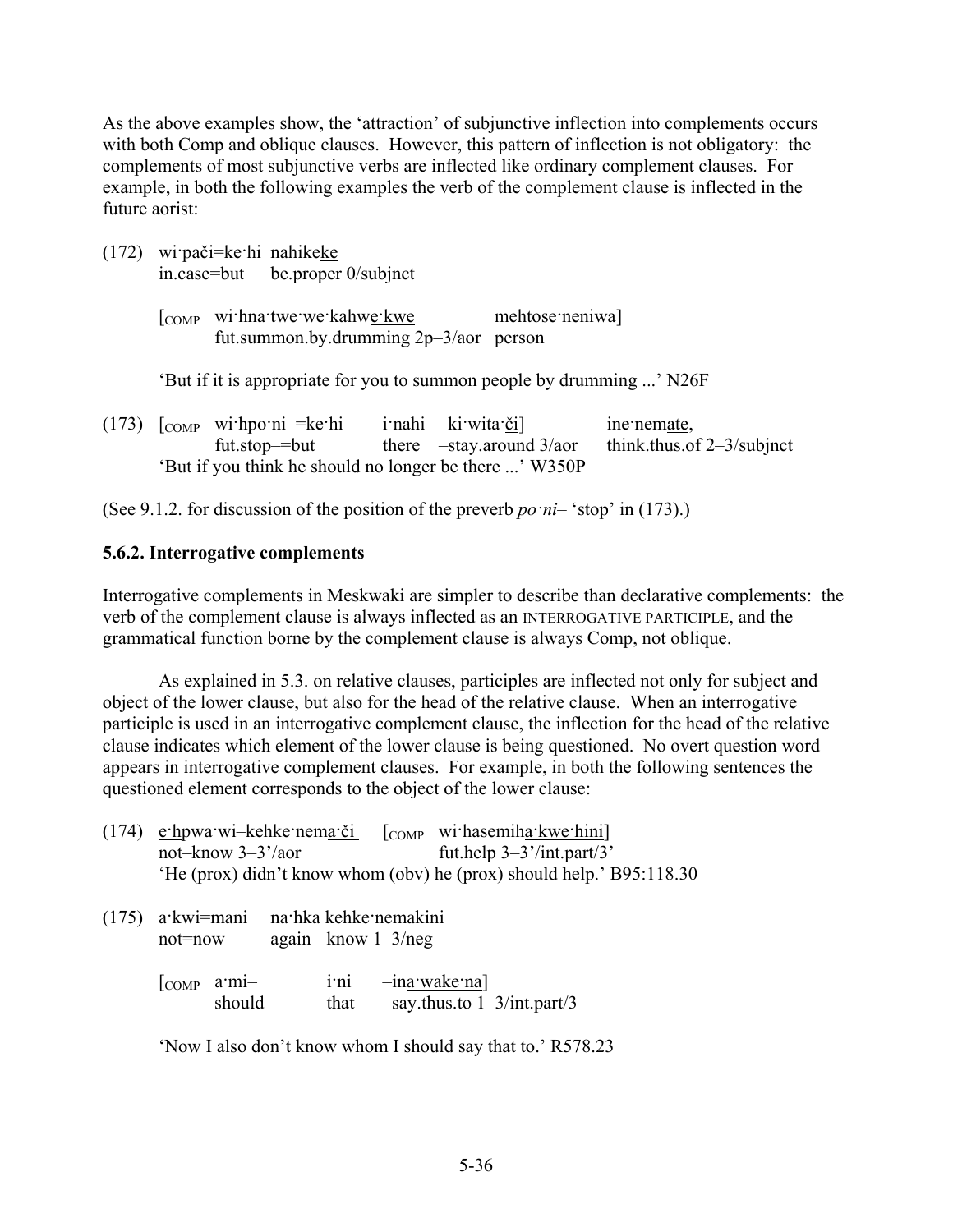In (174) the interrogative participle bears the final suffix -*ini*, indicating a third person obviative singular head. These features match those of the object of the lower clause 'help'. Similarly, in (175) the final suffix is -*a*, marking a third person proximate singular head, which is coreferential to the object of 'say'.

In the next example, the questioned element is the subject of the lower clause:

| $(176)$ e·hwe·pi-nana·tohtawi <u>·nameki</u> [COMP]                | e ški—ke hi     | -mi·čikwe·na]         |
|--------------------------------------------------------------------|-----------------|-----------------------|
| begin-ask $X$ -1 $p/a$ or                                          | first.time—=and | $-eat$ 3–0/int.part/3 |
| 'They (unspec) began to ask us about  and who ate it first.' W63MN |                 |                       |

The final suffix on the interrogative participle in (176) is -*a*, indicating a third person proximate singular head, coreferential to the subject of the lower verb.

Oblique arguments of the lower verb may also be questioned in an interrogative complement clause:

- (177) ni·hmawi— $\check{c}$ a·hi –nana·tohtawa·waki [ $_{\text{COMP}}$  e·ne·nemikwe·hiki] fut.go.to—so –ask  $1-3p/ind$ .ind think.thus.of  $3p-1/int part/obl$ 'So I will go to ask them what they think of me.' W140GH
- (178) e·hnana·tohtawoči  $\begin{bmatrix} \text{COMP} \\ \text{COMP} \end{bmatrix}$  we·či·kwe·ni] ask X–3/aor be.from 3/int.part/obl 'She was asked where she came from.' W930
- (179)  $e$ ·hnana·tohtawiči [COMP we·či-pešekwa·hiwa·ne·ni] ask 3–1/aor from–be.divorced 1/int.part/obl 'He asked me why I got divorced.' A143G
- (180) e·hpwa·wi–kehke·nema·wa·či [COMP e·hawinikwe·ni oškinawe·hani] not–know 3p–3'/aor be.there 3'/int.part/loc.obl young.man.obv 'They (prox) didn't know where the young man (obv) was.' J186.14
- (181) e·hnana·toše·či  $\lceil \text{COMP} \rceil$  še·škesi·hani <u>e</u>·tašinikwe·ni] ask 3/aor young.woman.obv be.so.many 3'/int.part/obl 'He (prox) asked how many young women (obv) there were.' J40.2

In (177) the questioned element is the manner oblique of the lower verb, in (178) and (179) a source oblique is questioned, in (180) an oblique of stationary location is questioned, and in (181) an oblique expressing number, required by the verb *taši*- 'be so many', is questioned.

The examples we have seen so far contain interrogative complements which correspond to question word questions. It is also possible to embed a yes-no question as the complement of a matrix verb. Here, however, a conflict arises between the requirements of the interrogative participle inflection and the function of embedded yes-no questions. An interrogative participle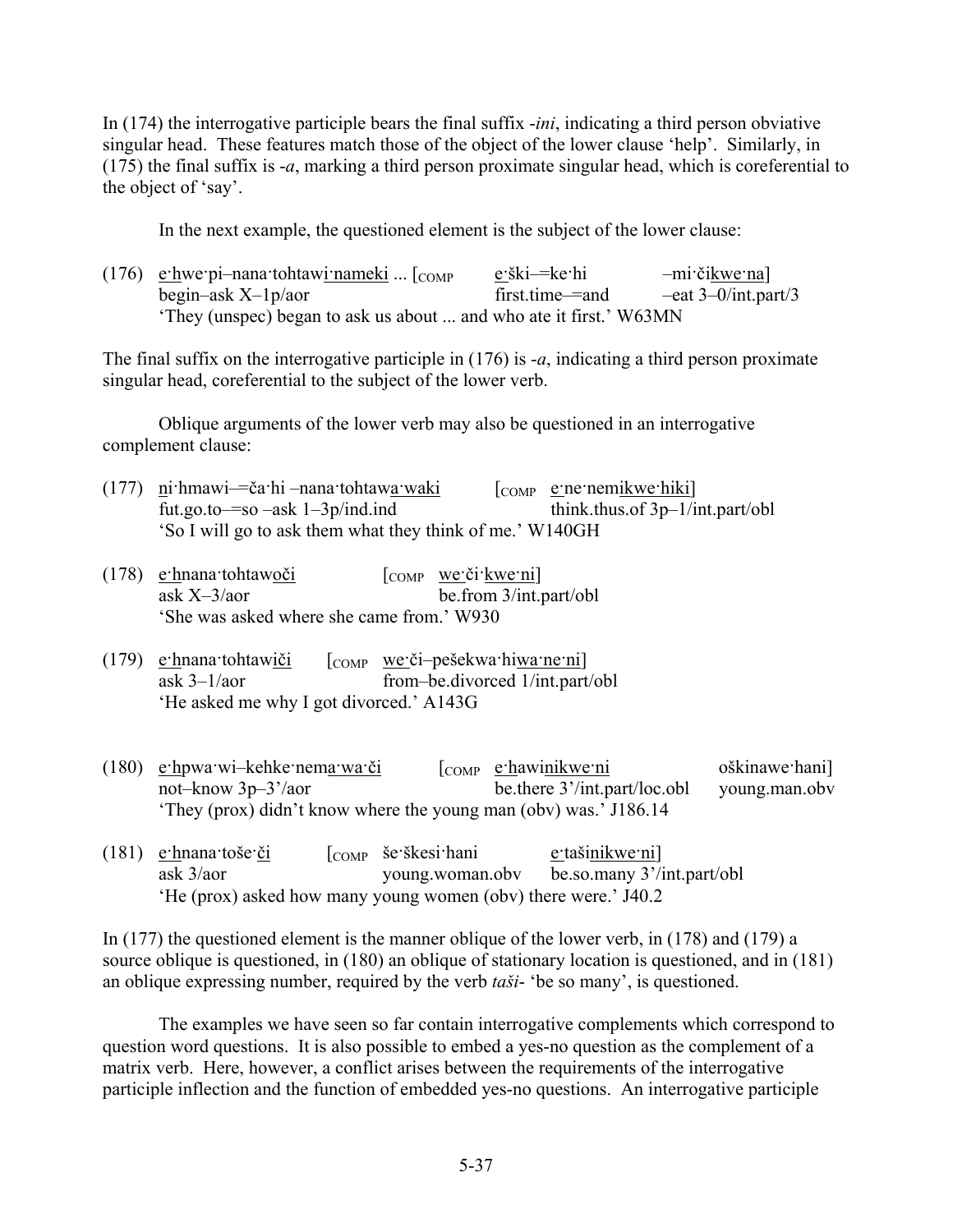must be inflected for the head of the participle. With embedded question-word questions, the head of the participle identifies the element being questioned. With yes-no questions, however, there is no single argument or adjunct of the lower clause being questioned; rather, it is the truth of the entire statement which is in question. The problem is solved by adding a dummy oblique argument to the subcategorization frame of the verb of the embedded yes-no question (with the preverb *iši*– 'thus'). The sole function of this dummy oblique is to provide a category for the head inflection on the interrogative participle:

| (182) | e hnana tohtawa či<br>ask $3-3^{\prime}/a$ or<br>'He (prox) asked him (obv) whether he (obv) had walked around.' B85:44.10                                            | $\begin{bmatrix} \text{COMP} & \text{e'}\text{Si}-\text{k} \text{i'}\text{yose-nikwe-ni} \end{bmatrix}$<br>thus-walk.around 3'/int.part/obl |                         |  |
|-------|-----------------------------------------------------------------------------------------------------------------------------------------------------------------------|---------------------------------------------------------------------------------------------------------------------------------------------|-------------------------|--|
| (183) | kepye či— kohi<br>come-=obviously                                                                                                                                     | -natawi-kehke nemene<br>$-seek.to - know 1-2/ind-ind$                                                                                       |                         |  |
|       | $\begin{bmatrix} \text{COMP} & \underline{\mathbf{e}} \cdot \underline{\mathbf{S}} \mathbf{i} - \mathbf{k} \mathbf{e} \cdot \text{htena} \end{bmatrix}$<br>thus-truly | -ketemino nokwe ni<br>$-bless 3(p)-2/intpart/obl$                                                                                           | maneto waki]<br>spirits |  |
|       | $1$ $\sim$ $\sim$ $1$                                                                                                                                                 |                                                                                                                                             |                         |  |

'I came seeking to find out whether the spirits really blessed you.' R84.5–6

The oblique in the lower clause added by the preverb *iši*– is a purely formal requirement of this construction; the embedded question is not literally questioning the oblique. For example, if the preverb in (182) literally meant 'thus' the gloss would be 'he asked him *how* he walked around.' The fact that (182) contains a yes-no interrogative complement is obvious from the next line of the story: *"ehe·he," e·hiniči* '"Yes," he (obv) said.'

As noted in the previous section, some particles are subcategorized for a Comp argument. The particle *ke·nema·pi* 'I don't know' often occurs with a Comp clause containing an interrogative participle:

| $(184)$ ke nema pi=ki na | $\begin{bmatrix} \text{COMP} & \text{e'}\text{Si}-\text{mi} \text{nave} \text{netamo} \text{hi} \text{wane} \text{ni} \end{bmatrix}$ |
|--------------------------|--------------------------------------------------------------------------------------------------------------------------------------|
| I.don't.know=you         | thus—think.seriously.about.dim 2/int.part/obl                                                                                        |
|                          | 'I don't know whether you have thought seriously about it.' W305H                                                                    |

| $(185)$ ke nema pi $\lceil$ comp owive ha |        | a·mi-iši-na·ta·tisokwe·ni]                                       |
|-------------------------------------------|--------|------------------------------------------------------------------|
| I.don't.know                              | anyone | could-thus-get. $O2$ for self $3/$ int part/obl                  |
|                                           |        | 'I don't know whether anyone could get them for himself.' R54.20 |

(186) ke·nema·pi=ki·na  $\lceil \text{COMP} \cdot e\cdot \text{Si}-\text{keh}$ ke·nema·wate·ni] I.don't.know=you thus–know 2–3/int.part/obl 'I don't know what you know about him.' W349Q

(184) and (185) are embedded yes-no questions; (186) is an embedded question word question.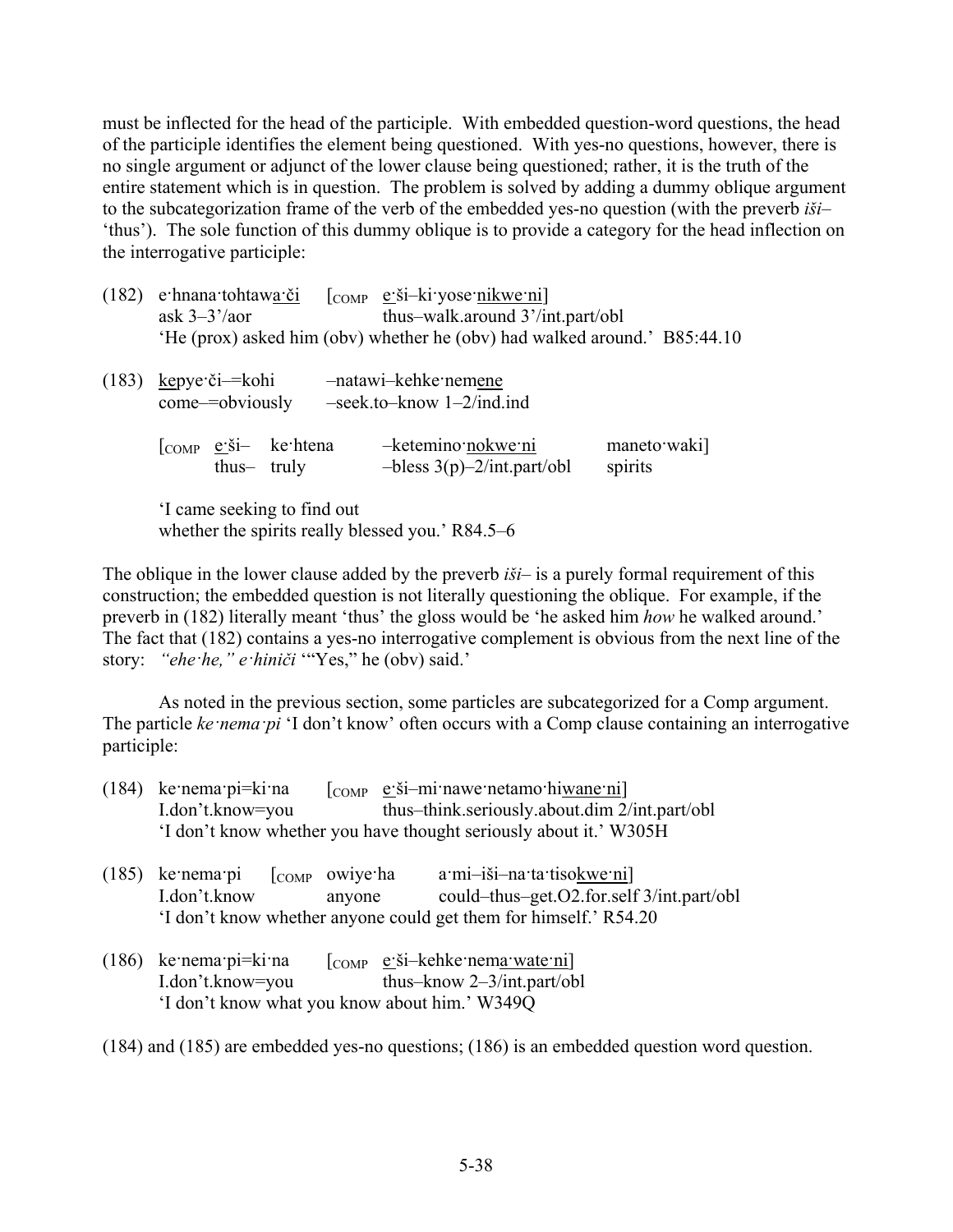#### **5.7. Adverbial clauses**

We now turn to the inflection of verbs in adverbial clauses. In contrast to complement clauses, which are subcategorized for by matrix verbs, adverbial clauses function as optional modifiers of the main clause. Three types of adverbial clauses are described in this section: temporal clauses, reason clauses, and purpose clauses.

#### **5.7.1. Temporal clauses**

Temporal adverbial clauses locate the time of the action of the main clause relative to the time of some other event. Meskwaki has distinct inflectional paradigms for indicating 'when [in the future]', 'when [in the past]', 'whenever', and 'before'. 'When [in the future]' is expressed by the SUBJUNCTIVE. (The subjunctive is also used in conditionals (5.8).)

- (187) ne·wake, ni·hkehči–neškima·wa see 1–3/subjnct fut.greatly–scold 1–3/ind.ind. 'When I see him, I'm really going to scold him.' N7G
- (188) ki·hwa·pamipwa nesake fut.look.at  $2p-1/ind$ .ind kill  $1-3/subint$ 'You (pl) will see me when I kill him.' L220

As (187) and (188) show, the subjunctive clause may occur either before or after the main clause. If the event named by the subjunctive clause is new information, the subjunctive clause precedes the main clause; if it has been previously discussed, the subjunctive clause follows the main clause.

As discussed in 4.2, many time expressions in Meskwaki are verbs with expletive subjects. Such verbs are inflected in the subjunctive if referring to future time:

| $(189)$ anemi-ana kwi hike                                             | 1 <sup>th1</sup> | wi:hwa:pawa:patame:kwe             |
|------------------------------------------------------------------------|------------------|------------------------------------|
| become-evening dim 0/subjnct                                           |                  | then fut.redup.look.at $2p-0/a$ or |
| 'When it gets to be early evening then you (pl) will see it,' L218,219 |                  |                                    |

If the subjunctive verb contain the perfective preverb  $ki \cdot \check{s}i$ – (or initial  $ki \cdot \check{s}$ -), it is often glossed 'after', as in (115), repeated below:

| $(190)$ kaši=ča·h | to tawiye kapa                                       | $ki\ddot{\text{si}}$ -nesate? |
|-------------------|------------------------------------------------------|-------------------------------|
| how=so            | $\mu$ do.thus.to 2–3/pot                             | perf-kill 2-3/subjnct         |
|                   | 'What would you do to him after you kill him?' W189H |                               |

 $(191)$  ki·ši–tepowe·ya·ke perf–hold.council 1p/subjnct 'After we (excl) hold a council ...' W324Q

There is an idiomatic combination of *mani* 'this' plus the preverb *iši*– on a verb in the subjunctive, meaning 'just as ...' or 'as soon as ...':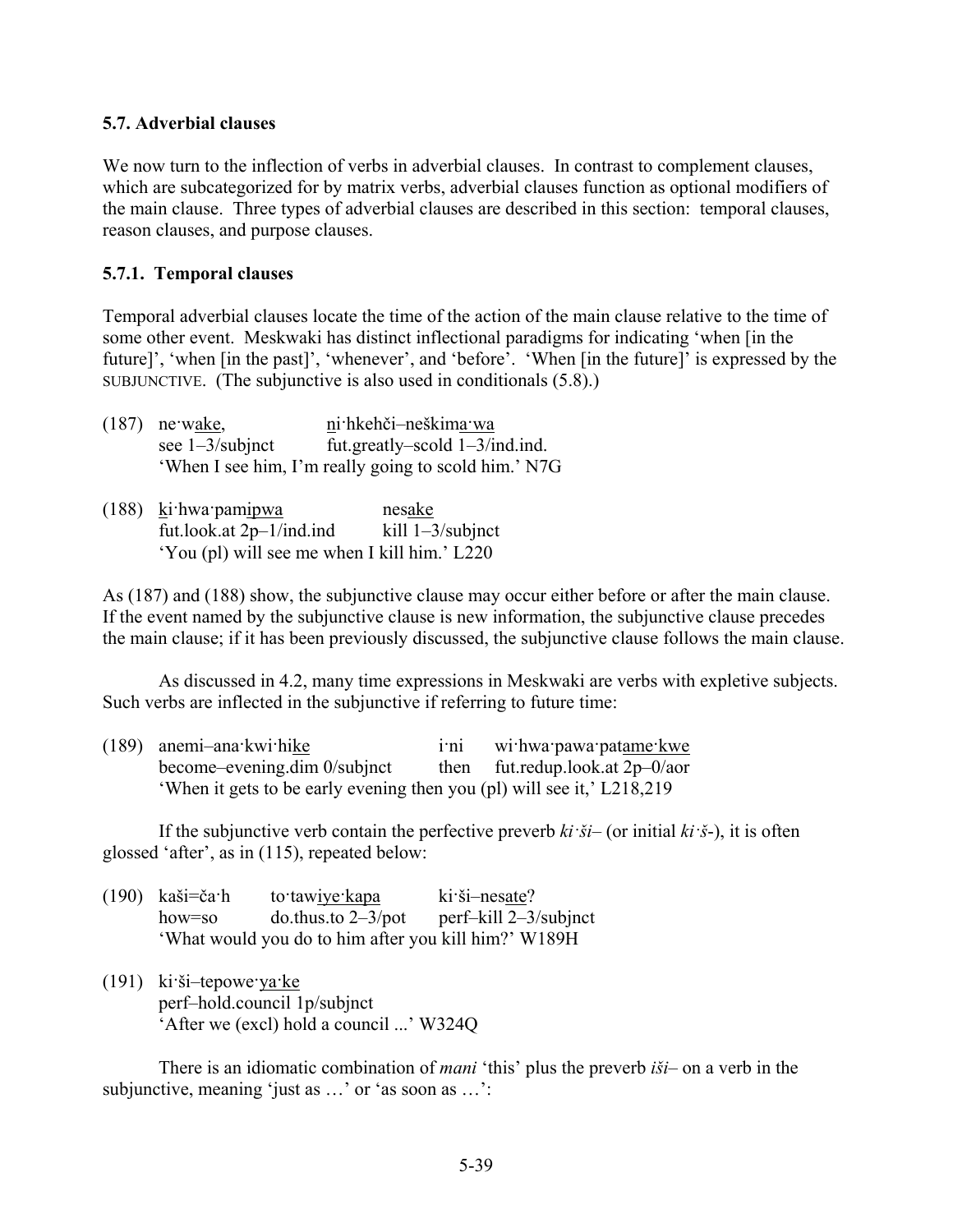(192) mani=ke·hi iši–pepo·nike this=and thus–be.winter 0/subjnct 'And as soon as it is winter ...' K4H

The CHANGED CONJUNCT paradigm is used to express 'when [in the past]', with functions parallel to those of the subjunctive. Additionally, in narrative texts it often marks the beginning of a new scene (Dahlstrom 1996b).

- (193) pe·mi–nowi·či e·hwa·ko·moči pass–go.out 3/ch.conj give.thanks 3/aor 'When she went out she gave thanks.' W280N
- (194) to·hki·či metemo·ka, wake.up 3/ch.conj old.woman

awiya·toke=meko o·šiseme·hani e·hapihapiniči still.the.same=emph her.grandchild.obv redup.sit 3'/aor

'When the old woman woke up, her grandchild was still sitting in the same place.' W91J

The changed conjunct is often used with verbs expressing time:

- (195) e·na·kwi·hiniki e·hne·se·či be.evening.dim 0'/ch.conj. recover 3/aor 'In the early evening he felt better.' W174R
- (196) ke·tawi–wa·paniki e·hna·kwa·wa·či almost–be.dawn 0'/ch.conj leave 3p/aor 'When it was almost dawn they left.' W166P–167A

If the changed conjunct verb contains the perfective preverb *ki·ši*–, *ki·h*–, or initial *ki·š*- it is glossed 'after':

- (197) ki·ši–wi·seniči, e·hna·kwa·či perf–eat 3/ch.conj leave 3/aor 'After he ate, he left.' L223,224
- (198) o·ni ki·šike·či, e·hni·sa·wata·soči and.then perf.build.house 3/ch.conj unload.one's.things 3/aor 'And after he built his house, he unloaded his things.' M13B

The idiomatic combination of *mani* 'this' plus the preverb *iši*– 'thus' to express 'just as ...' is also found with verbs inflected in the changed conjunct: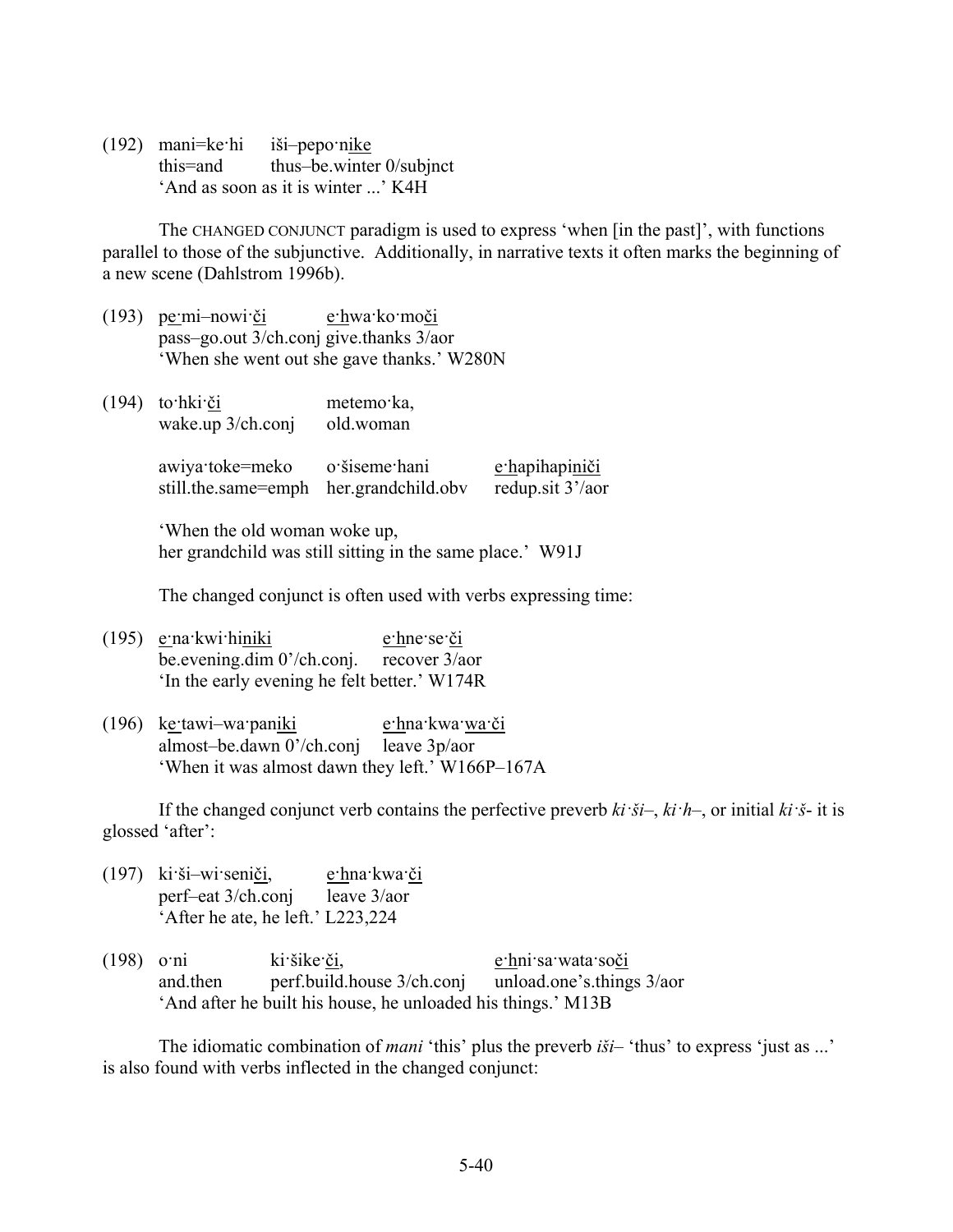|        | $(199)$ mani e ši-pi nahoči,                                    | e hpo ni-kehke netaki |
|--------|-----------------------------------------------------------------|-----------------------|
| this t | thus—be put inside $3$ /ch conj. cease—know $3-0$ /aor          |                       |
|        | 'Just as she was placed inside, she lost consciousness.' W298JK |                       |

(200) mani e·ši–awatenamawoči, e·hnahkonahkonaki this thus–offer.O2.to.O X–3/ch.conj redup.accept.by.hand 3–0/aor 'As soon as it was offered to him, he took it.' M22F

The ITERATIVE paradigm is used to express 'whenever' (implying a series of events), and may refer either to past or future time. The iterative paradigm is used in the same contexts as the subjunctive and changed conjunct examples above, but indicates that the activity occurred (or will occur) on more than one occasion.

| $(201)$ o·ni=na·hkači | mena škono ni e ka wa tamakwini, ki hna kwa pena           |                      |
|-----------------------|------------------------------------------------------------|----------------------|
| and then=again        | fresh.meat want $21-0$ /iter                               | fut.leave 21/ind.ind |
|                       | 'And then, whenever we want meat, we will set out.' W303AB |                      |

| (202) ki ši-ča ki-kepatenikini, | $e$ ·hpo·ni-anenwi·či                                         |
|---------------------------------|---------------------------------------------------------------|
| perf-all-freeze 0'/iter         | stop-swim 3/aor                                               |
|                                 | 'Whenever it had frozen completely, he stopped swimming.' N1G |

(201) is an example of the iterative referring to future events while in (202) the iterative refers to past events. The perfective preverb *ki·ši*– in (202) indicates that the action of the main clause follows that of the iterative clause.

The relatively rare PRIORITIVE paradigm is found in temporal adverbial clauses in construction with the preverb *me*  $hi$ – 'before':<sup>20</sup>

(203) ma·maya=meko me·h–ki·ši–wi·seniwa·kwe early.morning=emph before–perf–eat 3p/prior

> e·hnatomeči wi·hmawi–wi·seniwa·či summon  $X-3(p)/a$ or fut.go-eat  $3p/a$ or

'Early in the morning, before they had finished eating, they were invited to go and eat.' L161,162

(204) me·h–=meko –nehki·nikwe ki·šeso·ni before–=emph –go.down 3'/prior sun.obv

> e·hnana·hišinowa·či lie.down 3p/aor

<u>.</u>

'Even before the sun went down they went to bed.' W132B

<sup>&</sup>lt;sup>20</sup> The prioritive is also used with the particle *metwi* 'going on too long' (Goddard 1995).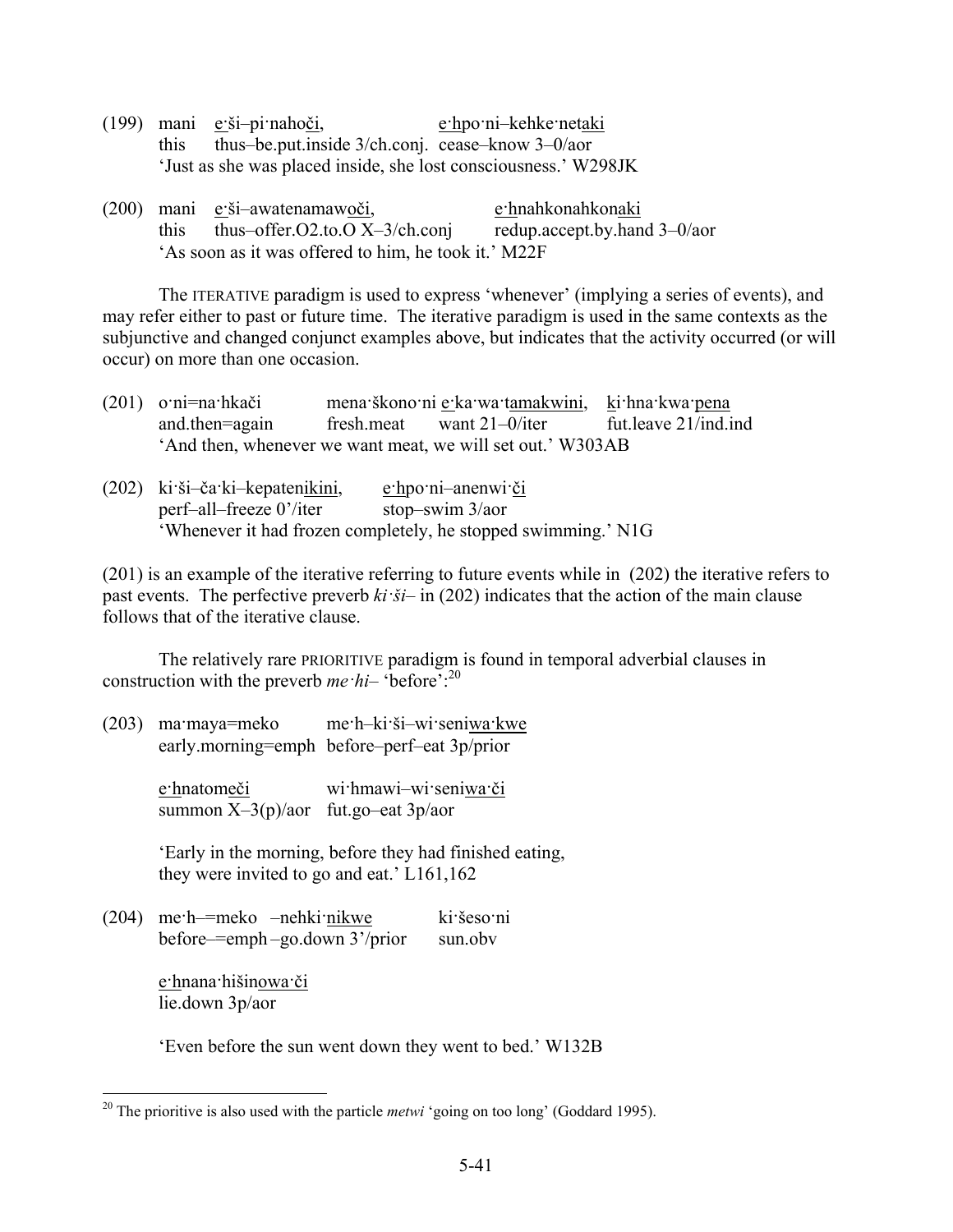Another way of forming a temporal adverbial clause expressing 'before ...' is to use a changed conjunct verb containing the preverbs *aye·ši*– (or *aye·hi*–) 'still' and *pwa·wi*– 'not':

| (205) eye ši— meko – pwa wi— nenehke nema či      | still— $=$ emph —not-think.about 3-3'/ch.conj | wi hne wa či,<br>fut.see $3-3^2/200$ |  |
|---------------------------------------------------|-----------------------------------------------|--------------------------------------|--|
| e hne wa či i nive ne<br>see $3-3'/a$ that absent |                                               | omešo mesani<br>his.grandfather.obv  |  |

'Before he (prox) was expecting to see him (obv), he (prox) saw that aforementioned grandfather (obv) of his.' N9EF

The AORIST CONJUNCT, discussed above in its use with complement clauses and in main clauses in narrative, may also be used for adjunct clauses. Such clauses are variously glossed 'when ...', 'as ...', or 'because ...' to suit the context. Examples of the aorist used for reason clauses are given in 5.7.2; temporal uses of the aorist are given here.

| (206) | ni na=koh=wi na mese kesi=meko                                                  | I=certainly=contrast scared 1/ind.ind=emph        | ta taki<br>sort.of                                                                      |  |  |  |  |
|-------|---------------------------------------------------------------------------------|---------------------------------------------------|-----------------------------------------------------------------------------------------|--|--|--|--|
|       | e hina hpawa ya ni<br>$1^{\circ}$ n <sub>1</sub><br>dream thus $1/a$ or<br>that |                                                   |                                                                                         |  |  |  |  |
|       | 'But you know, I was really kind of scared<br>when I dreamed that.' L39,40      |                                                   |                                                                                         |  |  |  |  |
| (207) | ma maya=meko e hmawa pataki,<br>early=emph go.look.at $3-0$ /aor                |                                                   |                                                                                         |  |  |  |  |
|       | e hašenoniki=či hi oči ma ni!<br>be gone $0$ '/aor=exclam his canoe             |                                                   |                                                                                         |  |  |  |  |
|       | why, his canoe was gone!' M13EF                                                 | When he went to check on it early in the morning, |                                                                                         |  |  |  |  |
|       | uncertainty about the exact time:                                               |                                                   | The AORIST INTERROGATIVE is used with <i>na hina hi</i> 'when' to express the speaker's |  |  |  |  |
|       |                                                                                 |                                                   |                                                                                         |  |  |  |  |

(208) na·hina·h=meko e·hki·ši·seni·hiwa·ke·ni, when=emph perf.eat.dim 1p/aor.int

> i·ni wi·hna·kwa·ya·ni then fut leave  $1/a$ or

'Whenever we get done eating a little, then I will leave.' L196,197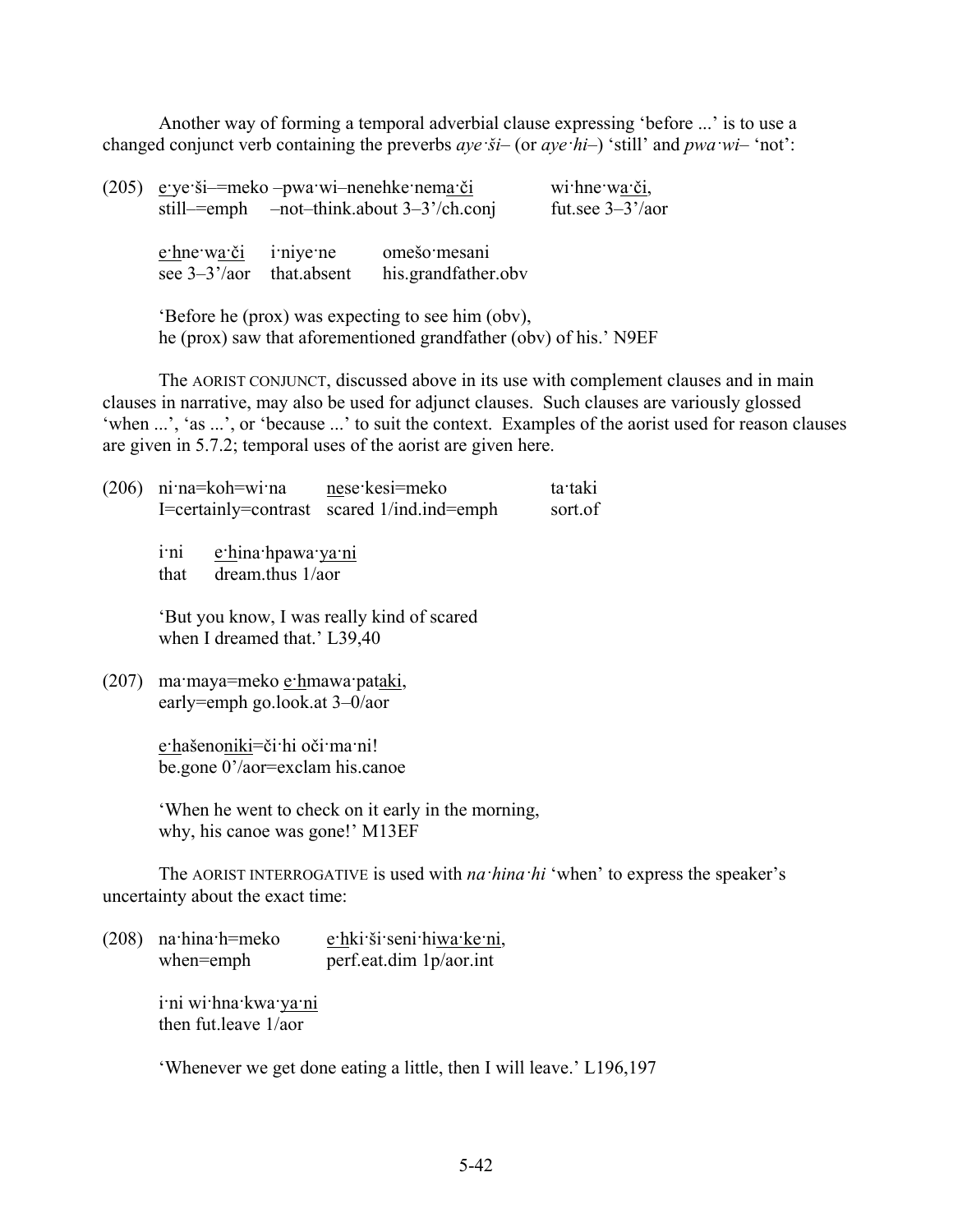#### **5.7.2. Reason clauses**

Adverbial clauses expressing 'because ...' contain verbs inflected in the AORIST CONJUNCT paradigm:

- (209) a·kwi wi·ša·pene·ya·nini, e·hše·kesiya·ni not be.hungry 1/neg be.frightened 1/aor 'I wasn't hungry, because I was frightened.' A42G
- (210) i·tepi e·ha·či, e·hanemi–=meko –a·hkwe·wite·he·či there go  $3/a$ or become—=emph —feel angry  $3/a$ or 'He went there, because he was really starting to feel angry.' N7F

The first aorist verb in (210) is the main verb, inflected in the aorist conjunct because it is in a narrative context  $(5.1)$ . The second verb in  $(210)$  is the reason clause.

Reason clauses usually follow the main clause, but the next example shows that it is also possible for a reason clause to precede the main clause:

| (211) e·hasa·mi-kehči-ne·neškimiyani=kohi,                                 | kekosene.           |
|----------------------------------------------------------------------------|---------------------|
| too.much-greatly-redup.scold $2-1/aorist$ -you.know                        | fear $1-2$ /ind.ind |
| 'You know, because you always scold me too much, I am afraid of you.' N8MN |                     |

A reason clause may be equated with a participle in which the head is coreferential to an oblique argument expressing reason:

(212)  $\lceil \text{ni} \cdot \text{na} = \text{ma} \cdot \text{h} = \text{even} \cdot \text{ne} \cdot \text{ne} \cdot \text{ne} \cdot \text{ne} \cdot \text{ne} \cdot \text{ne} \cdot \text{ne} \cdot \text{ne} \cdot \text{ne} \cdot \text{ne} \cdot \text{ne} \cdot \text{ne} \cdot \text{ne} \cdot \text{ne} \cdot \text{ne} \cdot \text{ne} \cdot \text{ne} \cdot \text{ne} \cdot \text{ne} \cdot \text{ne} \cdot \text{ne} \cdot \text{ne} \cdot \text{ne} \cdot \text{ne} \cdot \text{ne} \cdot \text{$ I=after.all=also love 1–3/aor my.son

> [we·či–mahkate·wi·naki] from–make.fast 1–3/part/obl

'Because I also love my son is why I'm making him fast.' N72–73

#### **5.7.3. Purpose clauses**

Clauses expressing the purpose of an action contain verbs inflected in the AORIST CONJUNCT plus the future prefix *wi·h*-:

- (213) kepanohikani e·hayo·či wi·hmenoči. lid use 3–0/aor fut.drink 3–0/aor 'He used the lid to drink [the water].' N5N
- (214) ki·hkekye·nena·pwa wi·hpwa·wi–ki·pisa·či fut.hold 2p–3/ind.ind fut.not–fall.over 3/aor 'You (pl) should hold her so that she does not fall over.' A112A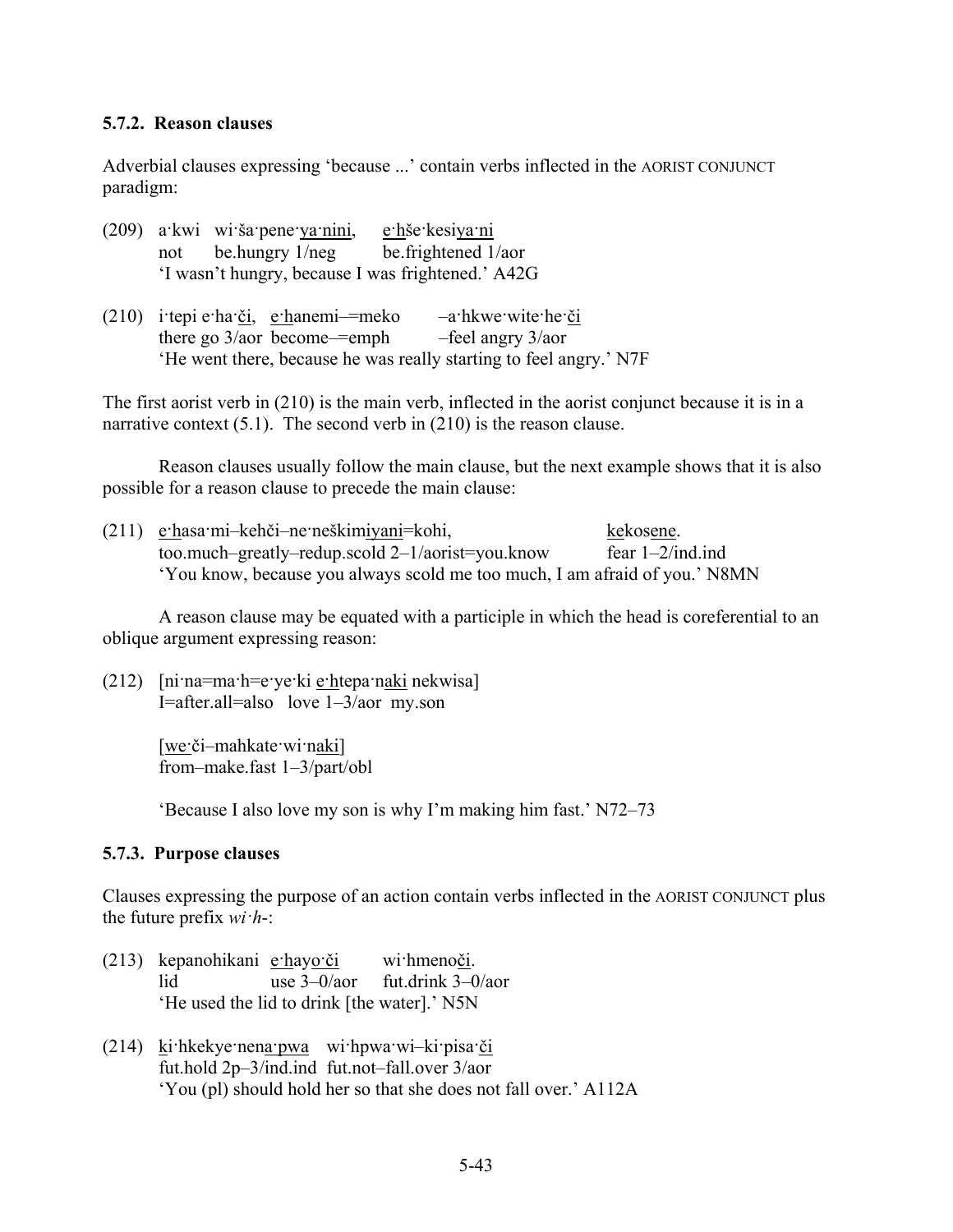The purpose clause in (213) is *wi·hmenoči* 'for him to drink it'; in (214) it is *wi·hpwa·wi–ki·pisa·či* 'lest she fall over'.

## **5.8. Conditionals**

This section describes the various types of 'if' constructions in Meskwaki, and related expressions of wishing and surprise. The inflection of verbs in conditional constructions in Meskwaki depends first of all on whether the condition is counterfactual or merely hypothetical. Hypothetical conditions refer to future or present situations that may occur or be occurring; counterfactual conditions either are known to be contrary to fact (if they refer to the past or present) or are future situations which the speaker expects not to occur.

Hypothetical conditionals typically have the verb of the protasis (the 'if' clause) inflected in the subjunctive.<sup>21</sup> The verb in the apodosis (the result clause) may be inflected in the INDEPENDENT INDICATIVE plus the future prefix *(w)i·h*-, or the verb of the apodosis may be inflected in the POTENTIAL:

- (215) kaškihto·ya·ne, i·ni ni·hišawi be.able.to 1–0/subjnct that fut.do.thus 1/ind.ind 'If I can, I will do that.' W363
- (216) pwa·wi–penoyane, ki·hnesene not–set.out 2/subjnct fut.kill 1–2/ind.ind. 'If you don't go away, I will kill you.' N28A
- (217) mo·hči=meko pemwiyane, even=emph shoot.at 2–1/subjnct

<u>.</u>

awita nana·ši mešwihkapa not ever hit.with.missile 2–1/pot

'Even if you shoot at me, you would never hit me.' R564.27–28

(215) and (216) have independent indicative inflection plus the future prefix in the apodosis; (217) has potential inflection in the apodosis.

A less common construction for expressing hypothetical conditionals has the verb of the protasis inflected in the CHANGED INTERROGATIVE. The apodosis may contain either independent indicative inflection or potential inflection.

<sup>&</sup>lt;sup>21</sup> Subjunctive inflection is also used for temporal adverbial clauses glossed 'when [in the future]' (5.7.1); Meskwaki may be described as here not grammaticizing the distinction between events the speaker views as hypothetical and events the speaker assumes will take place. However, the changed interrogative paradigm (see below) is available if one wants to unambiguously specify that the event is hypothetical.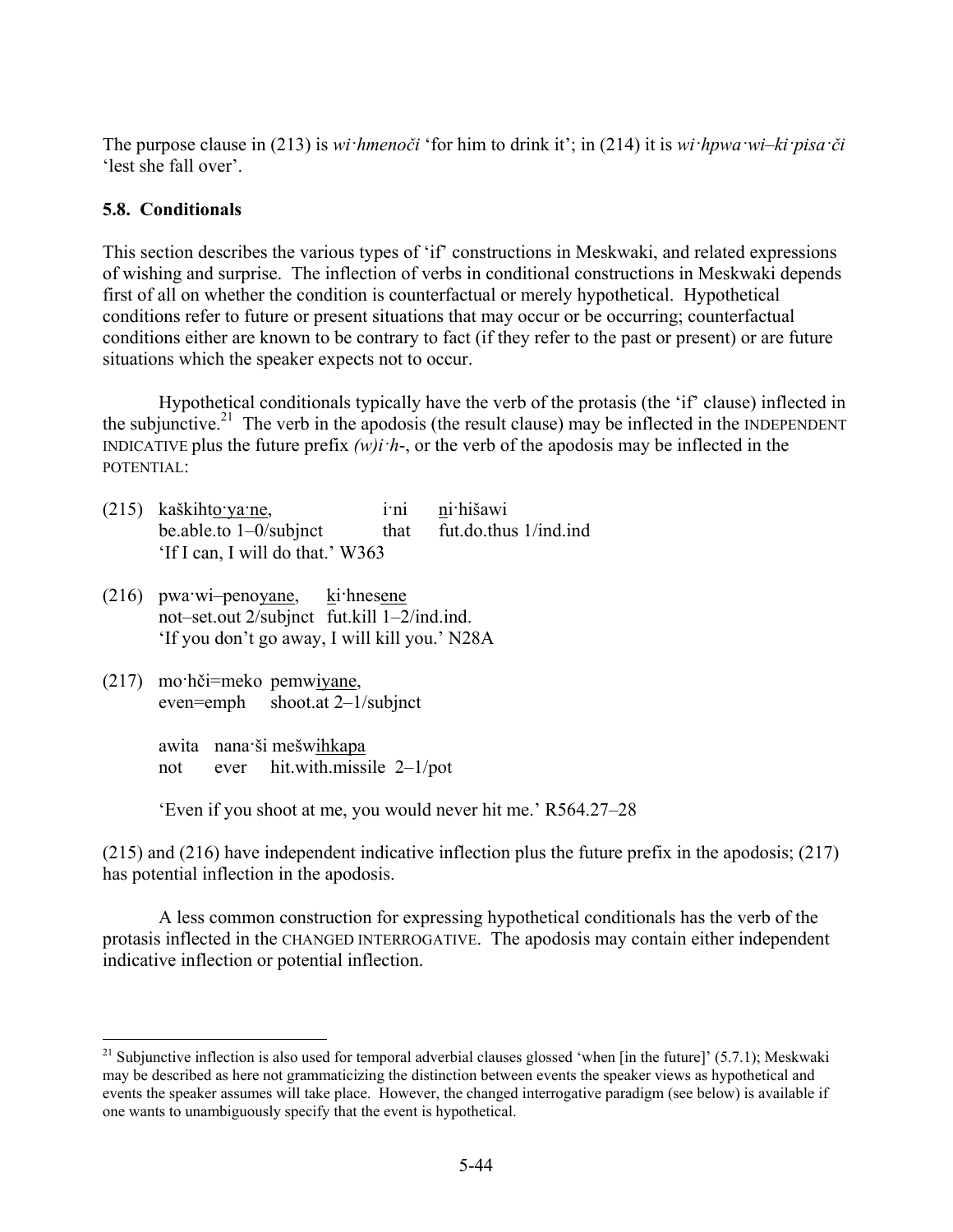| $(218)$ te pwe wa ne ni,<br>$t$ ell.truth $1$ / $ch$ .int |                                                        | keye či h=meko wi hkemiya wi<br>short.time=emph fut.rain 0/ind.ind<br>'If I am telling the truth, it will rain very soon.' K10AB |  |                                             |
|-----------------------------------------------------------|--------------------------------------------------------|----------------------------------------------------------------------------------------------------------------------------------|--|---------------------------------------------|
| $(219)$ ke htena<br>really                                | we wi hka nema wakwe ni,<br>have.as.friend 21-3/ch.int |                                                                                                                                  |  |                                             |
| freely                                                    |                                                        | meše=meko ki hki wi-taši-<br>mehto či<br>fut.around-prog- like                                                                   |  | -asemihekona na<br>$-$ help $3-21$ /ind.ind |
| If he is really our friend,                               |                                                        | it will be like he just goes around helping us.' W391                                                                            |  |                                             |
| $(220)$ o = ke htena i ni e šite he wane ni,<br>oh=really | that                                                   | think thus $2$ /ch int                                                                                                           |  |                                             |
| nawači—=meko<br>stop.to-emph                              |                                                        | -ma·mahkate·wi·hkakoha<br>$-$ redup.fast 21/pot                                                                                  |  |                                             |
|                                                           |                                                        |                                                                                                                                  |  |                                             |

'Oh, if you really think that way, we ought to fast first.' W212MN

Counterfactual conditionals take a different pattern of inflection from hypothetical conditionals. The verb of the protasis is inflected in the UNREAL paradigm, while the verb of the apodosis is nearly always inflected in the POTENTIAL.

| $(221)$ pwa wi-=mata -ona pe miya nehe,<br>$not$ =instead $-$ have.husband 1/unreal     | 'If I weren't married, I would tell you about it.' W187C   | wi tamo naka wa hi<br>tell.to $1-2p$ /pot |                                    |
|-----------------------------------------------------------------------------------------|------------------------------------------------------------|-------------------------------------------|------------------------------------|
| $(222)$ 'hao' inenaka h=wi na,<br>okay say thus to $1-2$ /pot=contrast                  |                                                            |                                           |                                    |
| aye me h we pi-mahkate wi yanehe<br>a.while.ago begin-fast 2/unreal                     |                                                            |                                           |                                    |
| 'I would have told you, "All right,"                                                    | if you had started fasting a good while back.' L21,22      |                                           |                                    |
| $(223)$ pwa $w_i = \gamma o$ we<br>not-past<br>mani minenaka ha<br>this give $1-2$ /pot | -mesi-te pwe še yanehe<br>-all-believe.by.hearing 2/unreal |                                           | e hketemino neki,<br>bless $X-2/a$ |

'If you had not believed everything you heard when you were blessed, I would have given you this.' N16CDE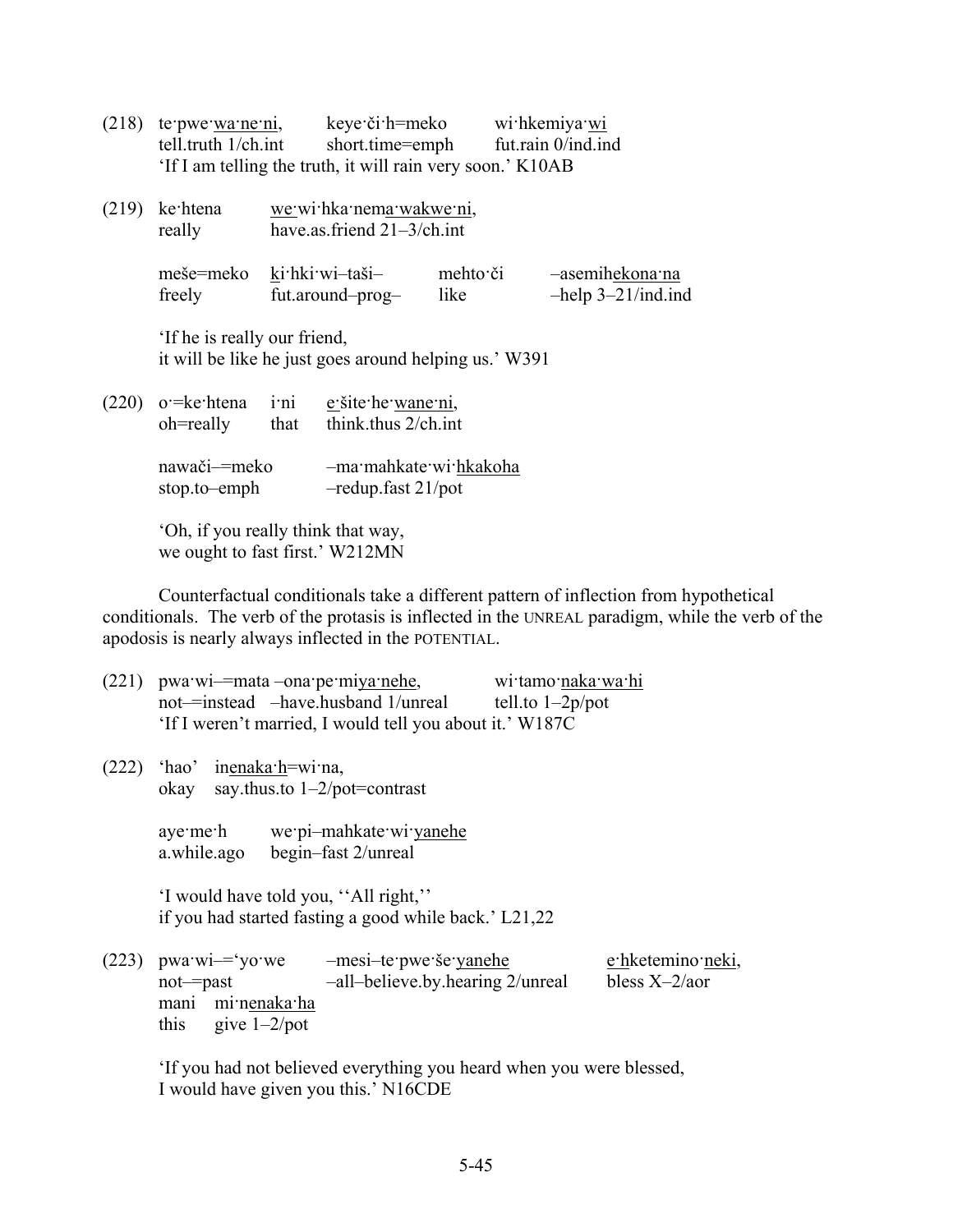A less commonly found pattern of inflection for counterfactual conditionals uses the unreal paradigm in both the protasis and the apodosis; the verb of the apodosis also bears the future prefix  $wi<sup>i</sup>$ 

| $(224)$ i ya hi awitehe,                      |  | wi:hpya: tehe                             | ayo·hi. |
|-----------------------------------------------|--|-------------------------------------------|---------|
|                                               |  | there be $3/$ unreal fut.come $3/$ unreal | here    |
| 'If he were there, he should come here.' W846 |  |                                           |         |

The protasis of (224) is a present tense counterfactual: in the previous context the speaker had asked, ''Is he over there?'' and was told ''No.''

The unreal inflection in counterfactual conditions may be used with any tense: (221), (222), and (223) are examples with past tense, (224) is an example with present tense, and the following elicited example shows that unreal inflection may be used to refer to the future as well: $^{22}$ 

| $(225)$ wa panike                                    | ni miwa tehe,   | mawi-wa pamiye ka kehe   |  |  |  |
|------------------------------------------------------|-----------------|--------------------------|--|--|--|
| be.dawn $0^{\prime}$ /subj                           | dance 3p/unreal | go-look.at $1p-3(p)/pot$ |  |  |  |
| If they would dance tomorrow, we would go see them.' |                 |                          |  |  |  |

In contrast to the range of tenses found with the unreal, however, subjunctive inflection cannot be used for hypothetical events set in the past:

| $(226)$ *ana kowe ši ša te |  | me mešihka e sepanahi nes <u>a sa</u>                          |                                                                                |
|----------------------------|--|----------------------------------------------------------------|--------------------------------------------------------------------------------|
|                            |  | yesterday hunt $3$ /subj surely raccoons.obv kill $3-3^2$ /pot |                                                                                |
|                            |  |                                                                | ('If he (prox) hunted yesterday, he (prox) might have killed raccoons (obv).') |

We now turn to two constructions which display similarities to conditionals: wishes and expressions of surprise. Wishes in Meskwaki are expressed by the particle combination *ta·ni·='nahi* 'I wish' (literally 'how=emphatic') plus a clause containing a verb inflected in the SUBJUNCTIVE or the UNREAL. Subjunctive inflection is used for wishes which the speaker views as possibly coming true; unreal inflection is used when the wish is viewed as an impossible one. There are many textual examples of subjunctive inflection used in wishes:

|                                                         | $(227)$ ta·ni <sup>-s</sup> nahi no·šiseme·ha pwa·wi-te·pwe·htake | kanawi ni! |  |  |
|---------------------------------------------------------|-------------------------------------------------------------------|------------|--|--|
|                                                         | how=emph my.grandchild not-believe 3-0/subjnct s                  | peech      |  |  |
| 'I wish my grandson wouldn't listen to such talk!' W639 |                                                                   |            |  |  |

|                                                      | $(228)$ ta:ni:= nahi menwi-mehtose neniwiwa: te | no šisemena naki! |  |
|------------------------------------------------------|-------------------------------------------------|-------------------|--|
|                                                      | how=emph well-live 3p/subjnct                   | our.grandchildren |  |
| 'Would that our grandchildren live good lives!' O82F |                                                 |                   |  |

1

<sup>22</sup> Formally, the unreal paradigm is distinguished from the subjunctive by the suffix -*ehe*, which elsewhere in the conjunct order marks past tense. (224) and (225) show that in the unreal the suffix -*ehe* is not restricted to past tense.